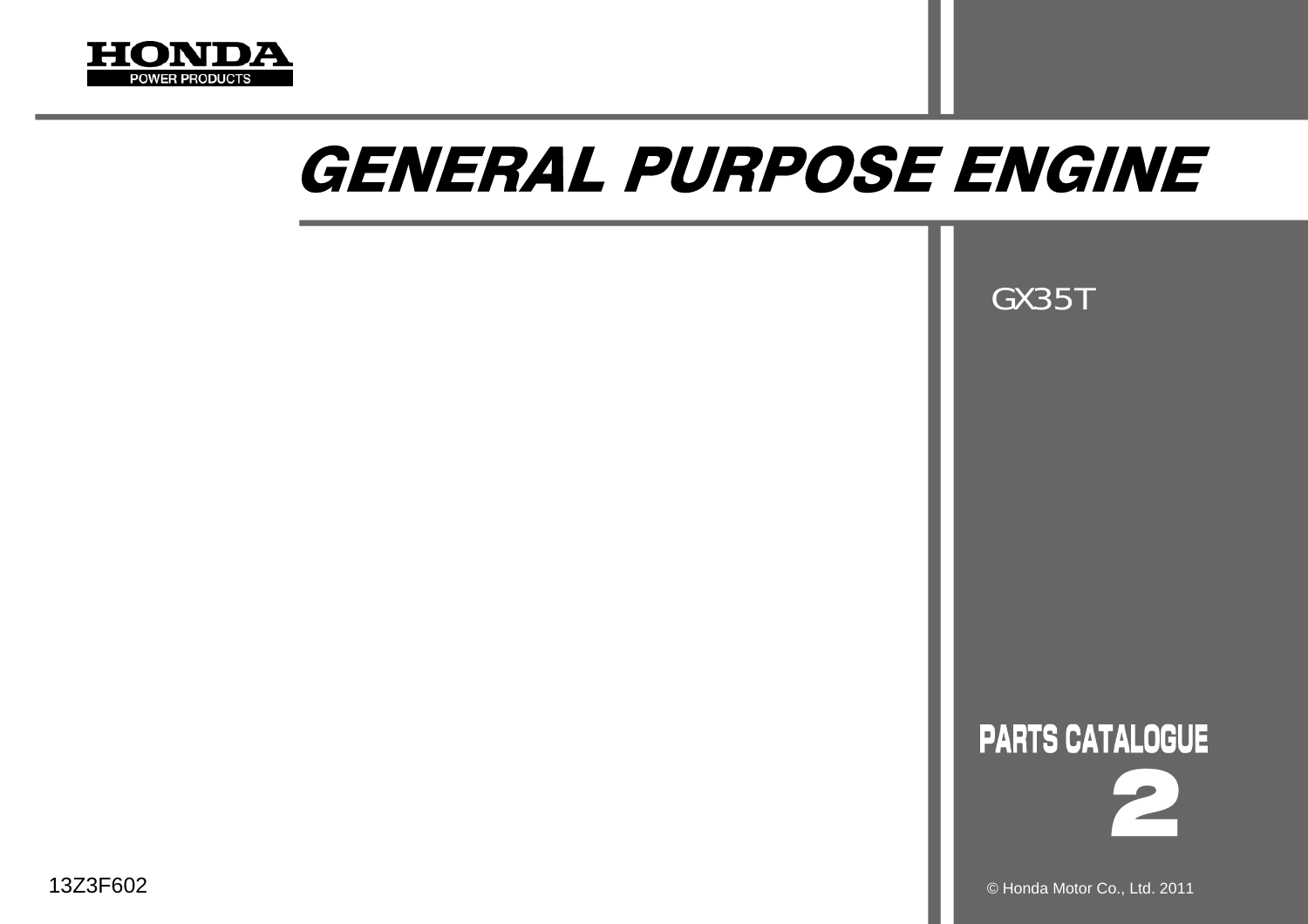



GX35T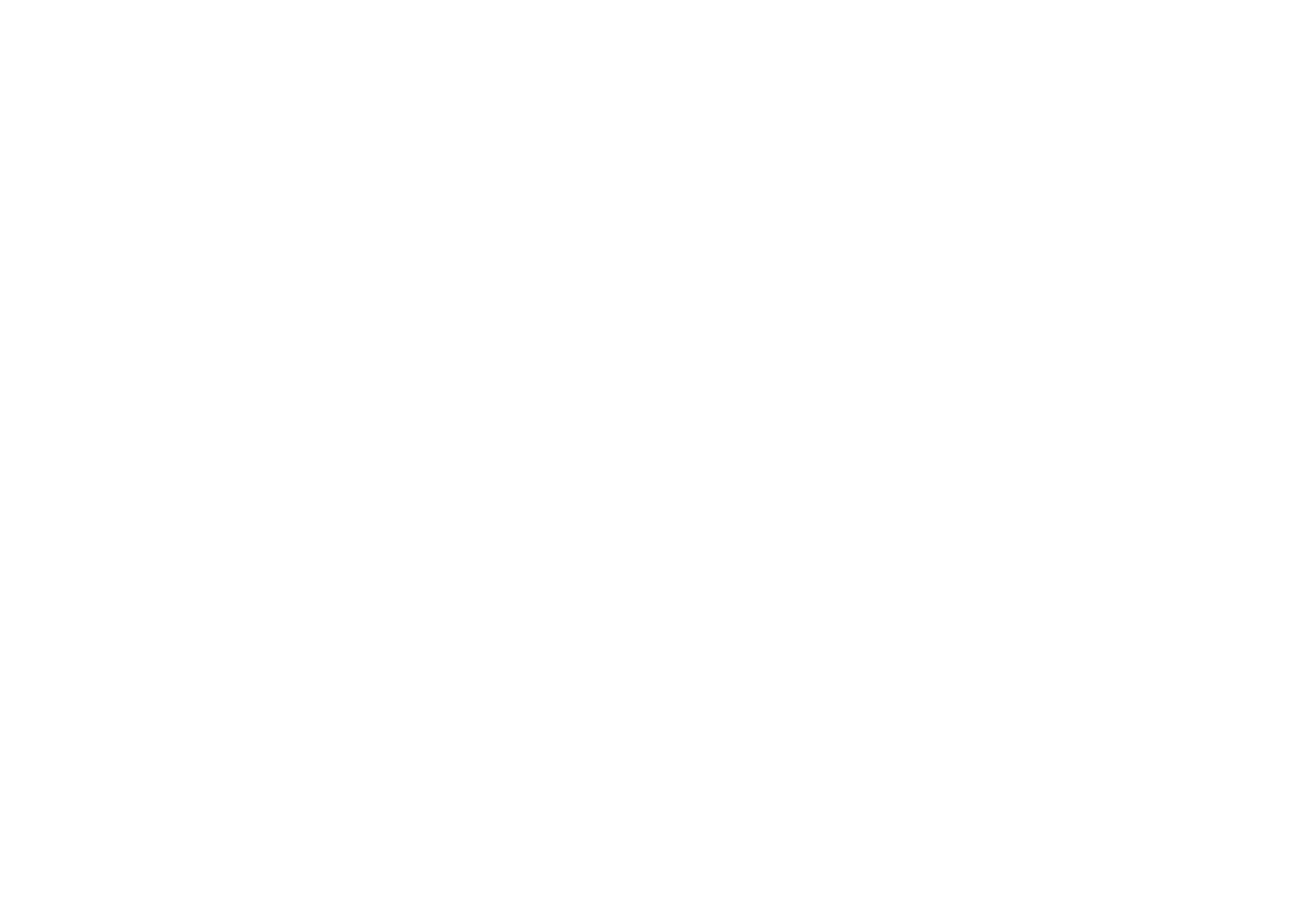|                                                                                                                                                                                                                                                                                                                                                                                                                                                                                                                                                                                                                                                                                                                                                                                                                                                                                                                                                            |                                                                                                                                                                                                      | <b>B</b> 1                                                                                                                                                |
|------------------------------------------------------------------------------------------------------------------------------------------------------------------------------------------------------------------------------------------------------------------------------------------------------------------------------------------------------------------------------------------------------------------------------------------------------------------------------------------------------------------------------------------------------------------------------------------------------------------------------------------------------------------------------------------------------------------------------------------------------------------------------------------------------------------------------------------------------------------------------------------------------------------------------------------------------------|------------------------------------------------------------------------------------------------------------------------------------------------------------------------------------------------------|-----------------------------------------------------------------------------------------------------------------------------------------------------------|
| Instruction for use of parts catalogue                                                                                                                                                                                                                                                                                                                                                                                                                                                                                                                                                                                                                                                                                                                                                                                                                                                                                                                     | <b>CONTENTS</b><br>Page                                                                                                                                                                              | Address<br>No.                                                                                                                                            |
| This parts catalogue was prepared based on the latest infor-<br>mation available as of October 10, 2011.<br>• See the parts catalogue news for any revision that is made after<br>October 10, 2011.<br>Always specify the part number when ordering a part.<br>• Check the model, type, serial numbers, color, maker, and the<br>size as needed before ordering a part.<br>• Note that the illustrations (part drawings) can differ from the ac-<br>tual parts in shape.<br>They are given just to help you to refer to the parts.<br>When modifications or additions to this parts catalogue are<br>made, a revised edition will be issued at an appropriate time,<br>with successively progressing revision numbers on the cov-<br>er. We recommend obtaining such revisions in order to keep<br>your parts catalogue up-to-date at all times. To check whether<br>a parts catalogue revision has been issued, please contact<br>your Honda distributor. | • Abbreviations used in the parts catalogue 4<br>• How to check the part block and serial numbers5<br>• Models, parts catalogue codes and applicable<br>• Fuel hose, general purpose hoses and vinyl | в<br>ш<br><b>B</b> 2<br><b>B</b> 3<br>B 4<br>B 4<br>B 5<br><b>B</b> 6<br><b>B</b> 8<br>B 9<br><b>B10</b><br><b>B15</b><br>C <sub>1</sub><br>◸<br>E<br>F 1 |
| Initial version issue date September 20, 2005<br>Honda Motor Co., Ltd.                                                                                                                                                                                                                                                                                                                                                                                                                                                                                                                                                                                                                                                                                                                                                                                                                                                                                     |                                                                                                                                                                                                      |                                                                                                                                                           |

1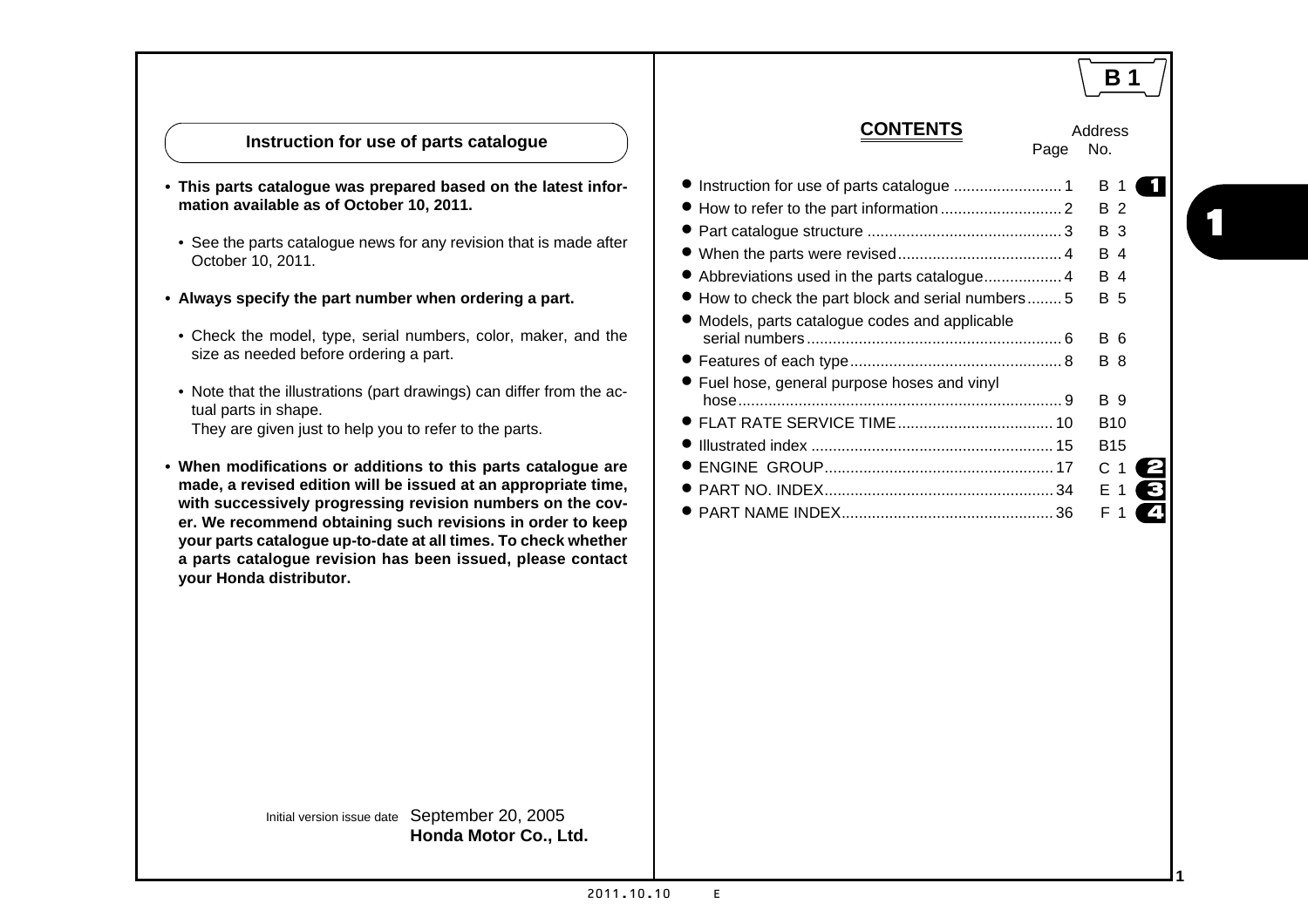<span id="page-4-0"></span>

2011.10.10 E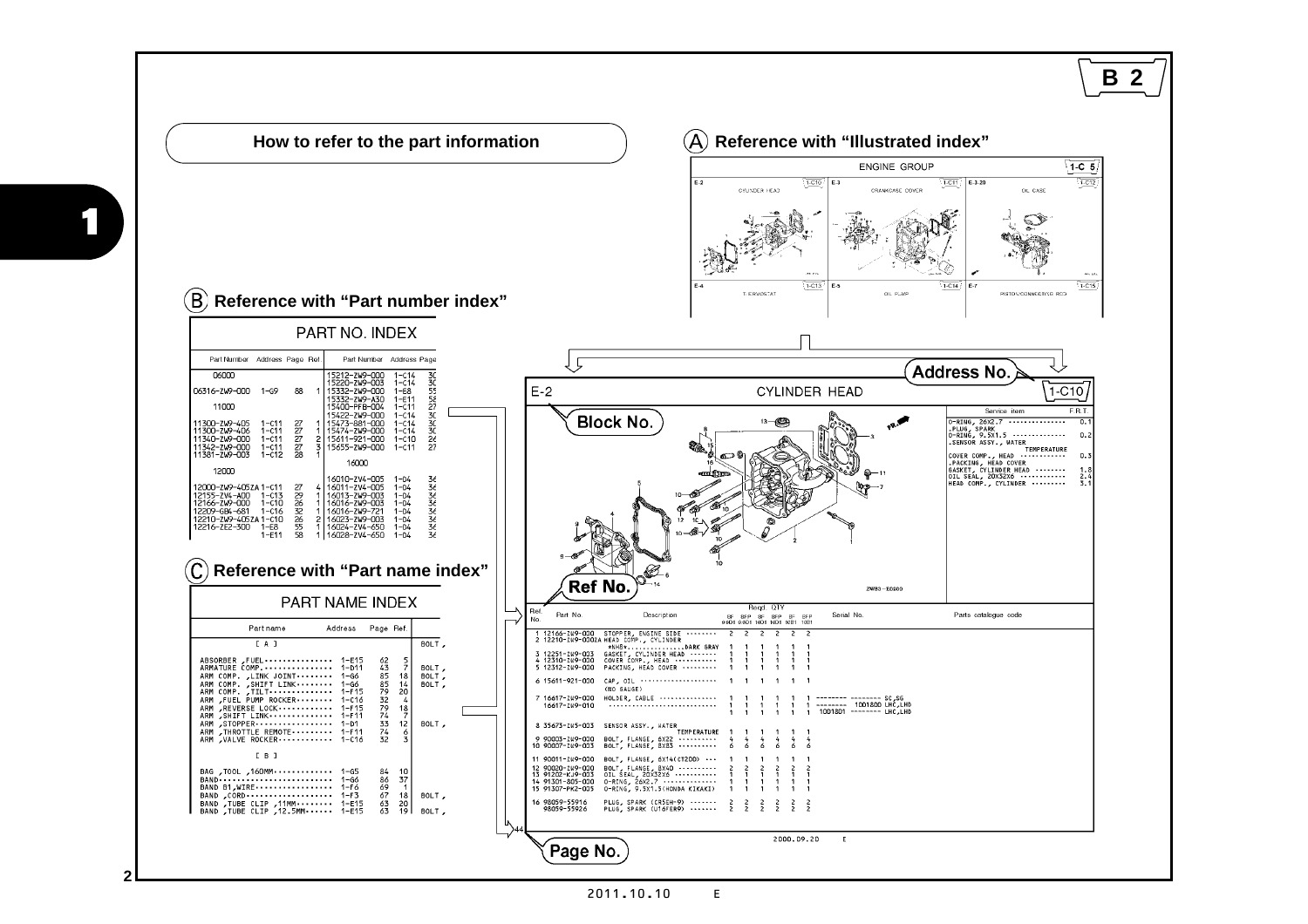## **B 3**

<span id="page-5-0"></span>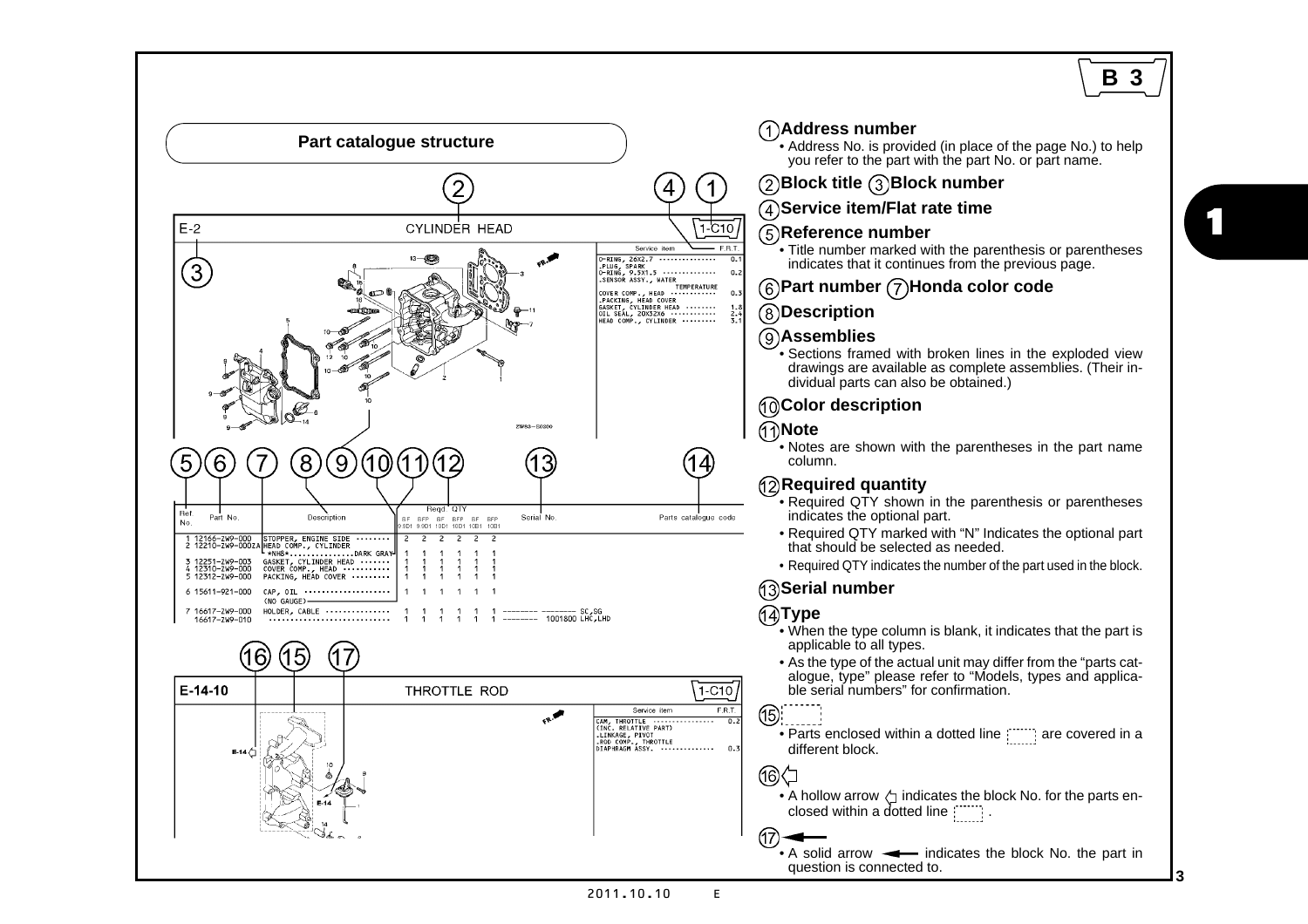<span id="page-6-0"></span>

| When the parts were revised                                                                                                                                                                                                                                                                                                                                                                                                                                                                                                                                                                                                                                                                                                                                                                                                                                                                                                   |                                                                                                                                                                                                                                                                                                              | В<br>Abbreviations used in the parts catalogue                                                                                                                                                                                                                                                               |
|-------------------------------------------------------------------------------------------------------------------------------------------------------------------------------------------------------------------------------------------------------------------------------------------------------------------------------------------------------------------------------------------------------------------------------------------------------------------------------------------------------------------------------------------------------------------------------------------------------------------------------------------------------------------------------------------------------------------------------------------------------------------------------------------------------------------------------------------------------------------------------------------------------------------------------|--------------------------------------------------------------------------------------------------------------------------------------------------------------------------------------------------------------------------------------------------------------------------------------------------------------|--------------------------------------------------------------------------------------------------------------------------------------------------------------------------------------------------------------------------------------------------------------------------------------------------------------|
| Be sure to check the<br>serial number!!<br>Regd. QTY<br>Ref.<br>Part No.<br>Description<br>Serial No.<br>BFP BF BFP BF<br><b>BFP</b><br>No.<br>1 12166-ZW9-000 STOPPER, ENGINE SIDE<br>2 12210-ZW9-000ZA HEAD COMP., CYLINDER<br>*NH8*DARK GRAY<br>GASKET, CYLINDER HEAD<br>3 12251-ZW9-003<br>4 12310-ZW9-000<br>COVER COMP., HEAD<br>5 12312-7W9-000<br>PACKING, HEAD COVER<br>$CAP, OIL$<br>6 15611-921-000<br>(NO GAUGE)<br>HOLDER, CABLE $(\# \# \#)$ --------<br>7 16617-ZW9-000<br>16617-ZW9-010<br>. 1001801) —————— І∟нсі∟нр<br>The number has been When shown at the left side, When shown at the right side,<br>used from the initial model it is applicable to the models it is applicable to the models<br>without revision.<br>of No.1001801 and the up to No.1001800.<br>subsequent numbers.<br>• The parts listed with "###" at the end of the parts name have limited supply period<br>(parts not for sale). | A  Ampere<br>A.C.  Alternating current<br>ASSY.  Assembly<br>AT.  Automatic<br>transmission<br>C.D.I.  Capacitive discharge<br>ignition<br>COMP.  Complete<br>D.C.  Direct current<br>EX.  Exhaust<br>G.F.C.I  Ground fault circuit<br>interruptor<br>HEX.  Hexagonal<br>H.S.T.  Hydrostatic<br>transmission | • The following abbreviations are used in the parts name column.<br>FR. Front<br>IN. Inlet<br>L (100L) .Link (100 Links)<br>L. Left<br>MM Millimeter<br>MT. Manual Transmission<br>P.T.O.  Power take off<br>R. Right<br><b>RR. Rear</b><br>STD. Standard<br>$T(22T)$ Tooth $(22$ Teeth)<br>V Volt<br>W Watt |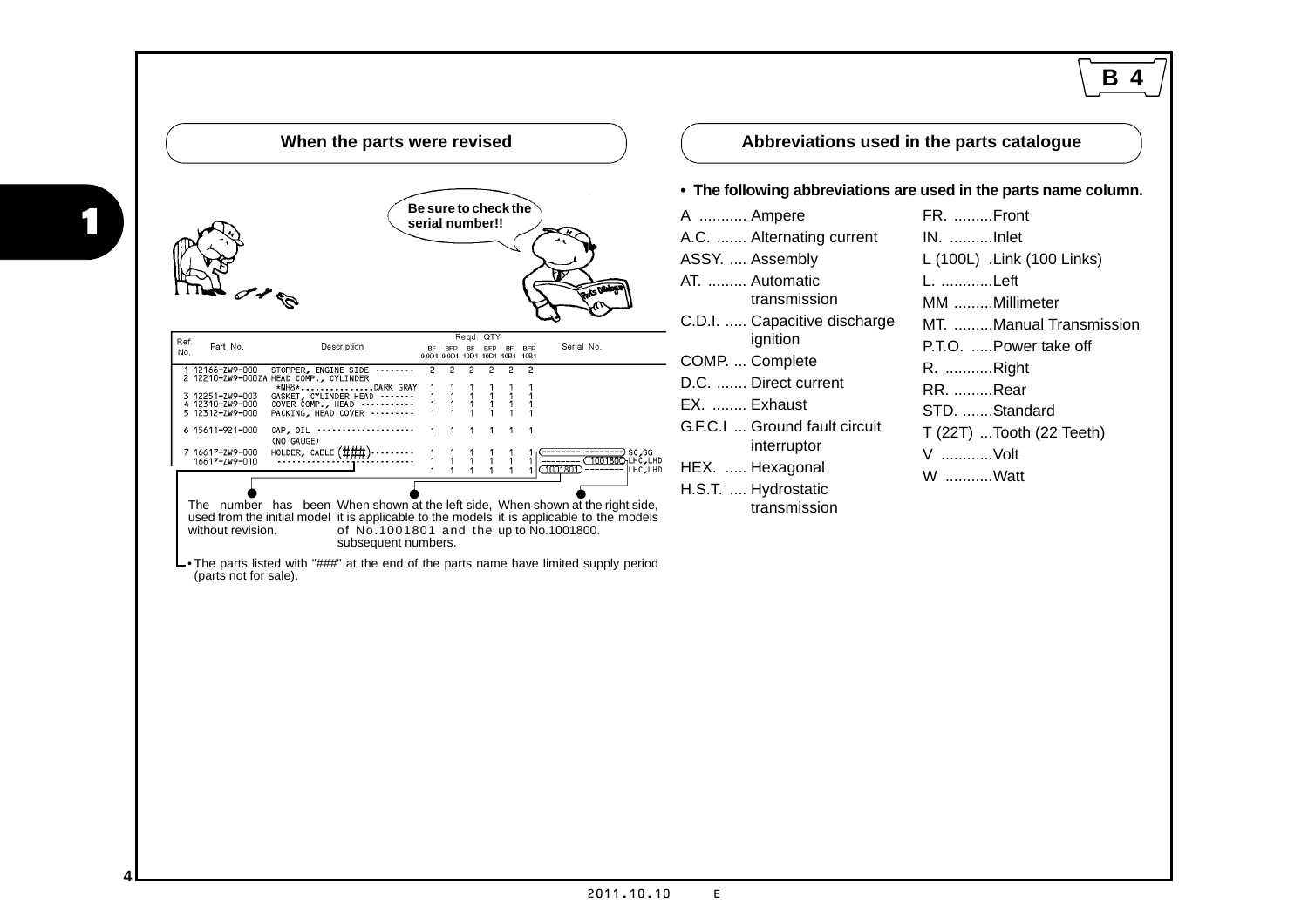<span id="page-7-0"></span>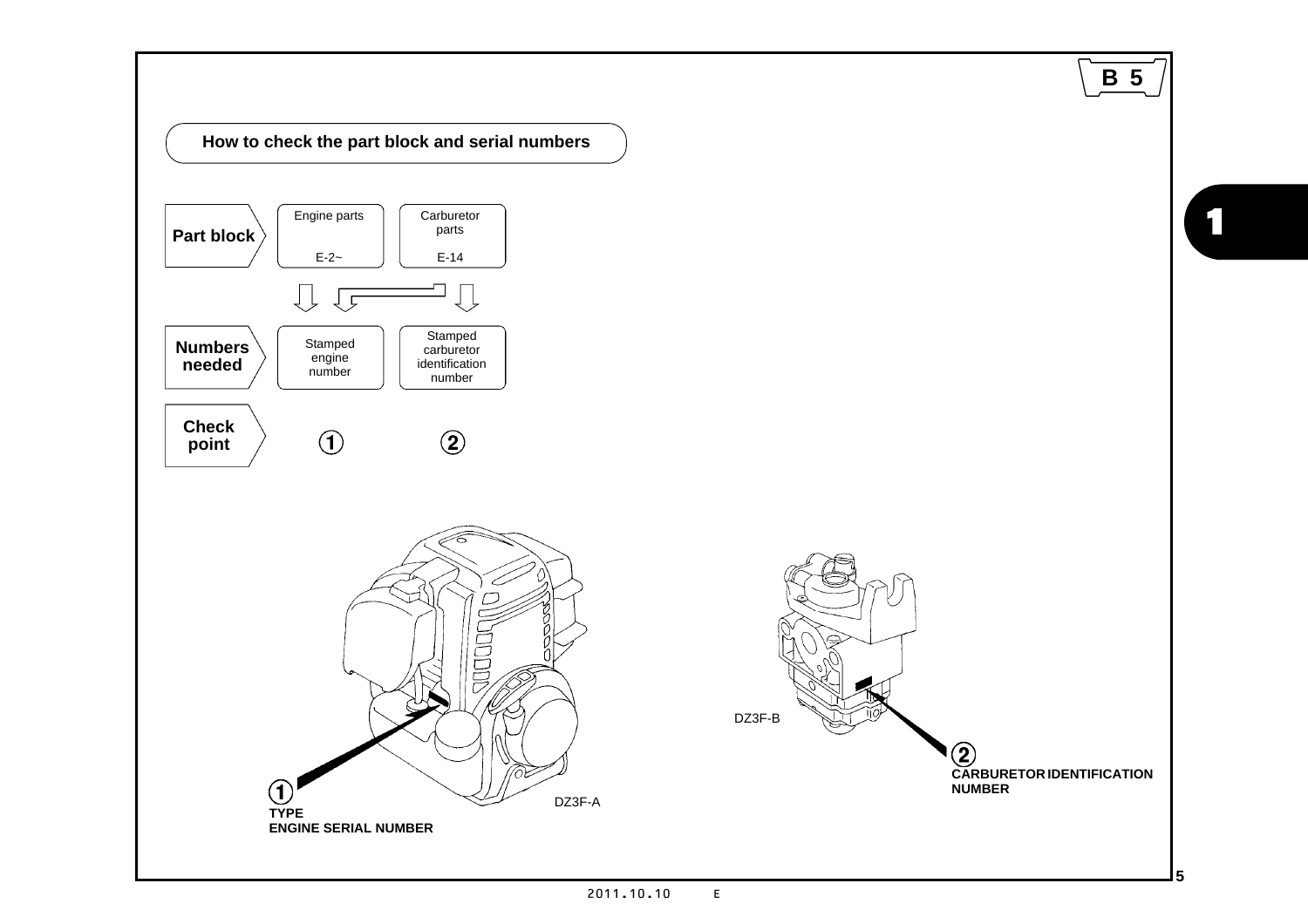**Models, parts catalogue codes and applicable serial numbers**

**B 6**

<span id="page-8-0"></span>**• Models, parts catalogue codes and applicable serial Nos. given in this parts catalogue can be identified as follows.**

| <b>Model</b> | <b>Type</b>       | <b>Parts</b><br>catalogue<br>type | Applicable<br>engine<br>serial No. | Applicable<br>carburetor<br>identification No. |  |  |
|--------------|-------------------|-----------------------------------|------------------------------------|------------------------------------------------|--|--|
|              | <b>SAMS</b>       | <b>SAMS</b>                       |                                    | <b>WYB 23</b>                                  |  |  |
|              | <b>SATM</b>       | <b>SATM</b>                       |                                    |                                                |  |  |
|              | SAU               | SAU                               |                                    | WYB 15B/D                                      |  |  |
|              | <b>SAUT</b>       | <b>SAUT</b>                       |                                    |                                                |  |  |
|              | SAW               | SAW                               |                                    | <b>WYB 23</b>                                  |  |  |
| GX35T        | <b>SD</b>         | <b>SD</b>                         | GCAMT-1000001~                     |                                                |  |  |
|              | SD <sub>2</sub>   | SD <sub>2</sub>                   |                                    |                                                |  |  |
|              | SD <sub>2</sub> S | SD <sub>2</sub> S                 |                                    | WYB 14B                                        |  |  |
|              | SD <sub>2</sub> T | SD <sub>2</sub> T                 |                                    |                                                |  |  |
|              | <b>SDH</b>        | <b>SDH</b>                        |                                    |                                                |  |  |
|              | <b>SDL</b>        | <b>SDL</b>                        |                                    | <b>WYB 15B/D</b>                               |  |  |
|              | <b>SDS</b>        | <b>SDS</b>                        |                                    | WYB 14B                                        |  |  |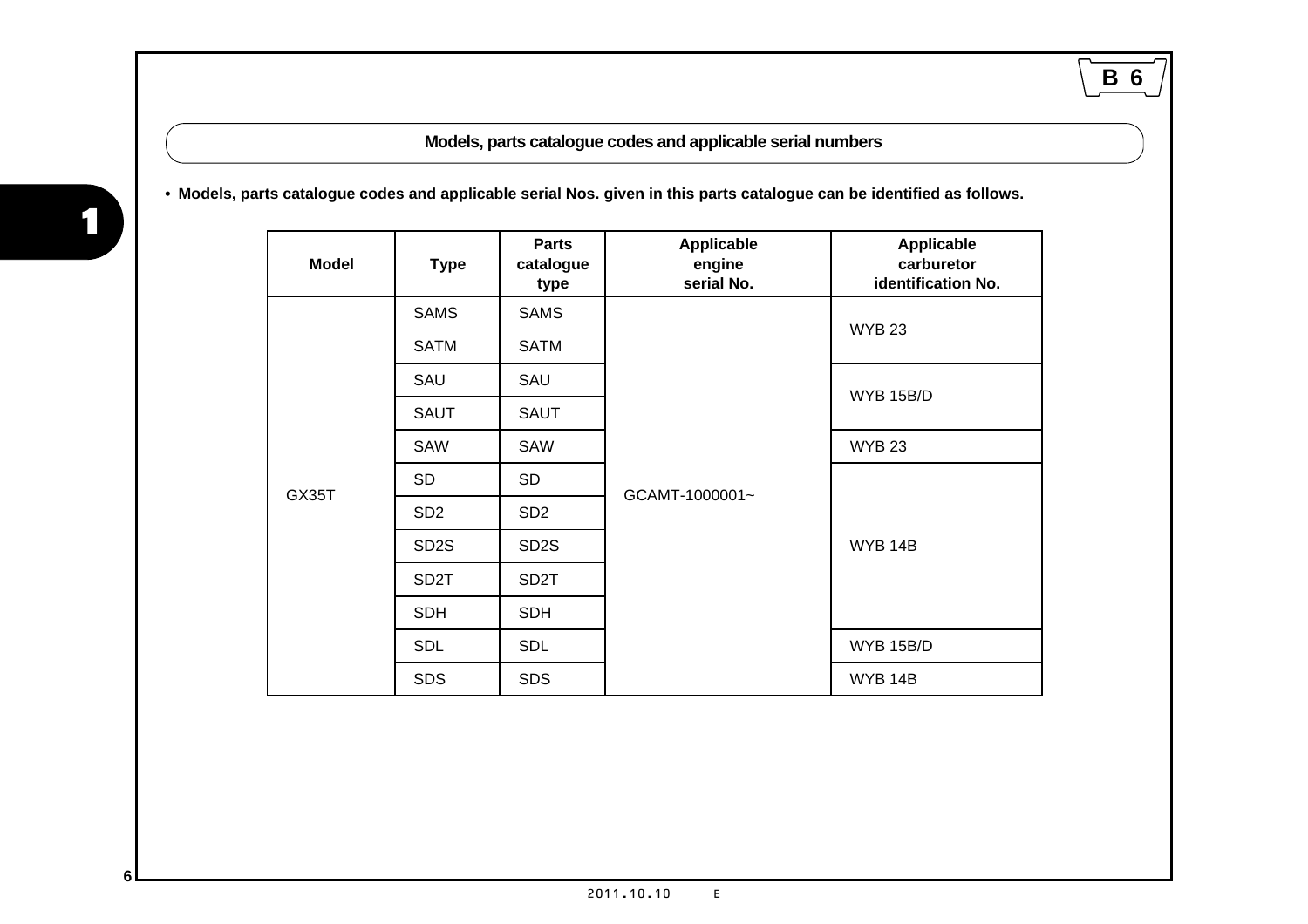**B 7**

| <b>Model</b> | <b>Type</b>      | <b>Parts</b><br>catalogue<br>type | <b>Applicable</b><br>engine<br>serial No. | Applicable<br>carburetor<br>identification No. |
|--------------|------------------|-----------------------------------|-------------------------------------------|------------------------------------------------|
|              | <b>SDT</b>       | <b>SDT</b>                        |                                           |                                                |
|              | SJ               | SJ                                |                                           |                                                |
|              | <b>SJS</b>       | <b>SJS</b>                        |                                           | WYB 14B                                        |
|              | <b>SJT</b>       | <b>SJT</b>                        |                                           |                                                |
|              | <b>SK</b>        | <b>SK</b>                         |                                           |                                                |
|              | <b>SKS</b>       | <b>SKS</b>                        |                                           |                                                |
| GX35T        | <b>SMG</b>       | <b>SMG</b>                        | GCAMT-1000001~                            | WYB 25/WYB 25A                                 |
|              | <b>SUT</b>       | <b>SUT</b>                        |                                           | WYB 15B/D                                      |
|              | SGT <sub>3</sub> | SGT <sub>3</sub>                  |                                           |                                                |
|              | SGT9             | SGT9                              |                                           |                                                |
|              | ST3E             | ST3E                              |                                           | <b>WYB 14D</b>                                 |
|              | ST <sub>4</sub>  | ST <sub>4</sub>                   |                                           |                                                |
|              | T4               | T4                                |                                           | <b>WYB 22A</b>                                 |

\* Of carburetor identification numbers, only the portions underlined in the example below are used for registration.

WYB 23 KC

1

2011.10.10 E $\mathsf{E}^{\scriptscriptstyle \top}$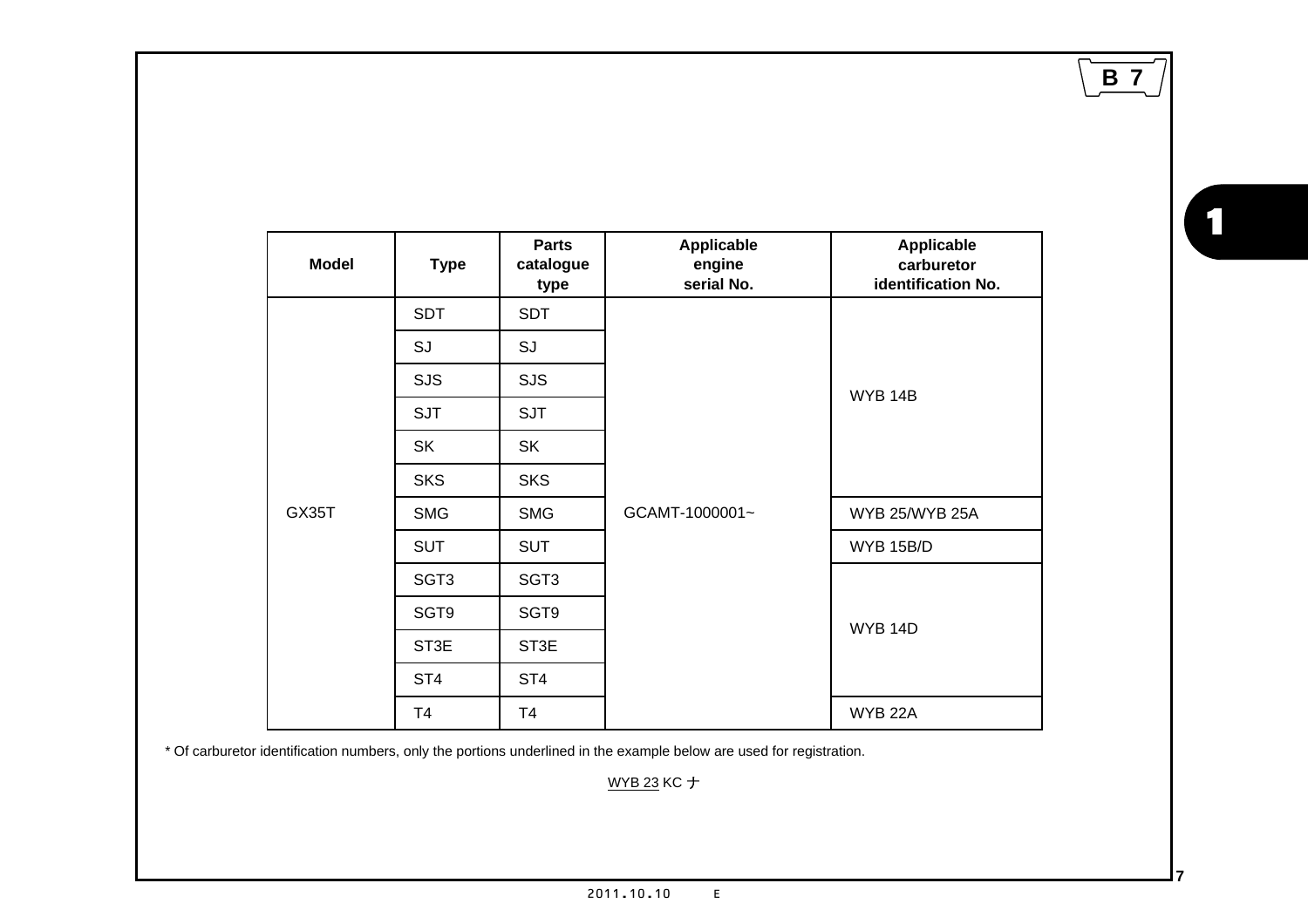## **B 8**

#### **Features of each type**

#### **• See the following table for the features of each type. (Items in brackets are optional)**

|                | Model | GX35T |  |  |  |  |  |  |  |  |  |
|----------------|-------|-------|--|--|--|--|--|--|--|--|--|
| Specifications |       |       |  |  |  |  |  |  |  |  |  |
| Tank guard     |       |       |  |  |  |  |  |  |  |  |  |

| <b>Model</b>                  |            | GX35T |            |            |           |  |                                |  |  |                |
|-------------------------------|------------|-------|------------|------------|-----------|--|--------------------------------|--|--|----------------|
| Type<br><b>Specifications</b> | <b>SDT</b> | SJ    | <b>SJS</b> | <b>SJT</b> | <b>SK</b> |  | SKS SMG SUT SGT3 SGT9 ST3E ST4 |  |  | T <sub>4</sub> |
| Tank guard                    |            |       |            |            |           |  |                                |  |  |                |

<span id="page-10-0"></span>|<br>|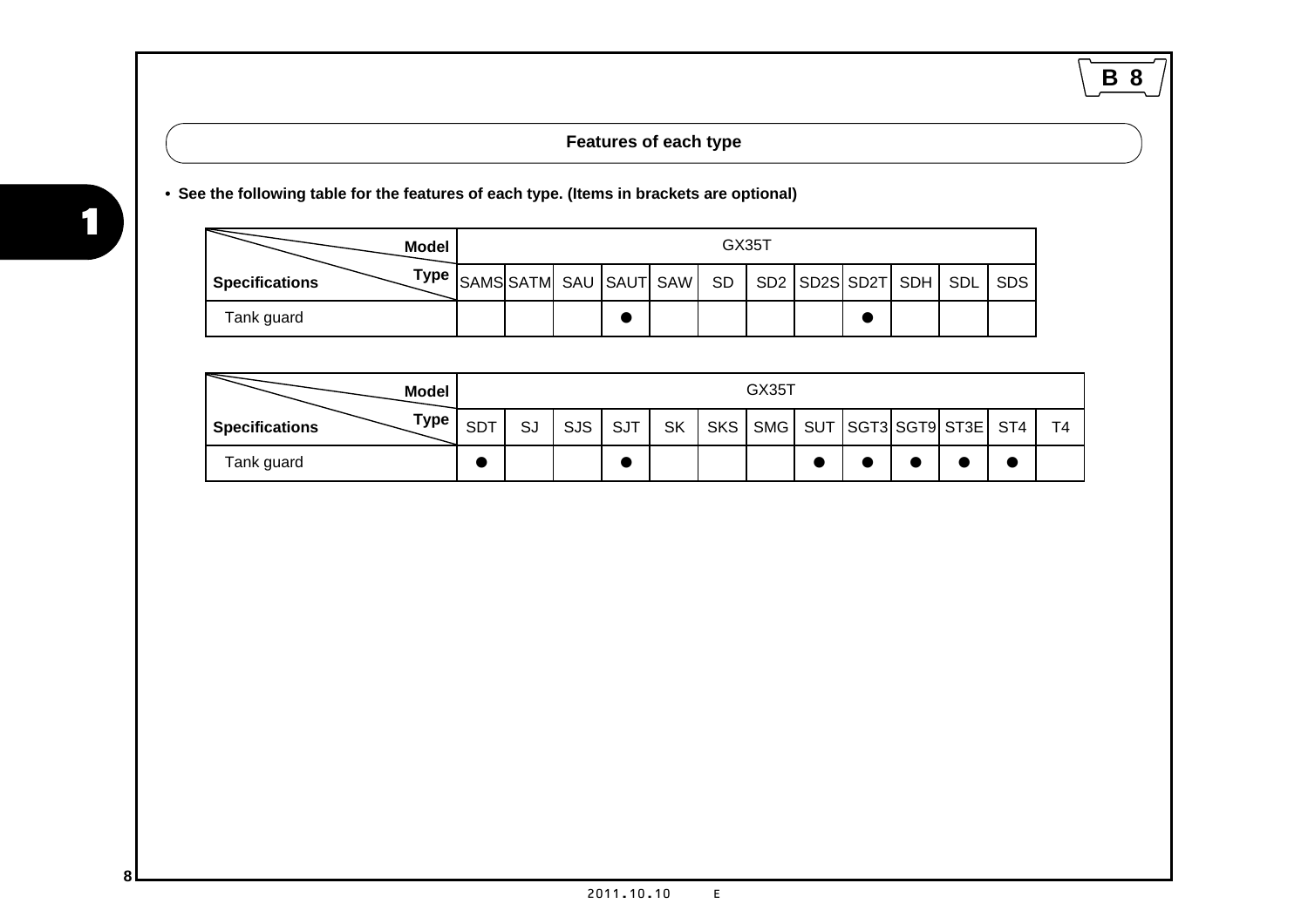#### **Fuel hose, general purpose hoses and vinyl hose**

<span id="page-11-0"></span>• The standard part fuel hose, general purpose hose and vinyl hose may be substituted by the coiled bulk part.

• When ordering the standard part fuel hose, general purpose hose and vinyl hose use the bulk part number written in the parts catalog in brackets ( ) underneath the part name.

• When exchanging the hose, cut and use at the specified length as mentioned in the part name.

(For the method of cutting the bulk part, and method of filling out orders etc., please refer to the instructions issued with the bulk part.)

#### **Bulk part number of fuel hose, general purpose hose and vinyl hose.**



**B 9**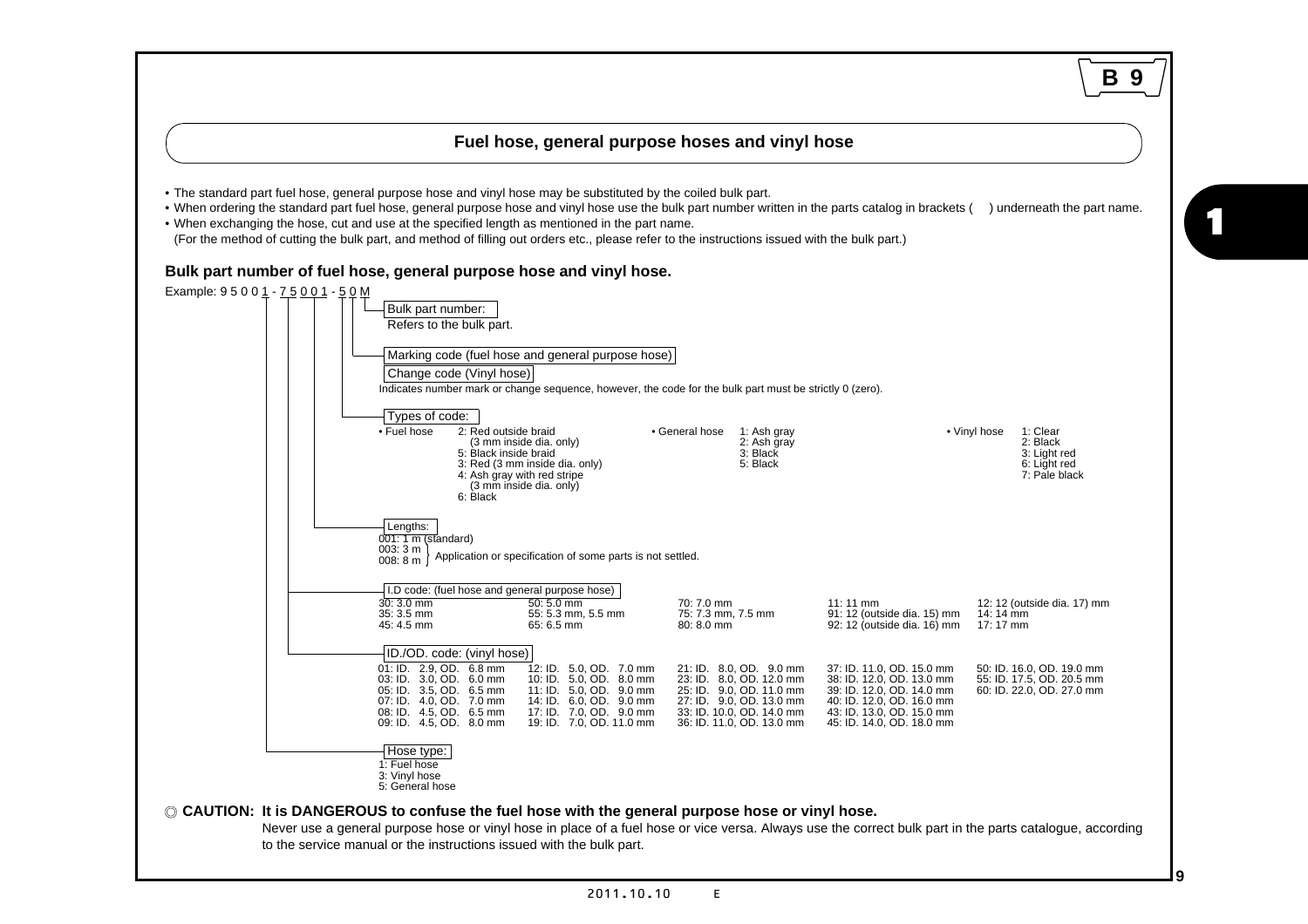#### **FLAT RATE SERVICE TIME**

<span id="page-12-0"></span>Flat rate service time (FRT) means the standard time required to service a product, which is listed in this manual to help the dealers control the actual working process and calculate the service charge by using it as a guide.

#### **FRT setting system**

Net service time

Removal, Disassembly/reassembly, Installation

- Inspection, Measurement, Adjustment, Confirmation

- Diagnosis/troubleshooting (Electric system)
- Completion inspection
- Float time
	- Preparation

(Process check, Confirmation arrangement for necessary tools)

- Related work (Transfer of products)
- \* Float time is set by multiplying the net service time by a given coefficient.

#### **Editorial style**

The service items shown in the text are listed with the exchange work time for the repair sales parts as the subject. Other representative service items not using repair parts (removal/ installation, adjustment, inspection/measuring, and other work) are listed collectively in the list in the preface, classified according to the work.

**B10**

#### **FRT setting standard**

- Decimal system (in unit of 0.1) is adopted to set FRT as it is convenient to calculate the wage. Example:  $(0.1) \rightarrow 6$  minutes,  $(0.2) \rightarrow 12$  minutes  $[{\sf Labor\ cost\ per\ hour} \times [FRT] = [Waae]$
- FRT is set with a hand tool.
- Service items and FRT can be subject to change depending on development of tools and service equipment and improvement in service procedure.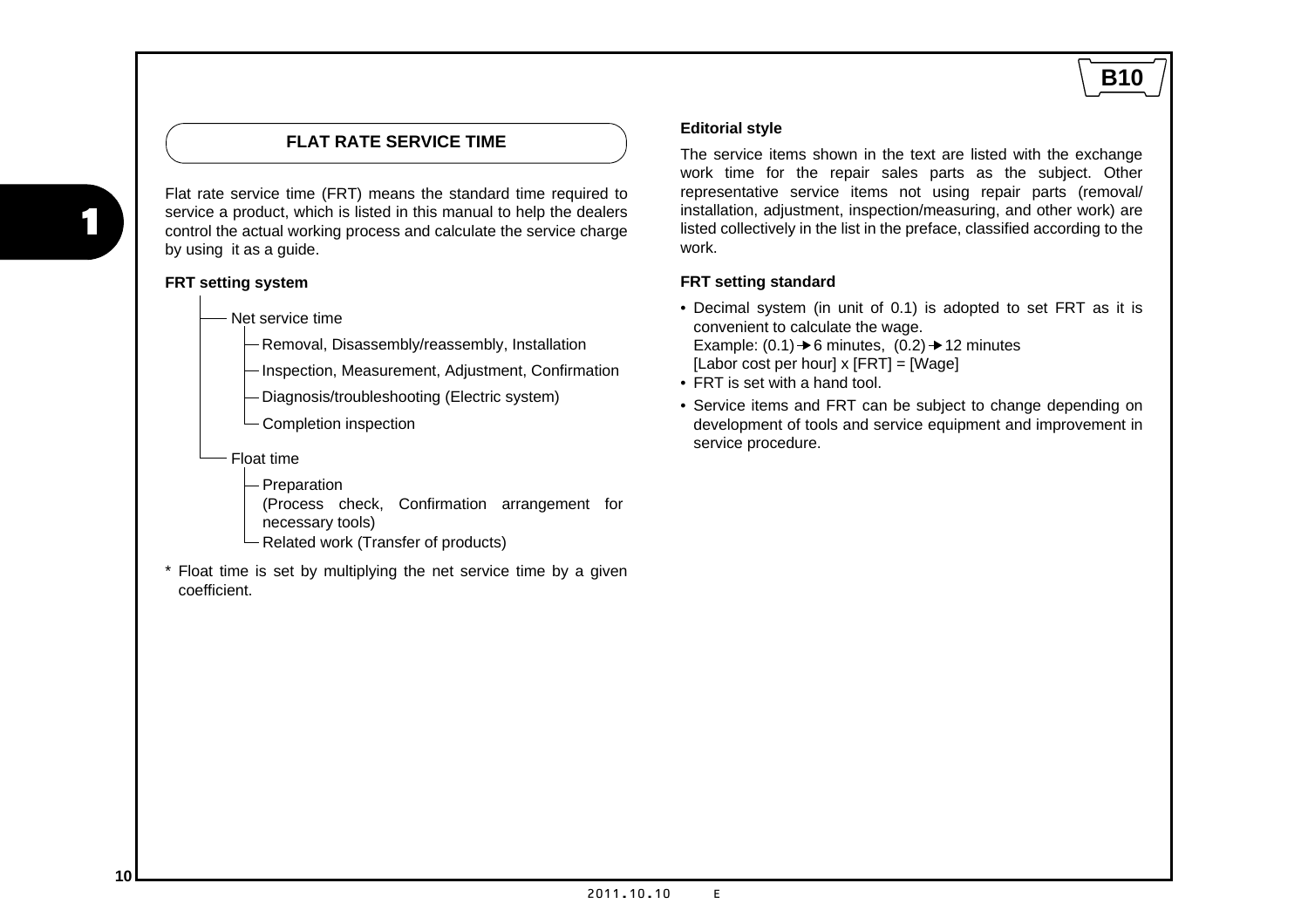## **B11**

1

#### **Work procedure**

- As the work procedure is set with the work time according to the method in the separate Service Manual, refer to this Manual as required.
- Work methods permitting servicing in the shortest time still permitting assurance of safe work and product warranty are used for the setting of service items not listed in the Service Manual.
- Work basically is to be performed by one person, and when two or more people are required, setting is done as the total time for the number of people.
- The set value for the technological level of the workers uses a person with three years of experience in the repair of Honda products as the standard.
- Special tools and service equipment used to set FRT are those specified or recommended in Service Manual.

#### **Service item whose FRT is not presented**

- Accessories and service parts that are not listed to use in this manual.
- Locations with little aging deterioration or breakage during normal use.
- Service work that can be finished by one touch.
- Service work that is seldom done (i.e. extremely small causes of trouble and service frequency).
- Products and parts whose location for installation differs according to its status of use and application.
- \* When FRT is not presented, please calculate wages based on appropriate actual work time.

#### **Operation not included of FRT**

- Oil and coolant water drainig, Waiting time for warming up operation and etc..
- Additional operation that involves removal/installation of standard exterior equipment.
- Indirect time spent for service by visiting the customer, trade-in, and delivery.
- Indirect time required for ordering and delivery of parts.
- Cost for grease, adhesive agent, etc. used for service work.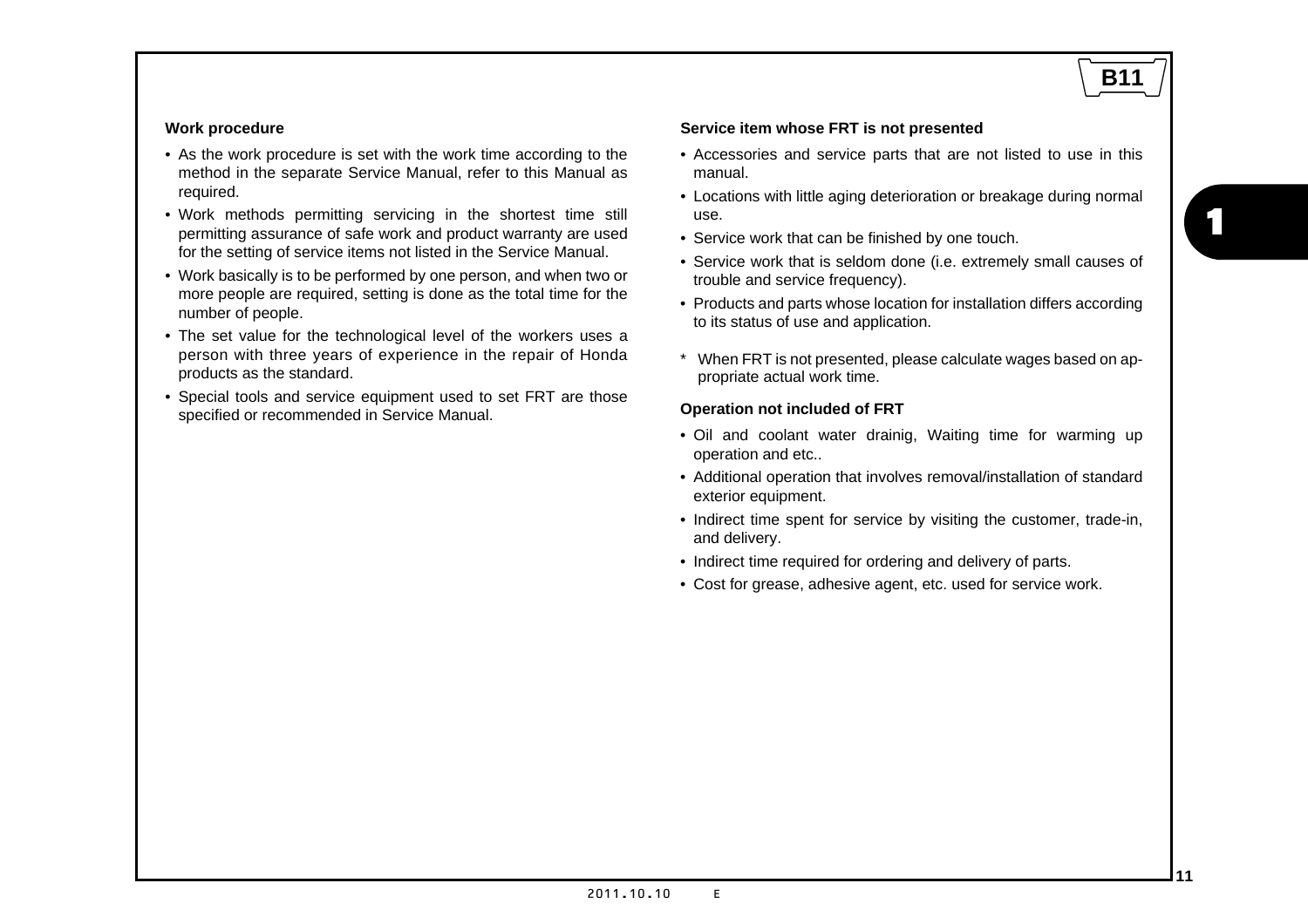#### **Explanation of FRT by using an example (The example may differ from the actual presented items)**



- Reference No. of the illustration of part that shows location of the replacement work.
- FRT is an abbreviation of Flat Rate Time indicating the standard service time required for the replacement.
- LON is an abbreviation of Labor Operation Number, and it is a classification of the service items by the work unit code.

The same operation code is used regardless of the models.

Standard operation is indicated with 6 digits code, and additional operation is indicated with 7 digits code.

Indicating the intake valve replacement and FRT4.1.

Indicating FRT1.4 that will be added when additional operation (whole intake side of one cylinder head) is done in association with intake valve replacement.

- Indicating work condition or application condition of the service item.
- Indicating work contents that are included in the service item.
- Indicating a reference No. whose operation and time are the same as FRT4.1 for the intake valve.

(The application range is limited to the service items without an LON setting within a same block.)

**How to refer to the service item by using the sample** (intake valve replacement)

Open to the page of the block where the intake valve's spare part illustration is shown.



Look for the intake valve illustration, and refer to the service item and FRT that agree with the reference No.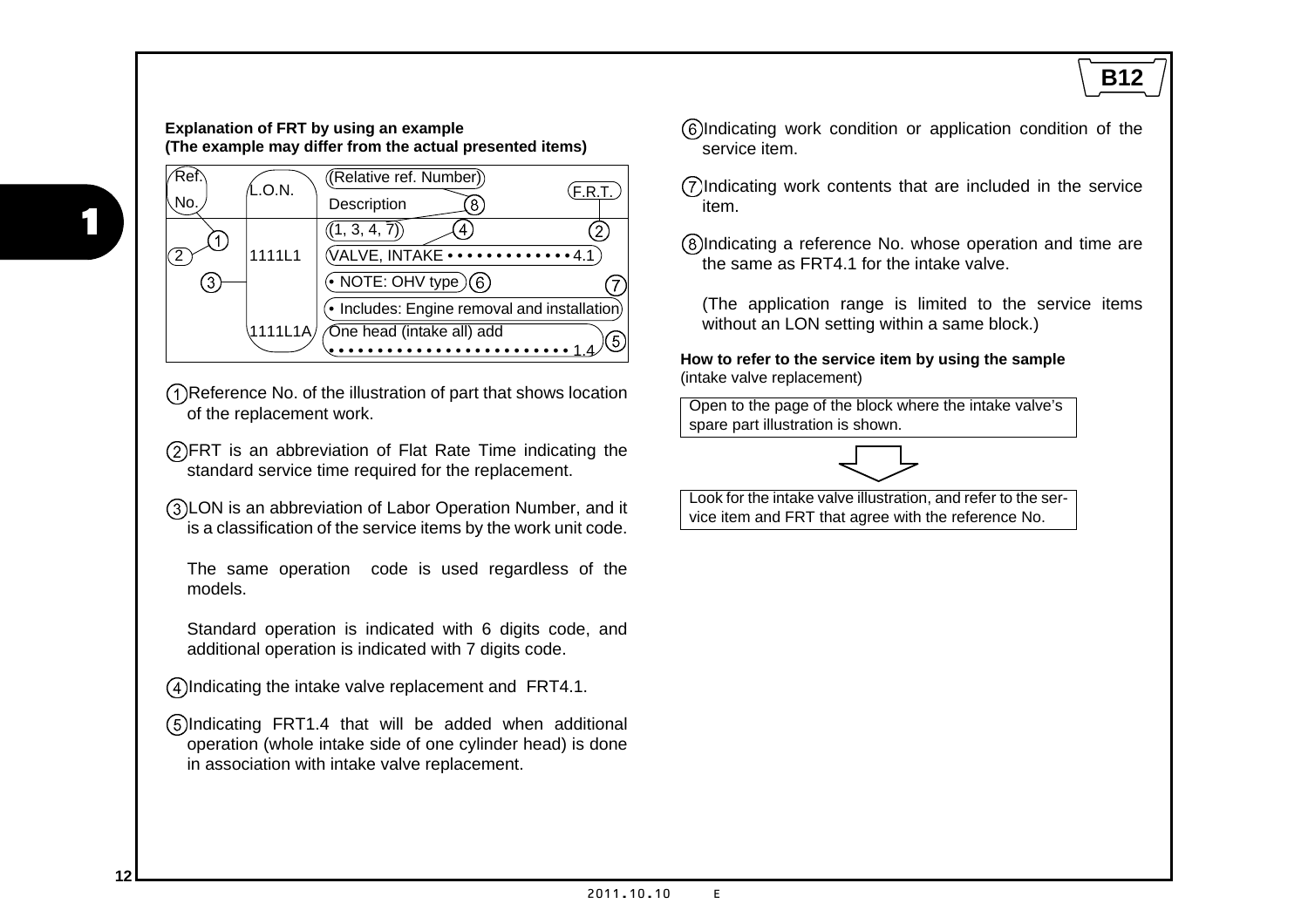

**Indication mark for the listing of service items that continues to the following page**





**a) Category codes and classification**

| Code | Category       |  |  |  |  |  |
|------|----------------|--|--|--|--|--|
| 1    | Engine         |  |  |  |  |  |
| 2    | Power drive    |  |  |  |  |  |
| 3    | Fuel & Exhaust |  |  |  |  |  |
| 4    | Frame & Body   |  |  |  |  |  |
| 5    | Steering       |  |  |  |  |  |
| 6    | Electrical     |  |  |  |  |  |
| 7    | Axle & Brake   |  |  |  |  |  |
| 8    | Control system |  |  |  |  |  |
| 9    |                |  |  |  |  |  |
|      | Attachments    |  |  |  |  |  |

#### **c) Operation codes and classification**

| Code           | <b>Operation category</b>             |
|----------------|---------------------------------------|
| 1              | Replace, Removal/Installation, Change |
| 2              | Overhaul                              |
| 3              | Adjust, Rotation                      |
| 4              | (Paint-related work: Top-coat)        |
| 5              | Test, Inspect/diagnose, Measurment    |
| 6              | (Overhaul-related work: Rebore)       |
| $\overline{7}$ | (Overhaul-related work: Reseal)       |
| 8              | (Resurface)                           |
| 9              | (Paint-related work: Refinish)        |
| ი              | Repair, Cleaning, Air bleeding        |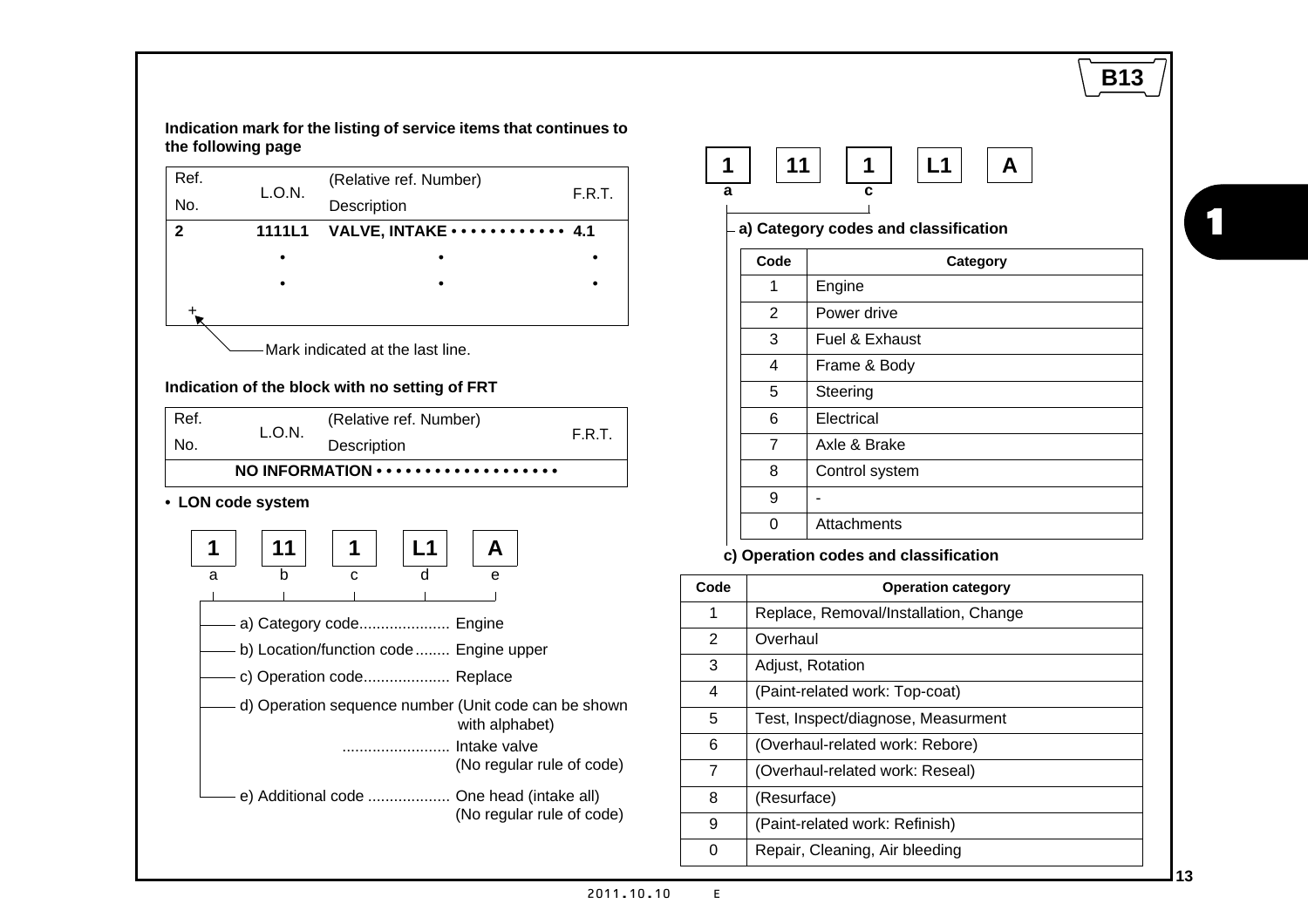### **B14**

Major service items without using spare parts (2) Adjustment, (3) Inspection/Measurement, (4) Overhaul, (5) Other work . . . . . . . . . . . . . E: Engine, T: Transmission, D: Drive system, B: Body and related parts . . . . . . . . . . . . . . . . . .

#### **(2) Adjustment**

|   | <b>LON</b> | <b>DESCRIPTION</b>                                       | <b>FRT</b> |
|---|------------|----------------------------------------------------------|------------|
| E | 1113A1     | <b>VALVE CLEARANCE-ADJUSTMENT</b><br>NOTE: For 1 product | በ 4        |
|   | 3113A2     | <b>CARBURETOR IDLE-ADJUSTMENT</b>                        | 0 2        |

#### **(3) Inspection, Measurement, Cleaning**

|   | <b>LON</b> | <b>DESCRIPTION</b>                                                                         | <b>FRT</b>     |
|---|------------|--------------------------------------------------------------------------------------------|----------------|
|   | 1105A0     | <b>ENGINE OIL-INSPECTION</b>                                                               | 0.1            |
|   | 3100A0     | <b>FUEL FILTER-CLEANING</b>                                                                | 0.3            |
| Е | 3120A0     | <b>AIR CLEANER-CLEANING</b><br>INCLUDES: Air cleaner-inspection                            | 0 <sub>1</sub> |
|   | 3130A0     | <b>SPARK ARRESTER-CLEANING</b><br><b>INCLUDES: Spark arrester-inspection</b>               | 0.2            |
|   | 6140A0     | <b>SPARK PLUG-ADJUSTMENT/CLEANING</b><br>INCLUDES: Spark plug check<br>NOTE: For 1 product | 0 <sub>1</sub> |

#### **(4) Overhaul**

Work condition: The required Measurements, inspections, adjustments, and cleaning/washing of each part are performed, including the main body removal/installation work and the replacement of defective parts.

| <b>LON</b> | <b>DESCRIPTION</b>                                               | FR1 |
|------------|------------------------------------------------------------------|-----|
| 3112A0     | <b>CARBURETOR-OVERHAUL</b><br>INCLUDES: All necessary adjustment | 0.4 |

#### **(5) Other work**

 $\blacksquare$ 

| LON    | <b>DESCRIPTION</b>                                          | FR. |
|--------|-------------------------------------------------------------|-----|
| 1101E1 | <b>ENGINE OIL-CHANGE</b><br>INCLUDES: Engine oil-inspection |     |

|<br>|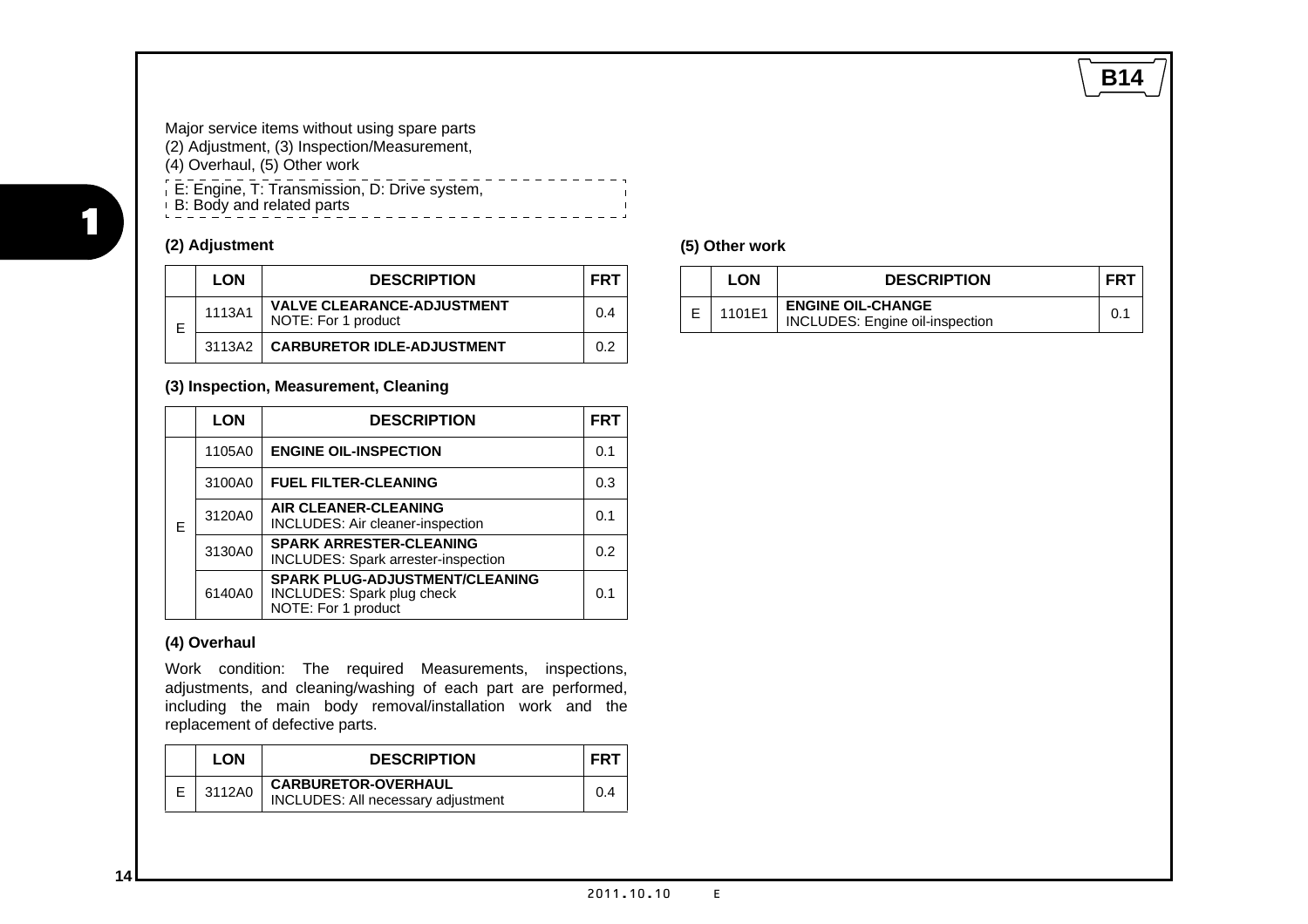<span id="page-17-0"></span>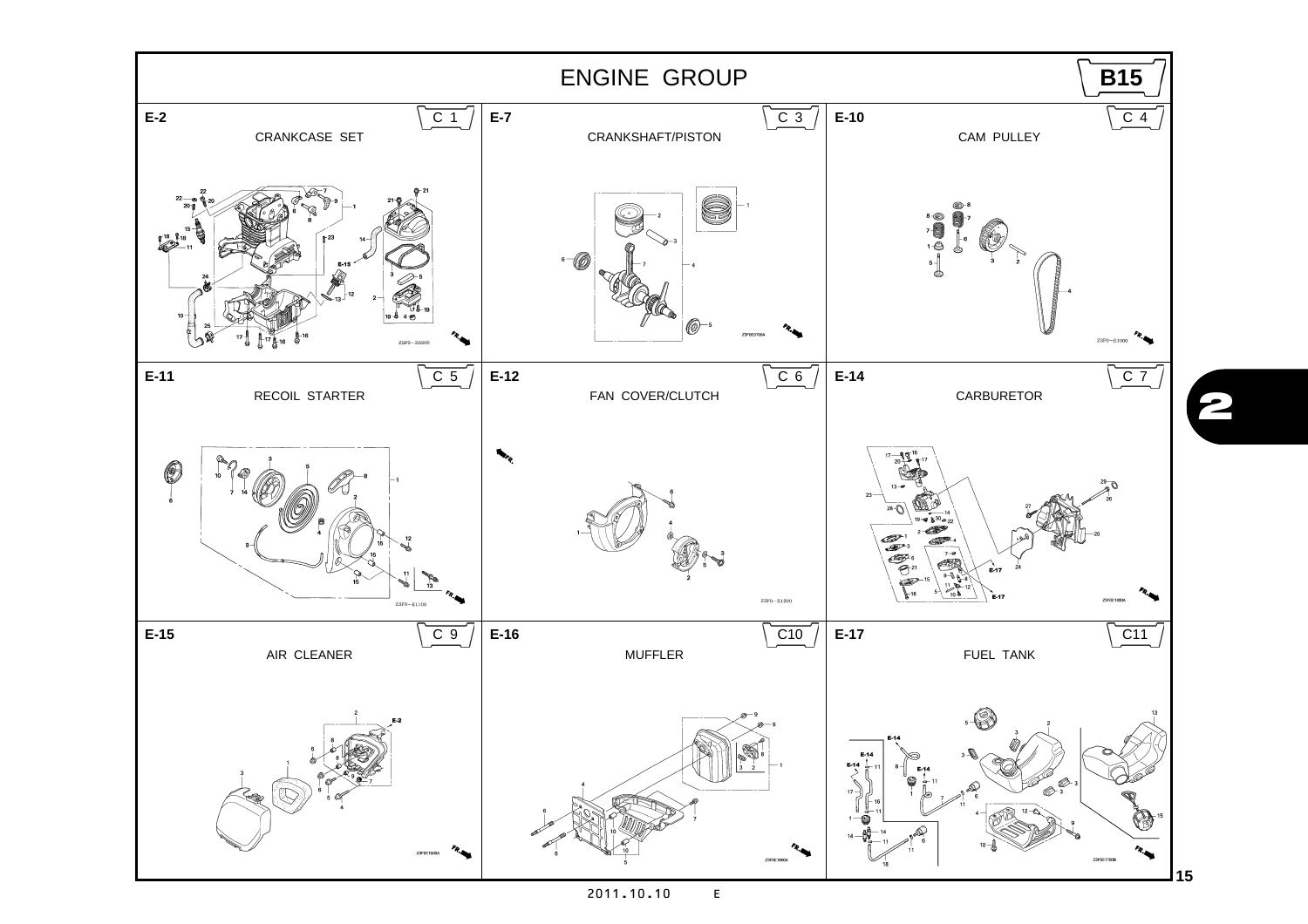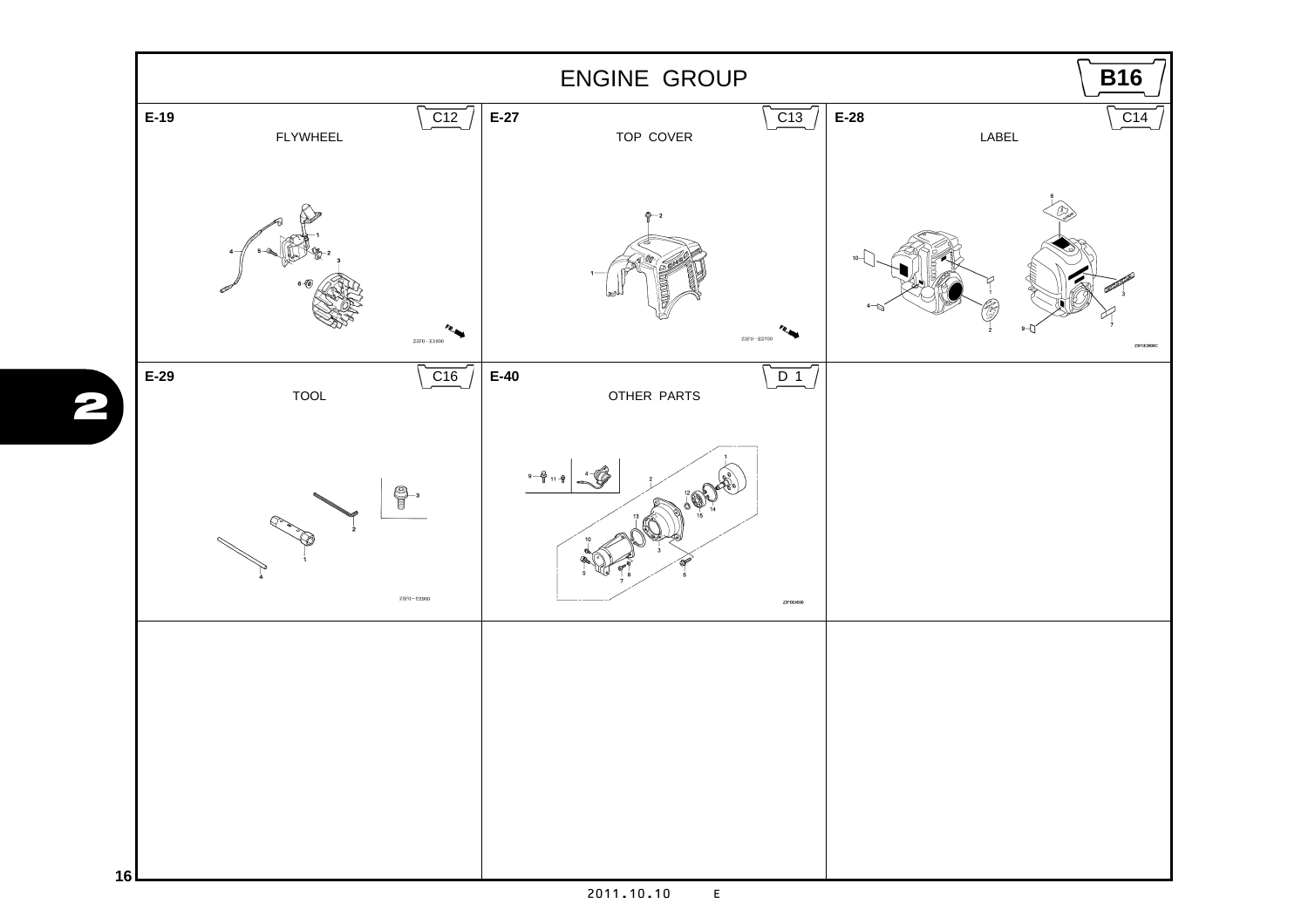<span id="page-19-42"></span><span id="page-19-41"></span><span id="page-19-40"></span><span id="page-19-39"></span><span id="page-19-38"></span><span id="page-19-37"></span><span id="page-19-36"></span><span id="page-19-35"></span><span id="page-19-34"></span><span id="page-19-33"></span><span id="page-19-32"></span><span id="page-19-31"></span><span id="page-19-30"></span><span id="page-19-29"></span><span id="page-19-28"></span><span id="page-19-27"></span><span id="page-19-26"></span><span id="page-19-25"></span><span id="page-19-24"></span><span id="page-19-23"></span><span id="page-19-22"></span><span id="page-19-21"></span><span id="page-19-20"></span><span id="page-19-19"></span><span id="page-19-18"></span><span id="page-19-17"></span><span id="page-19-16"></span><span id="page-19-15"></span><span id="page-19-14"></span><span id="page-19-13"></span><span id="page-19-12"></span><span id="page-19-11"></span><span id="page-19-10"></span><span id="page-19-9"></span><span id="page-19-8"></span><span id="page-19-7"></span><span id="page-19-6"></span><span id="page-19-5"></span><span id="page-19-4"></span><span id="page-19-3"></span><span id="page-19-2"></span><span id="page-19-1"></span><span id="page-19-0"></span>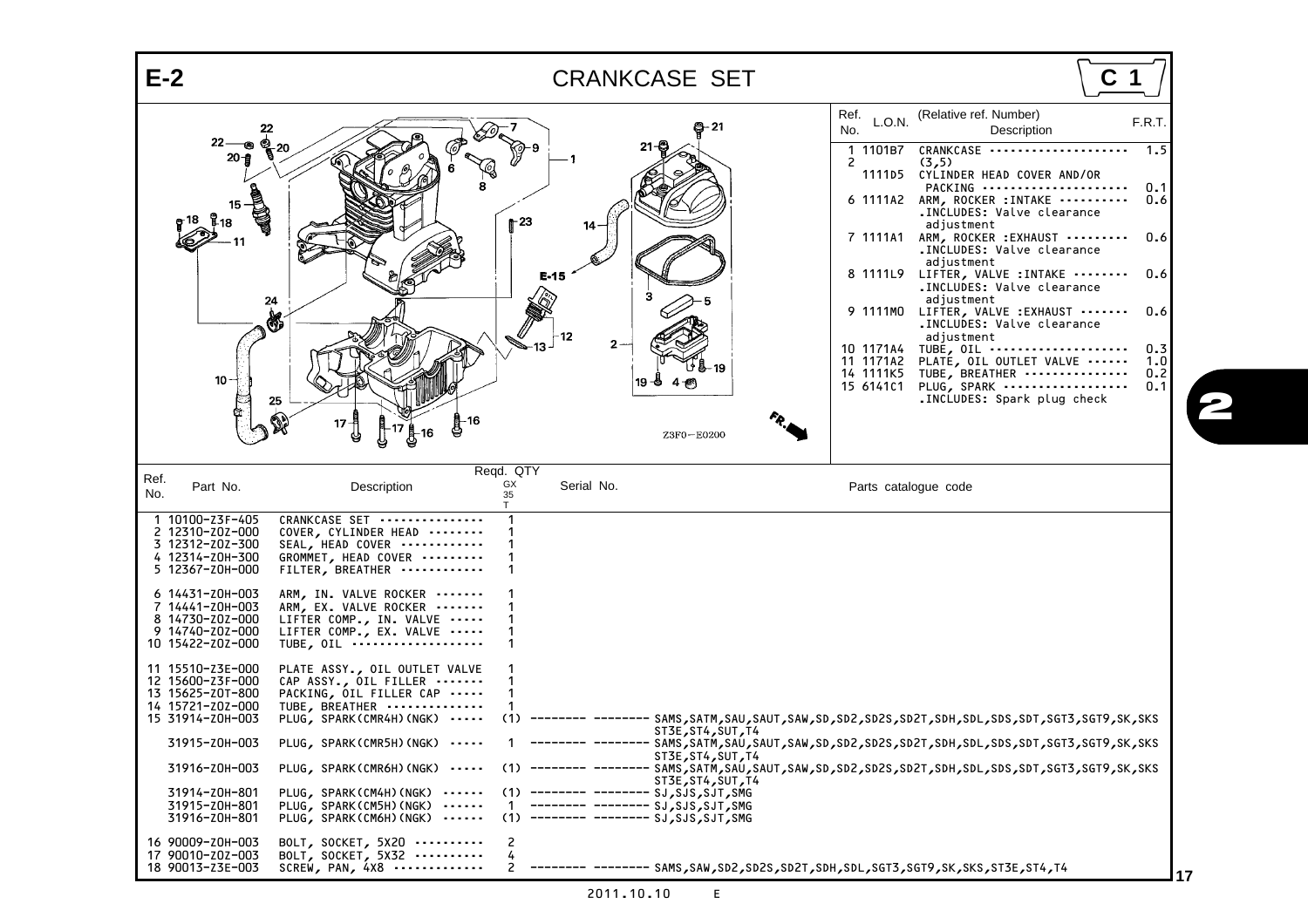<span id="page-20-17"></span><span id="page-20-16"></span><span id="page-20-15"></span><span id="page-20-14"></span><span id="page-20-13"></span><span id="page-20-12"></span><span id="page-20-11"></span><span id="page-20-10"></span><span id="page-20-9"></span><span id="page-20-8"></span><span id="page-20-7"></span><span id="page-20-6"></span><span id="page-20-5"></span><span id="page-20-4"></span><span id="page-20-3"></span><span id="page-20-2"></span><span id="page-20-1"></span><span id="page-20-0"></span>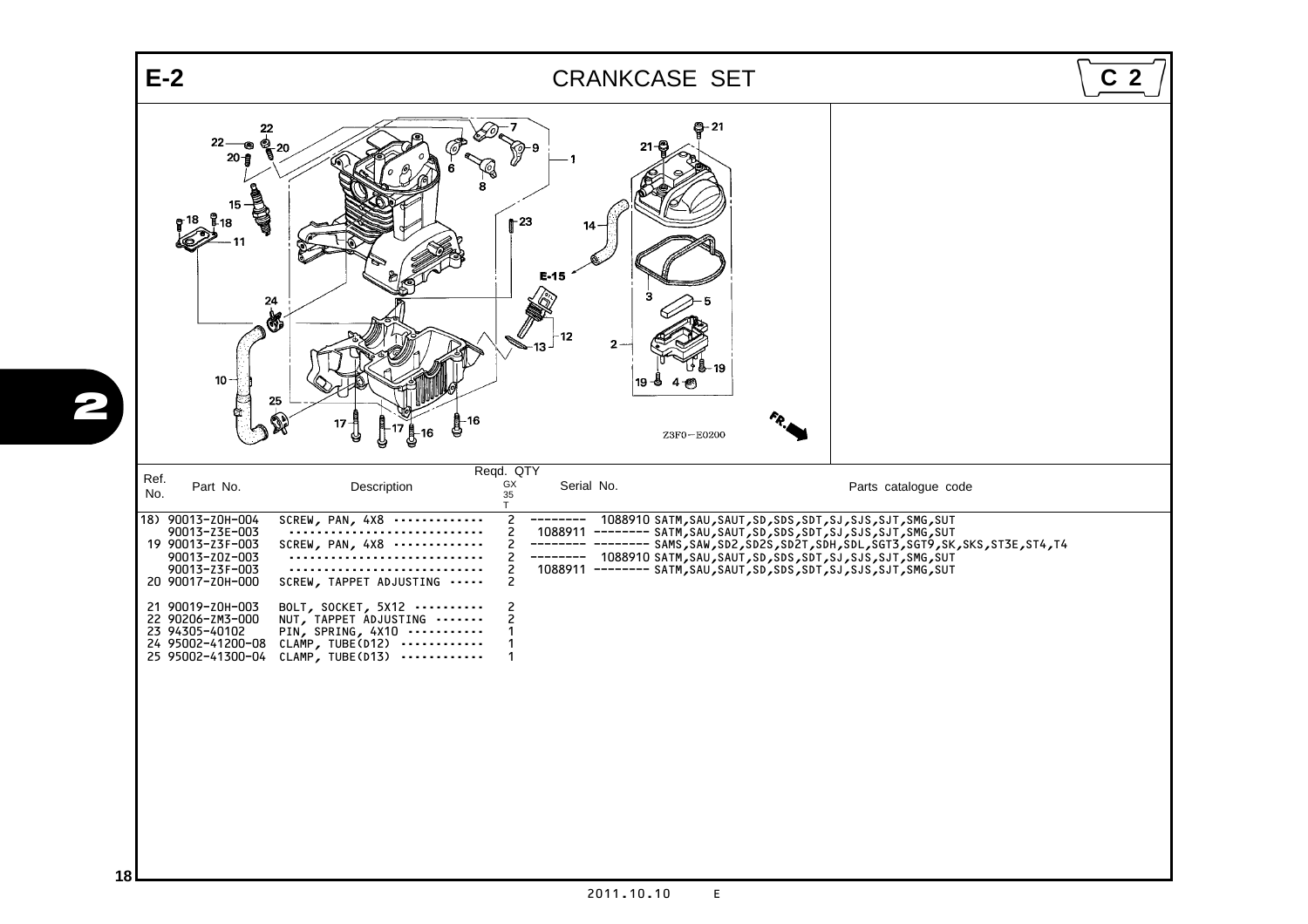<span id="page-21-18"></span><span id="page-21-5"></span><span id="page-21-4"></span><span id="page-21-3"></span><span id="page-21-2"></span><span id="page-21-1"></span><span id="page-21-0"></span>

<span id="page-21-17"></span><span id="page-21-16"></span><span id="page-21-15"></span><span id="page-21-14"></span><span id="page-21-13"></span><span id="page-21-12"></span><span id="page-21-11"></span><span id="page-21-10"></span><span id="page-21-9"></span><span id="page-21-8"></span><span id="page-21-7"></span><span id="page-21-6"></span>2011.10.10 E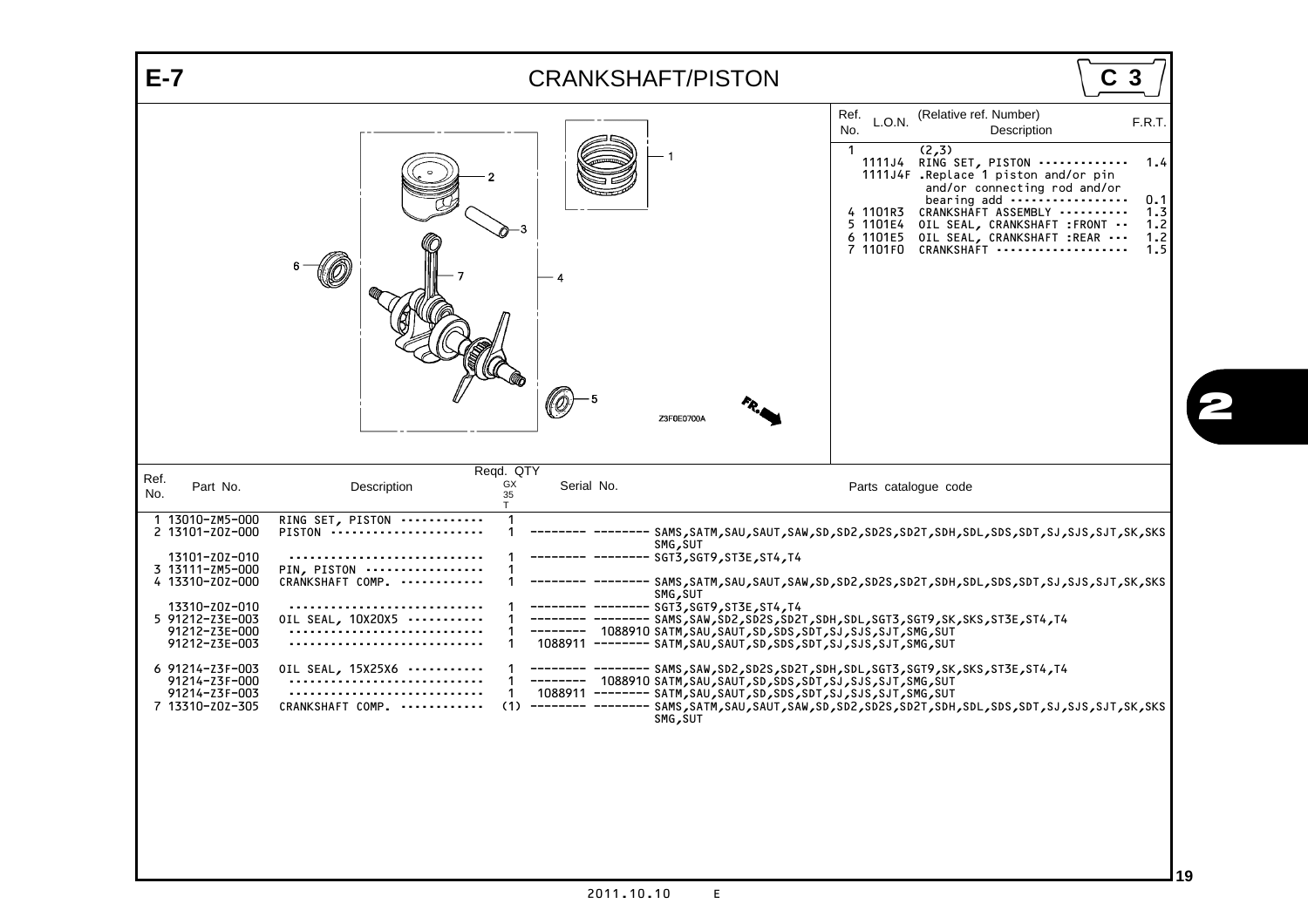<span id="page-22-18"></span><span id="page-22-17"></span><span id="page-22-16"></span><span id="page-22-15"></span><span id="page-22-14"></span><span id="page-22-13"></span><span id="page-22-12"></span><span id="page-22-11"></span><span id="page-22-10"></span><span id="page-22-9"></span><span id="page-22-8"></span><span id="page-22-7"></span><span id="page-22-6"></span><span id="page-22-5"></span><span id="page-22-4"></span><span id="page-22-3"></span><span id="page-22-2"></span><span id="page-22-1"></span><span id="page-22-0"></span>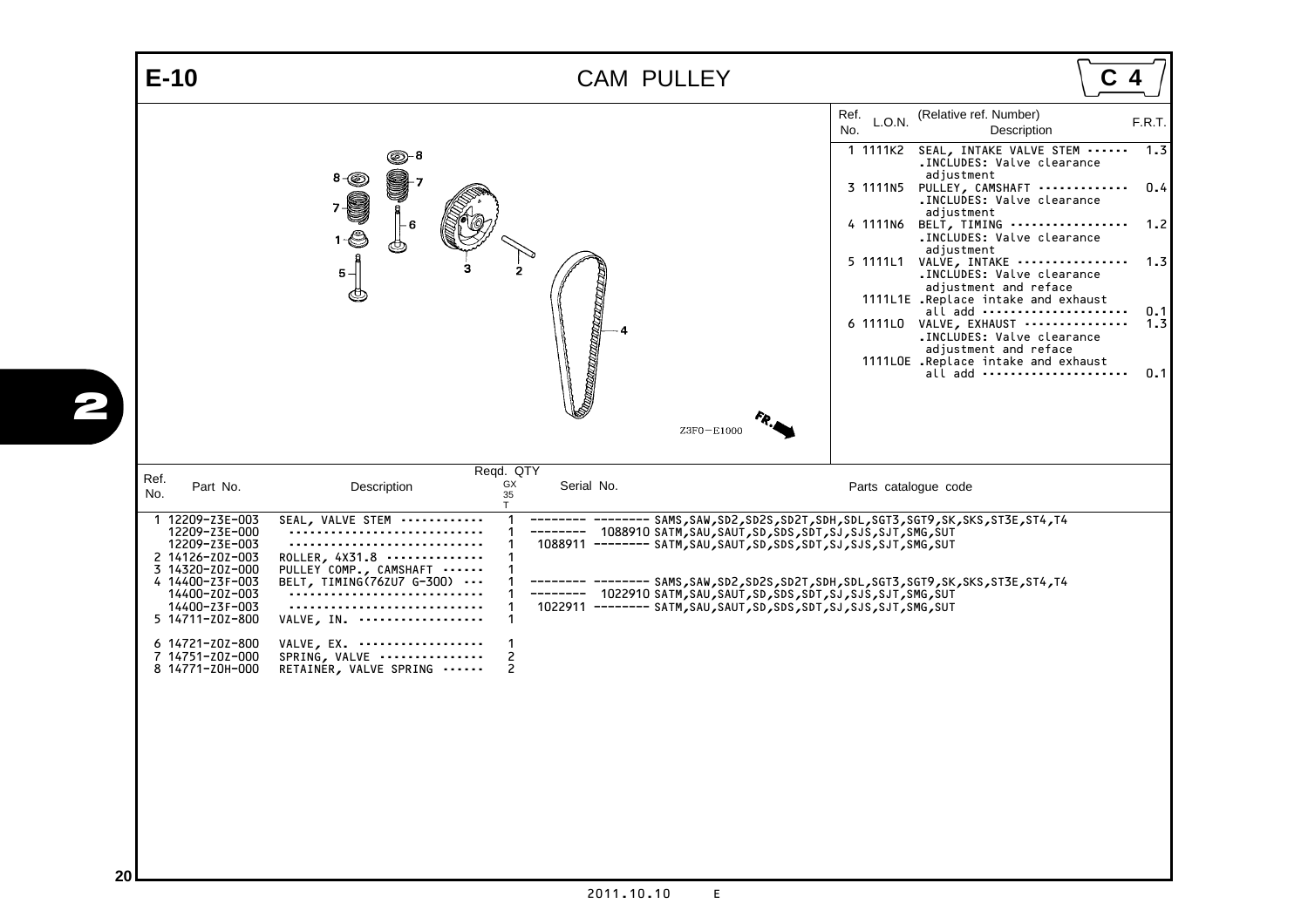<span id="page-23-30"></span><span id="page-23-29"></span><span id="page-23-28"></span><span id="page-23-27"></span><span id="page-23-26"></span><span id="page-23-25"></span><span id="page-23-24"></span><span id="page-23-23"></span><span id="page-23-22"></span><span id="page-23-21"></span><span id="page-23-20"></span><span id="page-23-19"></span><span id="page-23-18"></span><span id="page-23-17"></span><span id="page-23-16"></span><span id="page-23-15"></span><span id="page-23-14"></span><span id="page-23-13"></span><span id="page-23-12"></span><span id="page-23-11"></span><span id="page-23-10"></span><span id="page-23-9"></span><span id="page-23-8"></span><span id="page-23-7"></span><span id="page-23-6"></span><span id="page-23-5"></span><span id="page-23-4"></span><span id="page-23-3"></span><span id="page-23-2"></span><span id="page-23-1"></span><span id="page-23-0"></span>

| $E-11$                                                                                                                                                                                                                                                                                                                     | <b>RECOIL STARTER</b>                                                                                                                                                                                                                                                                                                                                                                                                                                                                                                    | C <sub>5</sub>                                   |
|----------------------------------------------------------------------------------------------------------------------------------------------------------------------------------------------------------------------------------------------------------------------------------------------------------------------------|--------------------------------------------------------------------------------------------------------------------------------------------------------------------------------------------------------------------------------------------------------------------------------------------------------------------------------------------------------------------------------------------------------------------------------------------------------------------------------------------------------------------------|--------------------------------------------------|
|                                                                                                                                                                                                                                                                                                                            | Ref.<br>(Relative ref. Number)<br>L.O.N.<br>No.<br>Description<br>STARTER, RECOIL<br>1 1121B9<br>3 1121B1<br>REEL, RECOIL STARTER<br>5 1121B7<br>SPRING, RECOIL STARTER RETURN<br>10<br>6 1121A9<br>PULLEY, RECOIL STARTER<br>- 1<br>GRIP, RECOIL STARTER<br>8 1121A3<br>9 1121B3<br>ROPE, RECOIL STARTER<br>8<br>12<br>9.<br>15<br>11<br>15<br><b>REAL PROPERTY</b><br>13<br>Z3F0-E1100                                                                                                                                 | F.R.T.<br>0.2<br>0.3<br>0.3<br>0.3<br>0.1<br>0.3 |
| Ref.<br>Part No.<br>No.<br>1 28400-Z0Z-003<br>2 28414-Z0Z-000<br>3 28421-ZM3-003<br>4 28433-ZM3-003<br>5 28442-Z0H-003<br>6 28451-Z0H-003<br>7 28459-Z0H-003<br>8 28461-ZM3-003<br>9 28462-ZM3-003<br>10 90012-ZM3-003<br>11 90018-Z0H-003<br>12 90018-Z0H-003<br>13 90043-Z0H-000<br>14 91504-ZM3-003<br>15 91506-ZM3-000 | Reqd. QTY<br>GX<br>Serial No.<br>Description<br>Parts catalogue code<br>35<br>T.<br>STARTER ASSY., RECOIL<br>CASE, RECOIL STARTER<br>REEL, RECOIL STARTER<br>GUIDE, ROPE<br>SPRING, RECOIL STARTER<br>PULLEY, RECOIL STARTER<br>ARM, SWING<br>KNOB, RECOIL STARTER<br>ROPE, RECOIL STARTER<br>SCREW, SETTING<br>BOLT, SOCKET, 5X16<br>------- SAMS,SATM,SAU,SAW,SD,SD2,SDH,SDL,SJ,SK,SMG,T4<br>BOLT, SOCKET, 5X16<br>BOLT, STUD, B $\cdots$<br>-------- -------- SD2S, SDS, SJS, SKS<br>$COLLAR$<br>COLLAR A, HEAD COVER |                                                  |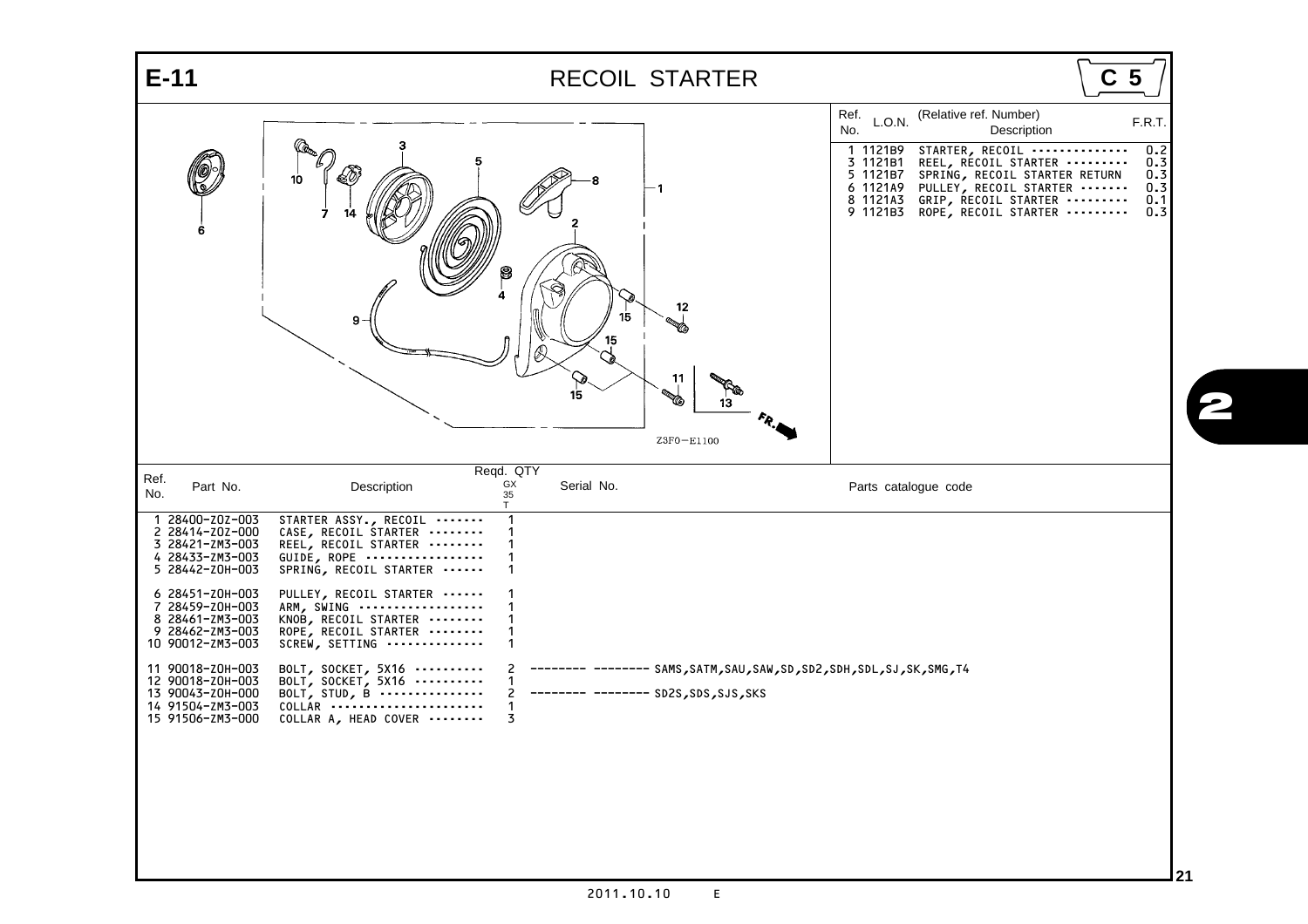<span id="page-24-12"></span><span id="page-24-11"></span><span id="page-24-10"></span><span id="page-24-9"></span><span id="page-24-8"></span><span id="page-24-7"></span><span id="page-24-6"></span><span id="page-24-5"></span><span id="page-24-4"></span><span id="page-24-3"></span><span id="page-24-2"></span><span id="page-24-1"></span><span id="page-24-0"></span>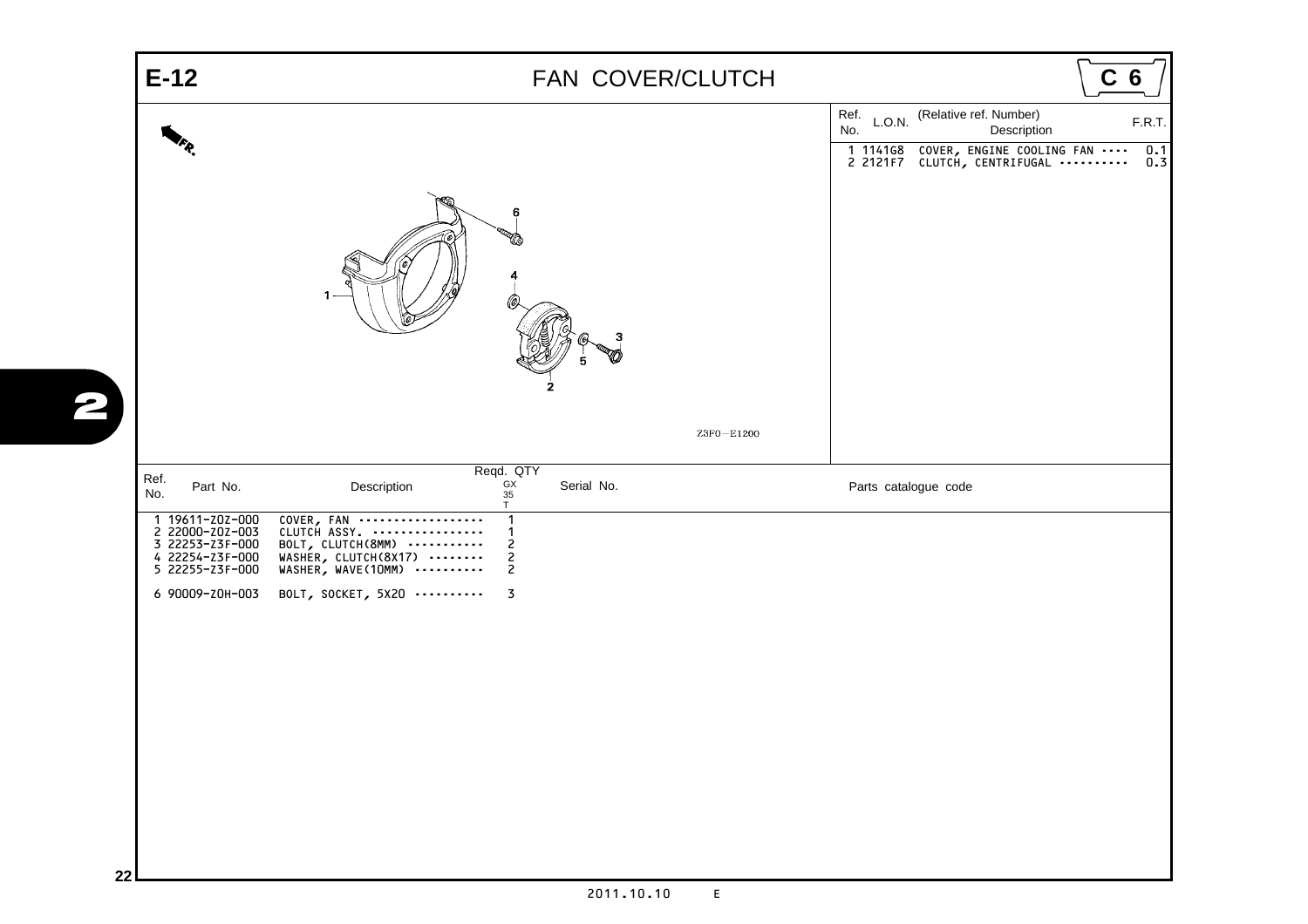<span id="page-25-48"></span><span id="page-25-47"></span><span id="page-25-46"></span><span id="page-25-45"></span><span id="page-25-44"></span><span id="page-25-43"></span><span id="page-25-42"></span><span id="page-25-41"></span><span id="page-25-40"></span><span id="page-25-39"></span><span id="page-25-38"></span><span id="page-25-37"></span><span id="page-25-36"></span><span id="page-25-35"></span><span id="page-25-34"></span><span id="page-25-33"></span><span id="page-25-32"></span><span id="page-25-31"></span><span id="page-25-30"></span><span id="page-25-29"></span><span id="page-25-28"></span><span id="page-25-27"></span><span id="page-25-26"></span><span id="page-25-25"></span><span id="page-25-24"></span><span id="page-25-23"></span><span id="page-25-22"></span><span id="page-25-21"></span><span id="page-25-20"></span><span id="page-25-19"></span><span id="page-25-18"></span><span id="page-25-17"></span><span id="page-25-16"></span><span id="page-25-15"></span><span id="page-25-14"></span><span id="page-25-13"></span><span id="page-25-12"></span><span id="page-25-11"></span><span id="page-25-10"></span><span id="page-25-9"></span><span id="page-25-8"></span><span id="page-25-7"></span><span id="page-25-6"></span><span id="page-25-5"></span><span id="page-25-4"></span><span id="page-25-3"></span><span id="page-25-2"></span><span id="page-25-1"></span><span id="page-25-0"></span>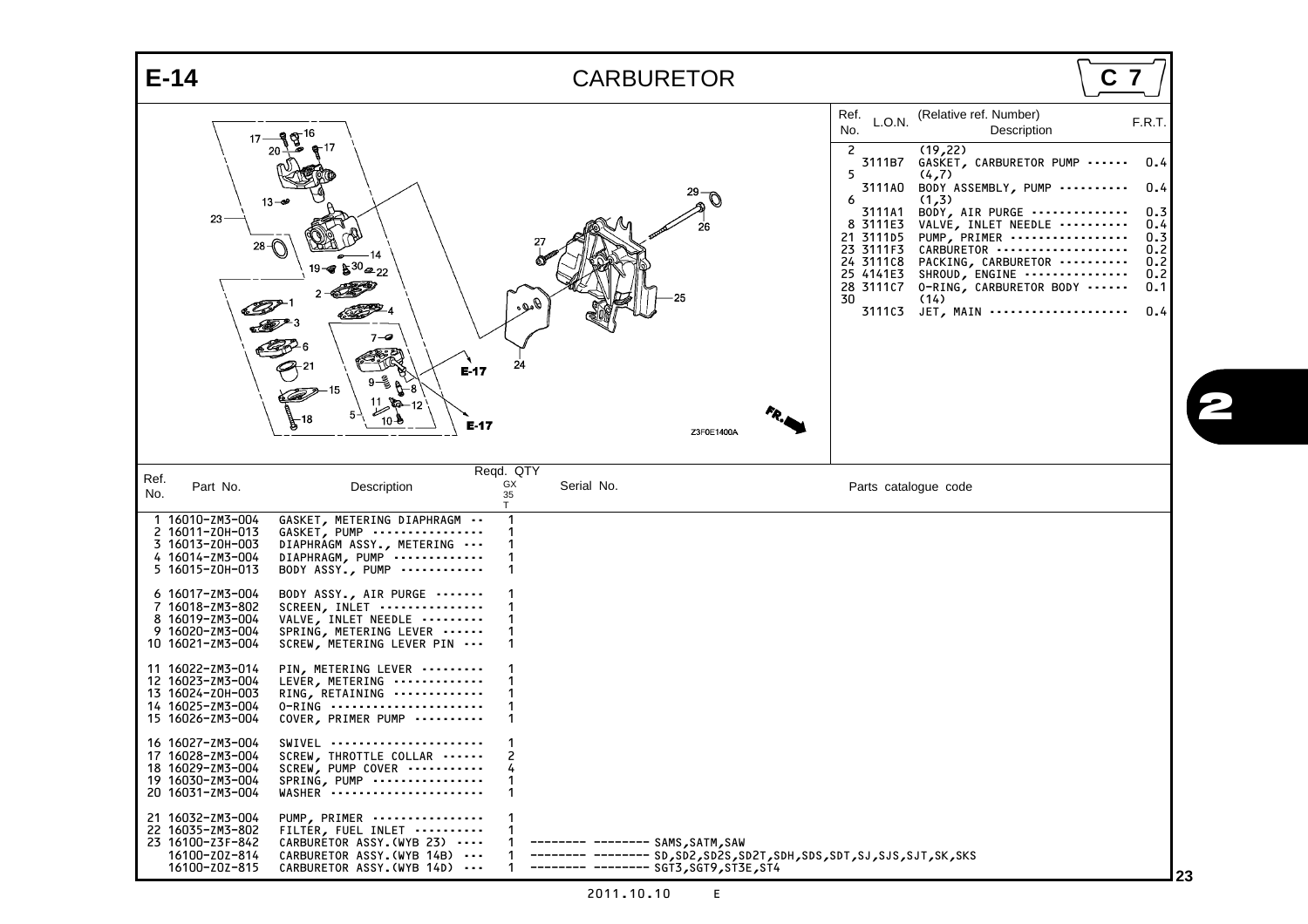<span id="page-26-19"></span><span id="page-26-5"></span><span id="page-26-4"></span><span id="page-26-3"></span><span id="page-26-2"></span><span id="page-26-1"></span><span id="page-26-0"></span>

<span id="page-26-24"></span><span id="page-26-23"></span><span id="page-26-22"></span><span id="page-26-21"></span><span id="page-26-20"></span><span id="page-26-18"></span><span id="page-26-17"></span><span id="page-26-16"></span><span id="page-26-15"></span><span id="page-26-14"></span><span id="page-26-13"></span><span id="page-26-12"></span><span id="page-26-11"></span><span id="page-26-10"></span><span id="page-26-9"></span><span id="page-26-8"></span><span id="page-26-7"></span><span id="page-26-6"></span>2011.10.10 E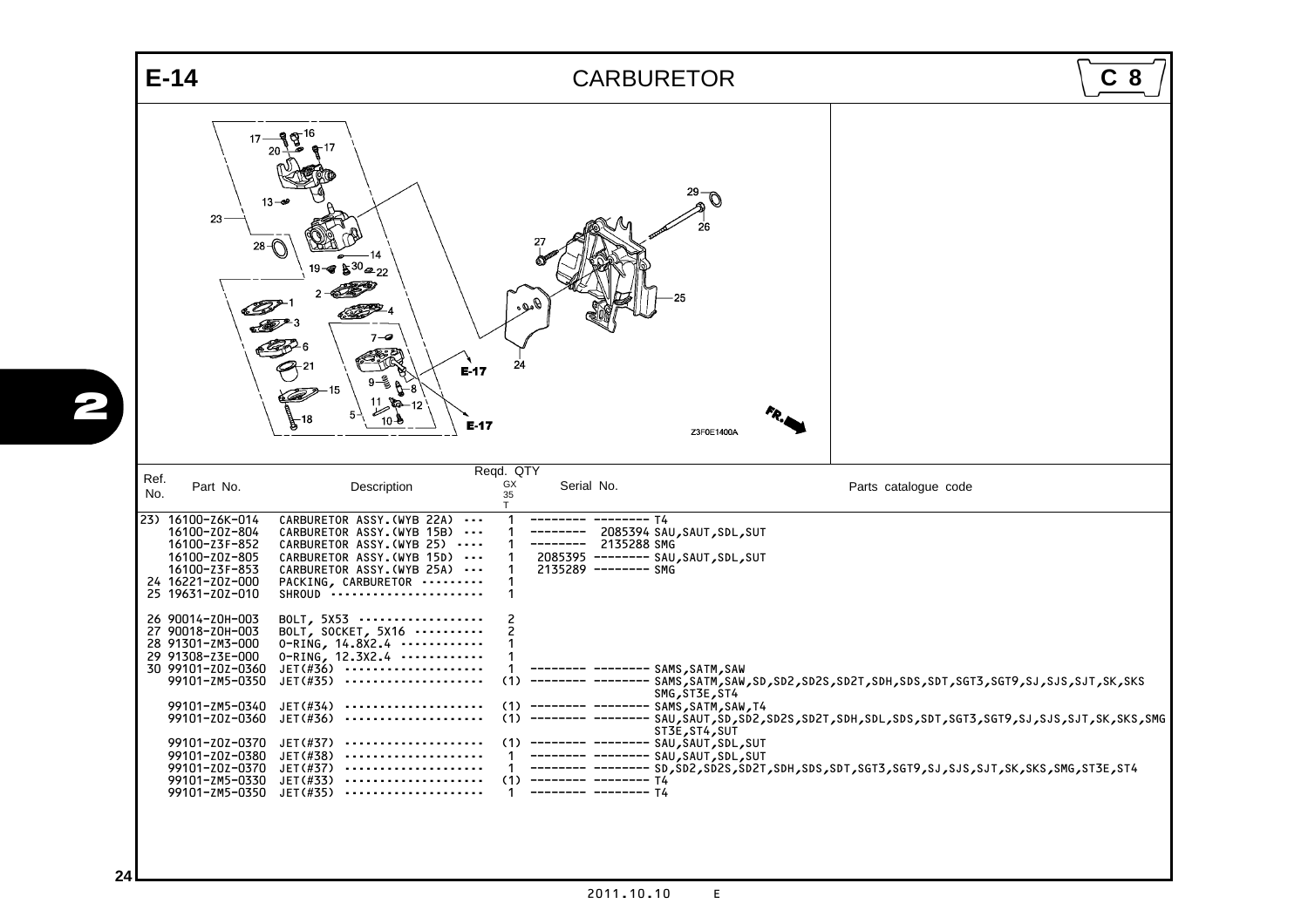<span id="page-27-19"></span><span id="page-27-18"></span><span id="page-27-17"></span><span id="page-27-16"></span><span id="page-27-15"></span><span id="page-27-14"></span><span id="page-27-13"></span><span id="page-27-12"></span><span id="page-27-11"></span><span id="page-27-10"></span><span id="page-27-9"></span><span id="page-27-8"></span><span id="page-27-7"></span><span id="page-27-6"></span><span id="page-27-5"></span><span id="page-27-4"></span><span id="page-27-3"></span><span id="page-27-2"></span><span id="page-27-1"></span><span id="page-27-0"></span>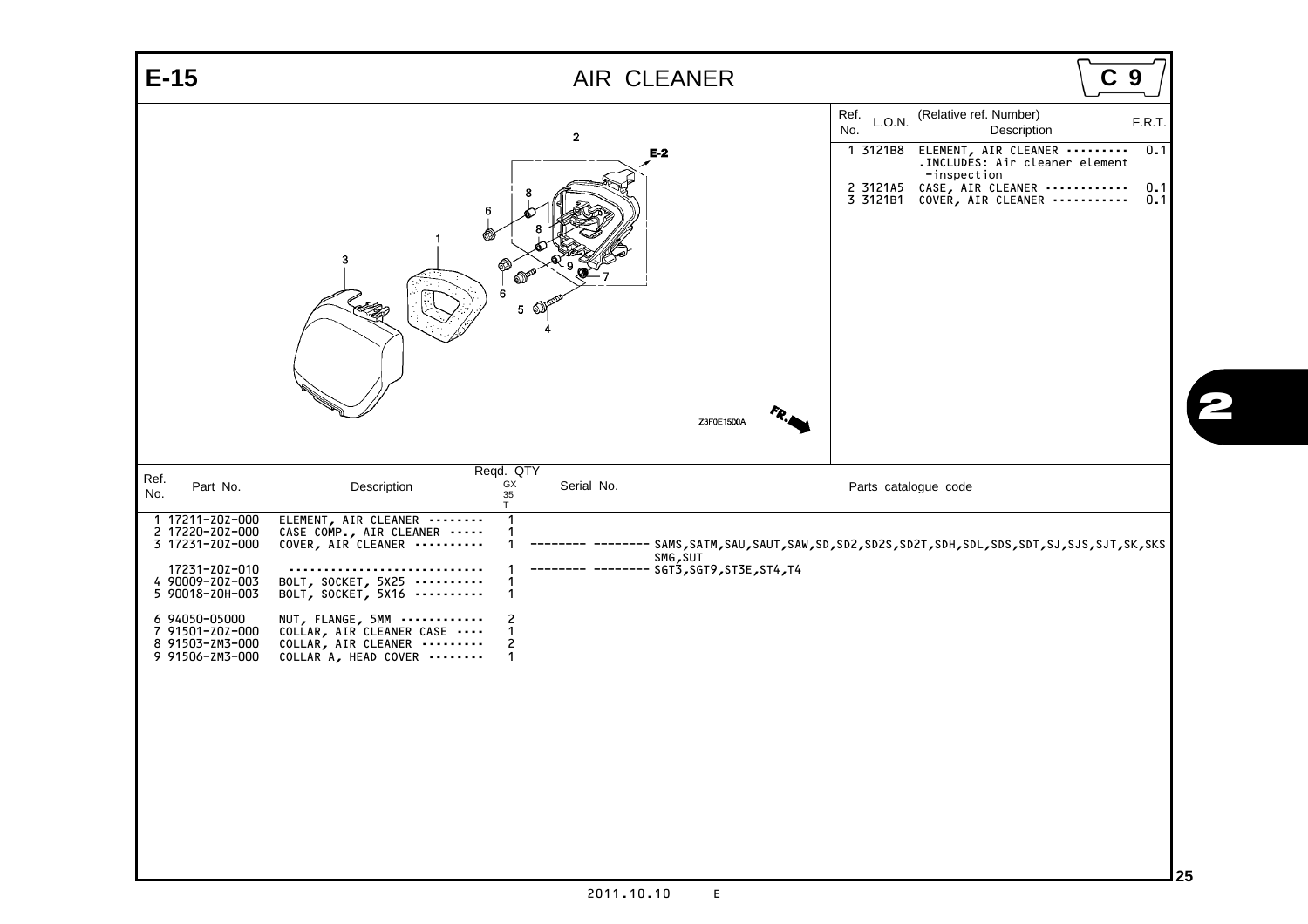<span id="page-28-23"></span><span id="page-28-22"></span><span id="page-28-21"></span><span id="page-28-20"></span><span id="page-28-19"></span><span id="page-28-18"></span><span id="page-28-17"></span><span id="page-28-16"></span><span id="page-28-15"></span><span id="page-28-14"></span><span id="page-28-13"></span><span id="page-28-12"></span><span id="page-28-11"></span><span id="page-28-10"></span><span id="page-28-9"></span><span id="page-28-8"></span><span id="page-28-7"></span><span id="page-28-6"></span><span id="page-28-5"></span><span id="page-28-4"></span><span id="page-28-3"></span><span id="page-28-2"></span><span id="page-28-1"></span><span id="page-28-0"></span>

| $E-16$                                                                                                                                                                                                                                                                    | <b>MUFFLER</b>                                                                                                                                                                                                                                                                                                                                                                                                                                                                                                                            | C10                                                                                                                                                                                                                                                                                       |
|---------------------------------------------------------------------------------------------------------------------------------------------------------------------------------------------------------------------------------------------------------------------------|-------------------------------------------------------------------------------------------------------------------------------------------------------------------------------------------------------------------------------------------------------------------------------------------------------------------------------------------------------------------------------------------------------------------------------------------------------------------------------------------------------------------------------------------|-------------------------------------------------------------------------------------------------------------------------------------------------------------------------------------------------------------------------------------------------------------------------------------------|
| 6                                                                                                                                                                                                                                                                         | 9<br>$\overline{2}$<br>7<br>Z3F0E1600A<br>5                                                                                                                                                                                                                                                                                                                                                                                                                                                                                               | Ref.<br>(Relative ref. Number)<br>L.O.N.<br>F.R.T.<br>No.<br>Description<br>MUFFLER, EXHAUST<br>0.1<br>1 313105<br>2<br>(3)<br>3131A1<br>0.1<br>ARRESTER, SPARK<br>.INCLUDES: Spark arrester<br>check<br>4 3131B6 GUIDE, AIR EXHAUST<br>0.1<br>5 3131G8 GUIDE, AIR EXHAUST : UNDER<br>0.1 |
| Ref.<br>Part No.<br>No.<br>1 18310-Z3F-820<br>18310-z0z-801<br>18310-z0z-010<br>18310-z3F-830<br>2 18350-Z0Z-800<br>3 18354-Z0Z-800<br>4 18515-Z0Z-300<br>5 18518-Z0Z-020<br>6 90001-Z0Z-013<br>7 90018-Z0H-003<br>8 90055-ZE1-000<br>9 90136-SM4-901<br>10 91506-ZM3-000 | Reqd. QTY<br>GX<br>Serial No.<br>Description<br>35<br>$\mathsf{T}$<br>MUFFLER COMP. (ARRESTER)<br>-------- -------- SAMS, SATM, SAW, T4<br>MUFFLER COMP.<br>—— SMG<br>ARRESTER COMP., SPARK<br>---- SAMS,SATM,SAU,SAUT,SAW,SGT3,SGT9,ST3E,ST4,SUT,T4<br>FILTER, EXHAUST<br>GUIDE, AIR<br>GUIDE COMP., UNDER AIR<br>BOLT, STUD, 5X56.5<br>2<br>BOLT, SOCKET, 5X16<br>2<br>SCREW, TAPPING, $4X6$<br>3<br>------- ------ SAMS, SATM, SAU, SAUT, SAW, SGT3, SGT9, ST3E, ST4, SUT, T4<br>2<br>NUT, SELF-LOCK, 5MM<br>COLLAR A, HEAD COVER<br>2 | Parts catalogue code                                                                                                                                                                                                                                                                      |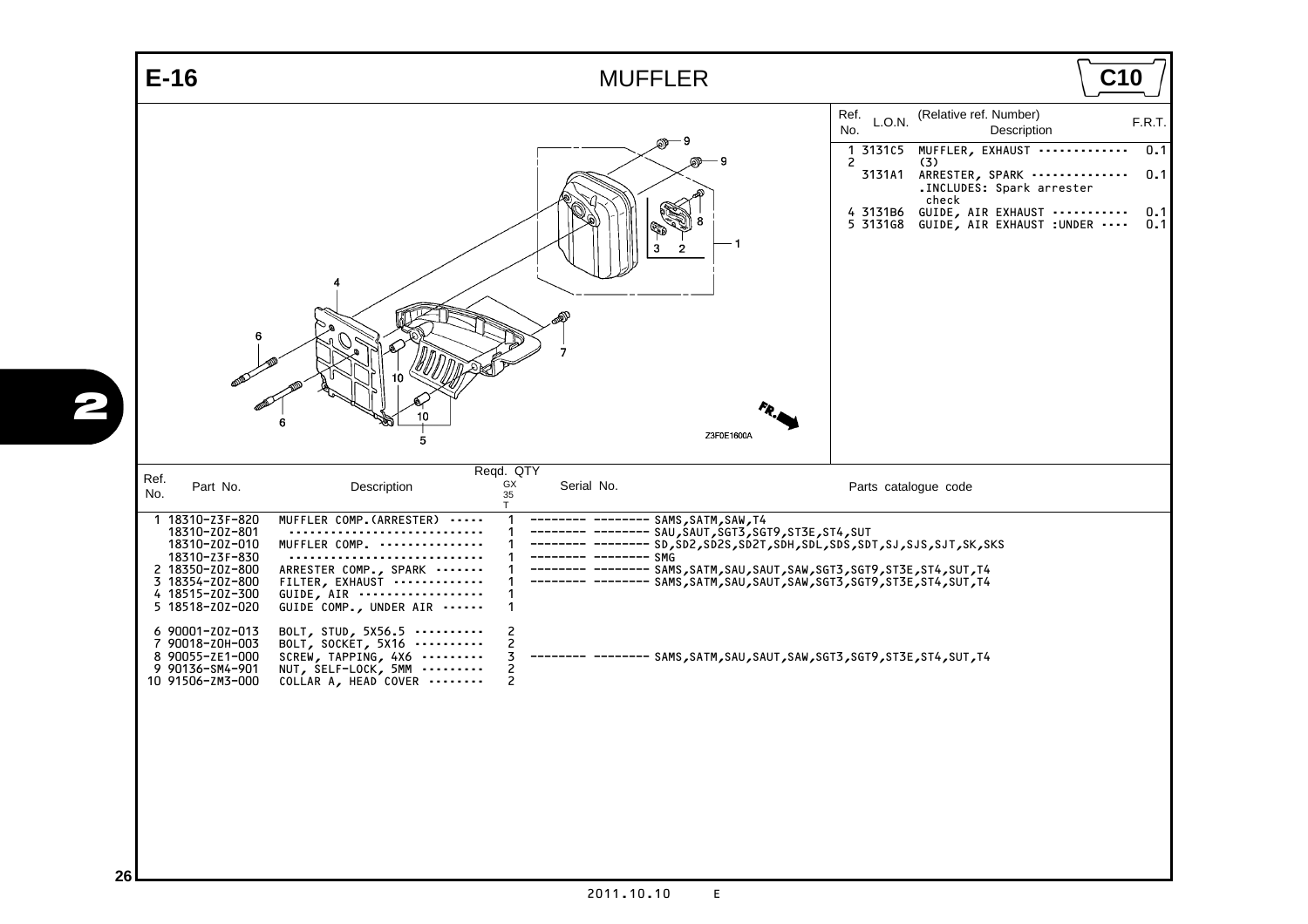<span id="page-29-36"></span><span id="page-29-35"></span><span id="page-29-34"></span><span id="page-29-33"></span><span id="page-29-32"></span><span id="page-29-31"></span><span id="page-29-30"></span><span id="page-29-29"></span><span id="page-29-28"></span><span id="page-29-27"></span><span id="page-29-26"></span><span id="page-29-25"></span><span id="page-29-24"></span><span id="page-29-23"></span><span id="page-29-22"></span><span id="page-29-21"></span><span id="page-29-20"></span><span id="page-29-19"></span><span id="page-29-18"></span><span id="page-29-17"></span><span id="page-29-16"></span><span id="page-29-15"></span><span id="page-29-14"></span><span id="page-29-13"></span><span id="page-29-12"></span><span id="page-29-11"></span><span id="page-29-10"></span><span id="page-29-9"></span><span id="page-29-8"></span><span id="page-29-7"></span><span id="page-29-6"></span><span id="page-29-5"></span><span id="page-29-4"></span><span id="page-29-3"></span><span id="page-29-2"></span><span id="page-29-1"></span><span id="page-29-0"></span>

| $E-17$                                                                                                                                                                                                                                                                                                                                                      | <b>FUEL TANK</b>                                                                                                                                                                                                                                                                                                                                                                                                                                                                                                                                                                                                                                                                                                                                                                                                                                                                | C1                                                                                                                                                                                                                                                                                                                                                                                             |
|-------------------------------------------------------------------------------------------------------------------------------------------------------------------------------------------------------------------------------------------------------------------------------------------------------------------------------------------------------------|---------------------------------------------------------------------------------------------------------------------------------------------------------------------------------------------------------------------------------------------------------------------------------------------------------------------------------------------------------------------------------------------------------------------------------------------------------------------------------------------------------------------------------------------------------------------------------------------------------------------------------------------------------------------------------------------------------------------------------------------------------------------------------------------------------------------------------------------------------------------------------|------------------------------------------------------------------------------------------------------------------------------------------------------------------------------------------------------------------------------------------------------------------------------------------------------------------------------------------------------------------------------------------------|
| $E-14$<br>$E-14$<br>E-14<br>⇔– 11<br>17<br>18                                                                                                                                                                                                                                                                                                               | 13<br>$3-\sqrt{2}$<br>œ<br>10 <sub>1</sub><br>Z3F0E1700B                                                                                                                                                                                                                                                                                                                                                                                                                                                                                                                                                                                                                                                                                                                                                                                                                        | (Relative ref. Number)<br>Ref.<br>L.O.N.<br>F.R.T.<br>No.<br>Description<br>GROMMET, FUEL TUBE<br>0.2<br>3101J0<br>1<br>2<br>(13)<br>3101H7<br>TANK, FUEL<br>0.2<br>0.2<br>4 3101A9<br>GUARD, TANK<br>0.2<br>6 3101A6<br>FILTER, FUEL<br>7 3101F1 TUBE, FUEL TANK<br>0.2                                                                                                                       |
| Ref.<br>Part No.<br>No.                                                                                                                                                                                                                                                                                                                                     | Regd. QTY<br>GX<br>Serial No.<br>Description<br>35<br>T.                                                                                                                                                                                                                                                                                                                                                                                                                                                                                                                                                                                                                                                                                                                                                                                                                        | Parts catalogue code                                                                                                                                                                                                                                                                                                                                                                           |
| 1 17504-ZM3-003<br>2 17511-Z0Z-013<br>3 17533-Z0H-000<br>4 17555-Z0Z-000<br>5 17620-ZM3-063<br>6 17672-Z0H-003<br>7 17701-Z0Z-000<br>8 17702-Z0Z-000<br>9 90010-Z0H-003<br>10 90018-Z0H-003<br>11 91401-ZM3-003<br>12 91501-Z0H-000<br>13 17511-Z6K-013<br>14 17519-ZM5-003<br>15 17620-Z0H-J72<br>16 17701-Z6K-003<br>17 17702-Z6K-003<br>18 17703-Z6K-003 | GROMMET, FUEL TUBE<br>TANK, FUEL<br>SKS, SMG, ST3E, ST4, SUT<br>RUBBER, TANK MOUNTING<br>GUARD, TANK<br>SAUT, SD2T, SDT, SGT3, SGT9, SJT, ST3E, ST4, SUT<br>CAP ASSY., FUEL TANK<br>SKS, SMG, ST3E, ST4, SUT<br>FILTER, FUEL<br>TUBE, FUEL TANK<br>SKS, SMG, ST3E, ST4, SUT<br>TUBE, FUEL RETURN<br>SKS, SMG, ST3E, ST4, SUT<br>BOLT, SOCKET, 5X30<br>SAUT, SD2T, SDT, SGT3, SGT9, SJT, ST3E, ST4, SUT<br>SAUT, SD2T, SDT, SGT3, SGT9, SJT, ST3E, ST4, SUT<br>BOLT, SOCKET, 5X16<br>CLIP, TUBE<br>SAMS, SAW, T4<br>SKS, SMG, ST3E, ST4, SUT<br>COLLAR, TANK GUARD<br>TANK, FUEL<br>-------- -------- SAMS,SAW,T4<br>FITTING<br>-------- -------- SAMS, SAW, T4<br>CAP ASSY., FUEL TANK<br>1<br>-------- -------- SAMS,SAW,T4<br>TUBE, FUEL<br>-------- -------- SAMS,SAW,T4<br>TUBE, FUEL RETURN<br>--- -------- SAMS,SAW,T4<br>.------- -------- SAMS, SAW, T4<br>TUBE A, FUEL | SATM,SAU,SAUT,SD,SD2,SD2S,SD2T,SDH,SDL,SDS,SDT,SGT3,SGT9,SJ,SJ5,SJT,SK<br>SATM,SAU,SAUT,SD,SD2,SD25,SD2T,SDH,SDL,SDS,SDT,SGT3,SGT9,SJ,SJS,SJT,SK<br>SATM,SAU,SAUT,SD,SD2,SD2S,SD2T,SDH,SDL,SDS,SDT,SGT3,SGT9,SJ,SJ5,SJT,SK<br>SATM, SAU, SAUT, SD, SD2, SD25, SD2T, SDH, SDL, SDS, SDT, SGT3, SGT9, SJ, SJS, SJT, SK<br>SATM,SAU,SAUT,SD,SD2,SD2S,SD2T,SDH,SDL,SDS,SDT,SGT3,SGT9,SJ,SJS,SJT,SK |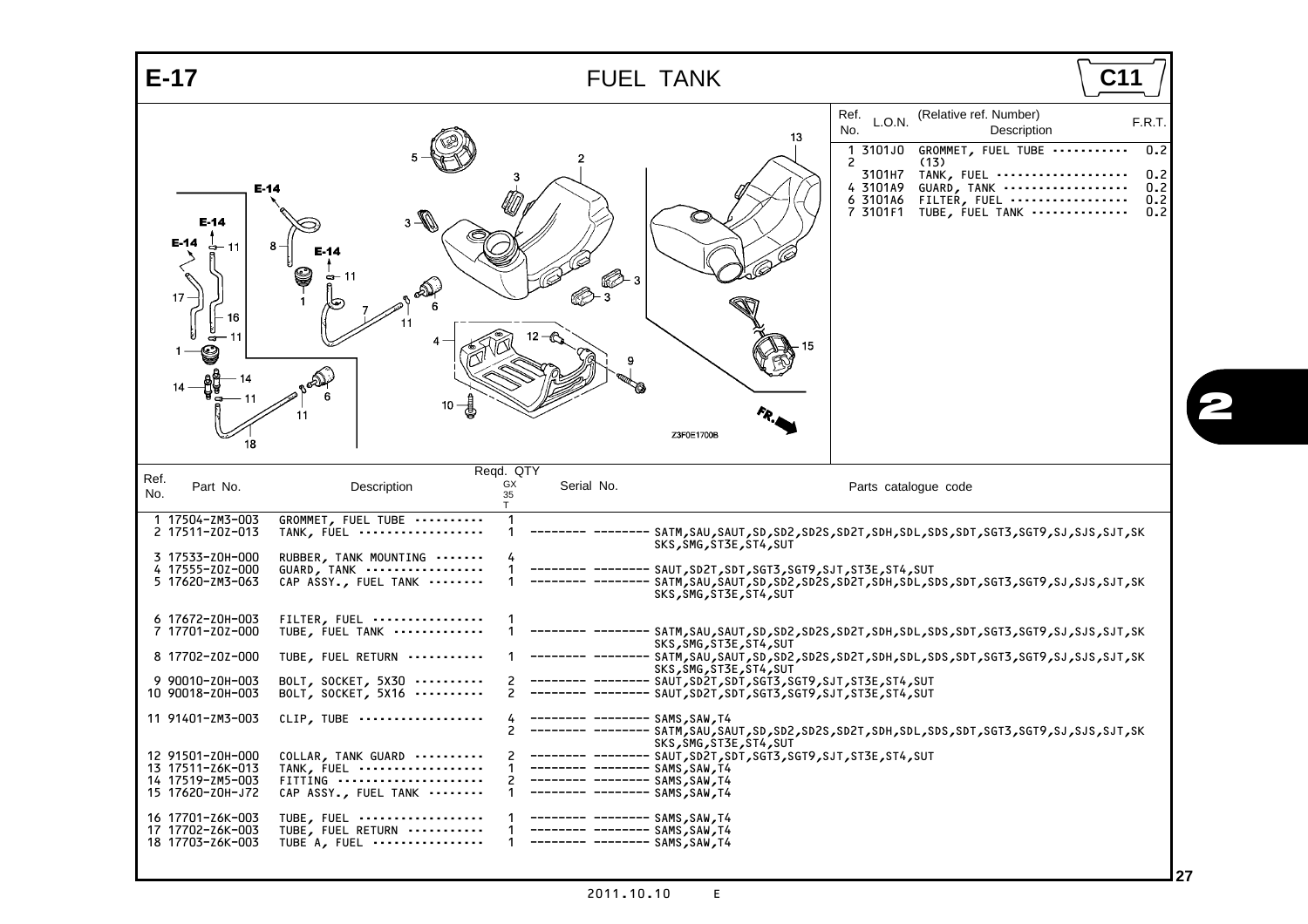<span id="page-30-0"></span>

<span id="page-30-14"></span><span id="page-30-13"></span><span id="page-30-12"></span><span id="page-30-11"></span><span id="page-30-10"></span><span id="page-30-9"></span><span id="page-30-8"></span><span id="page-30-7"></span><span id="page-30-6"></span><span id="page-30-5"></span><span id="page-30-4"></span><span id="page-30-3"></span><span id="page-30-2"></span><span id="page-30-1"></span>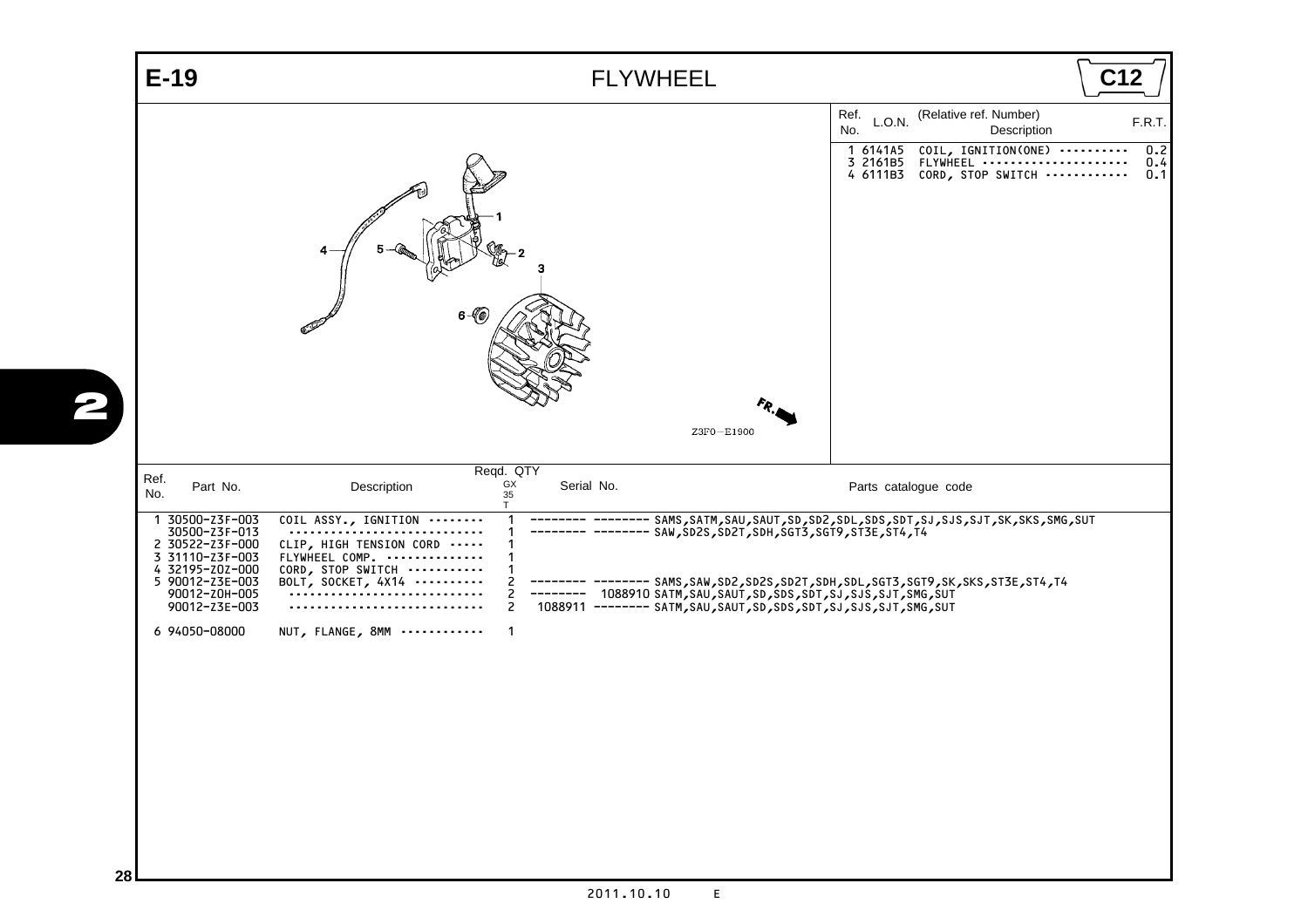<span id="page-31-9"></span><span id="page-31-8"></span><span id="page-31-7"></span><span id="page-31-6"></span><span id="page-31-5"></span><span id="page-31-4"></span><span id="page-31-3"></span><span id="page-31-2"></span><span id="page-31-1"></span>

<span id="page-31-0"></span>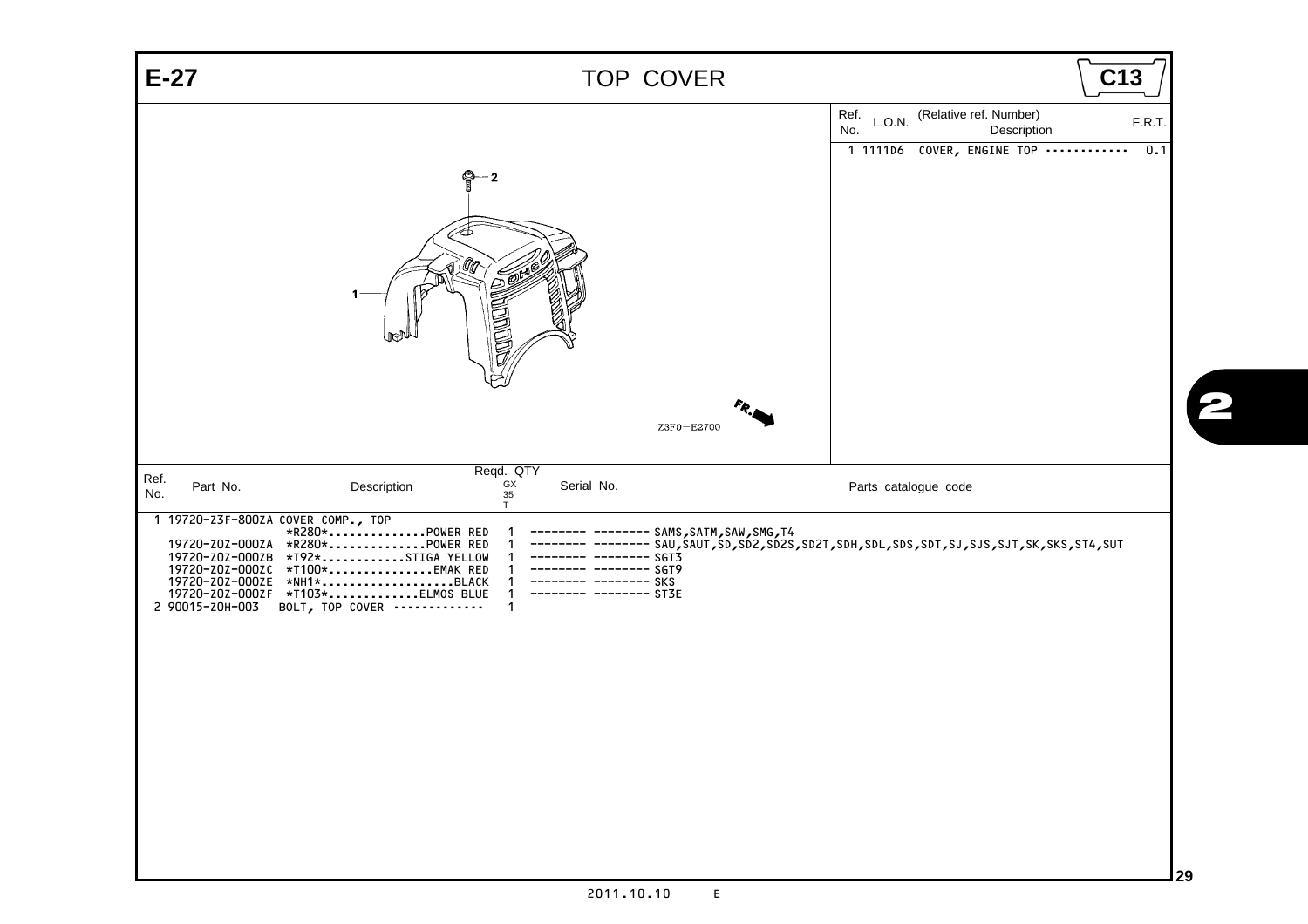<span id="page-32-30"></span><span id="page-32-29"></span><span id="page-32-28"></span><span id="page-32-27"></span><span id="page-32-26"></span><span id="page-32-25"></span><span id="page-32-24"></span><span id="page-32-23"></span><span id="page-32-22"></span><span id="page-32-21"></span><span id="page-32-20"></span><span id="page-32-19"></span><span id="page-32-18"></span><span id="page-32-17"></span><span id="page-32-16"></span><span id="page-32-15"></span><span id="page-32-14"></span><span id="page-32-13"></span><span id="page-32-12"></span><span id="page-32-11"></span><span id="page-32-10"></span><span id="page-32-9"></span><span id="page-32-8"></span><span id="page-32-7"></span><span id="page-32-6"></span><span id="page-32-5"></span><span id="page-32-4"></span><span id="page-32-3"></span><span id="page-32-2"></span><span id="page-32-1"></span><span id="page-32-0"></span>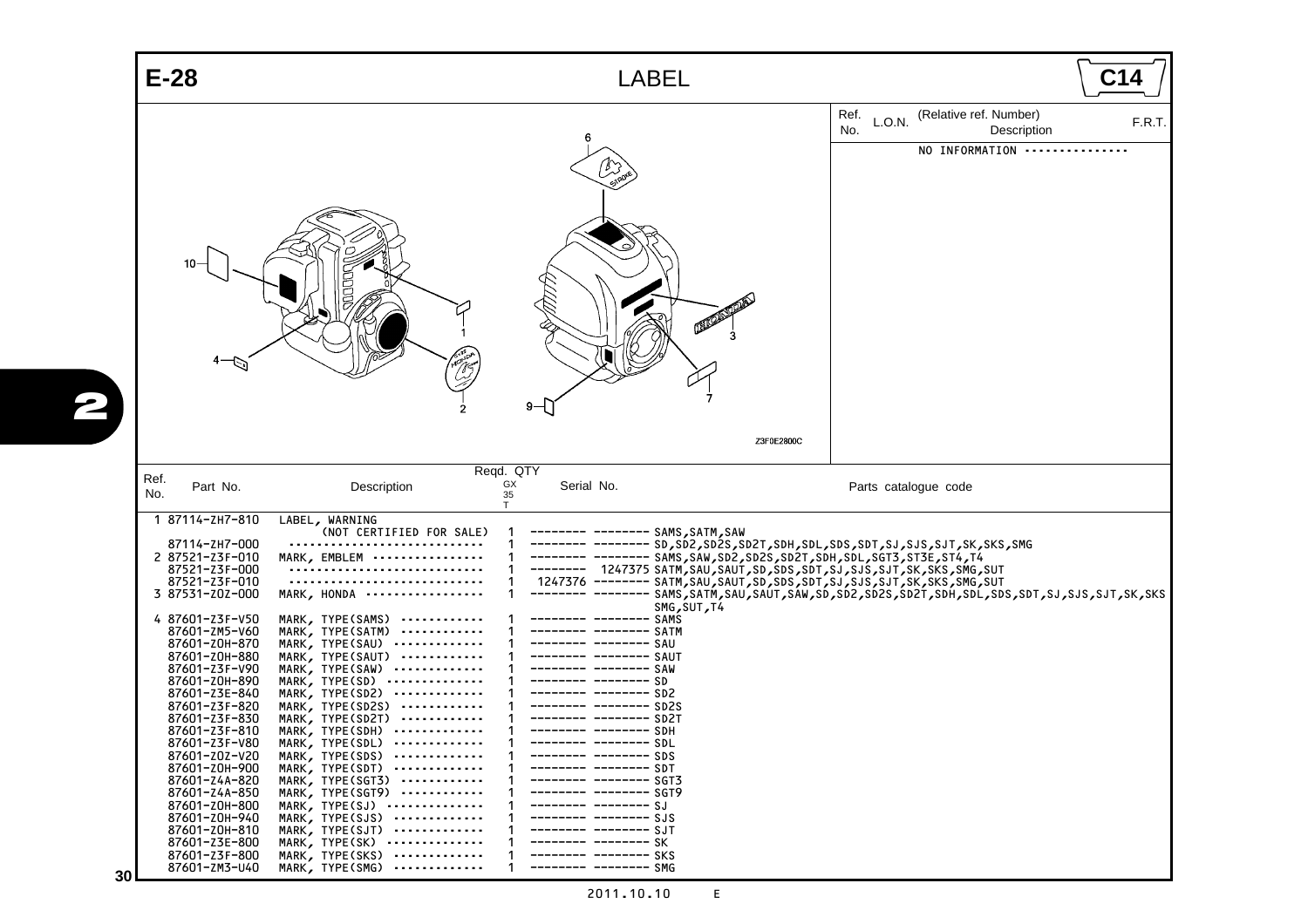<span id="page-33-13"></span><span id="page-33-12"></span><span id="page-33-11"></span><span id="page-33-10"></span><span id="page-33-9"></span><span id="page-33-8"></span><span id="page-33-7"></span><span id="page-33-6"></span><span id="page-33-5"></span><span id="page-33-4"></span><span id="page-33-3"></span><span id="page-33-2"></span><span id="page-33-1"></span><span id="page-33-0"></span>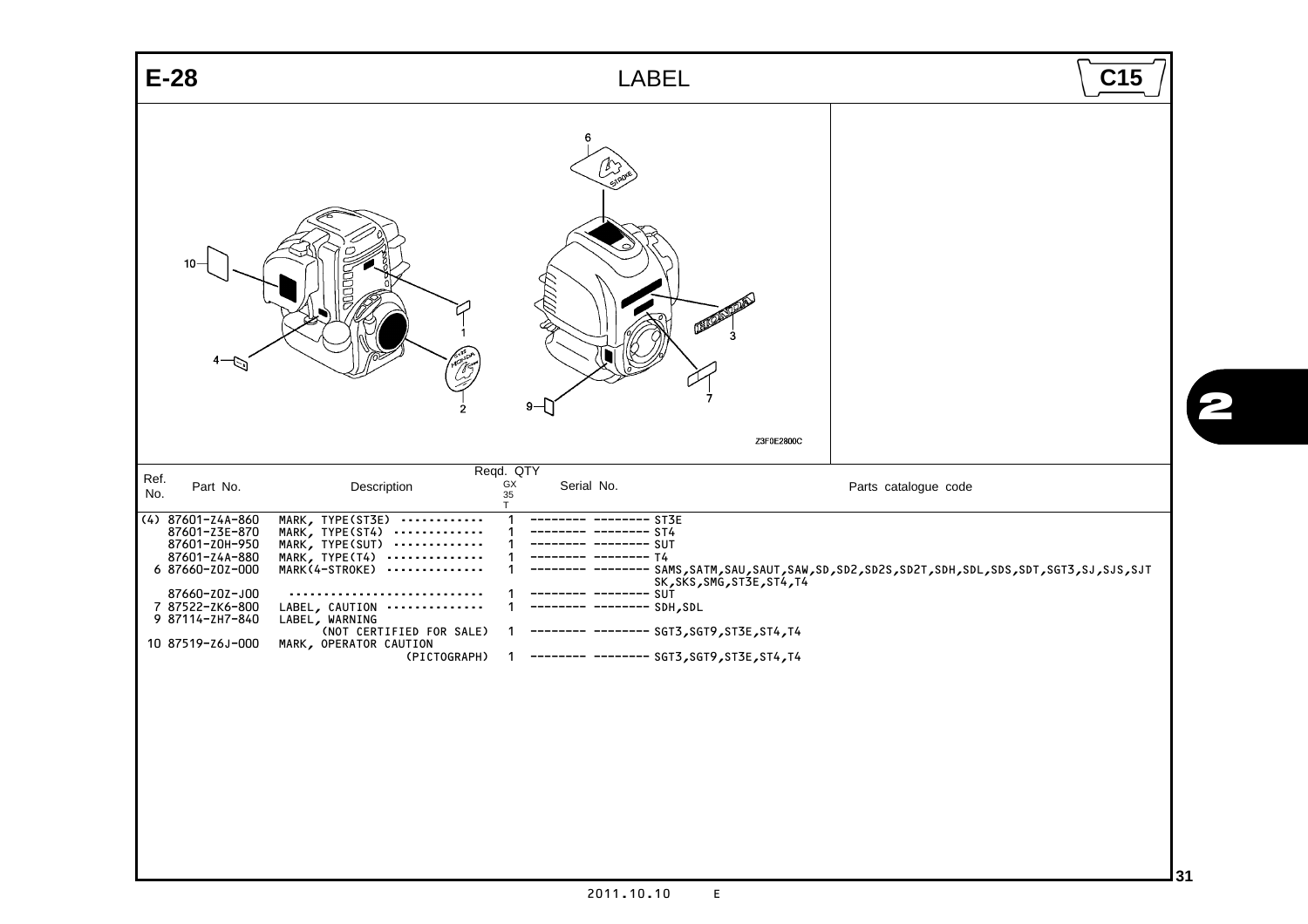<span id="page-34-8"></span><span id="page-34-7"></span><span id="page-34-6"></span><span id="page-34-5"></span><span id="page-34-4"></span><span id="page-34-3"></span><span id="page-34-2"></span><span id="page-34-1"></span><span id="page-34-0"></span>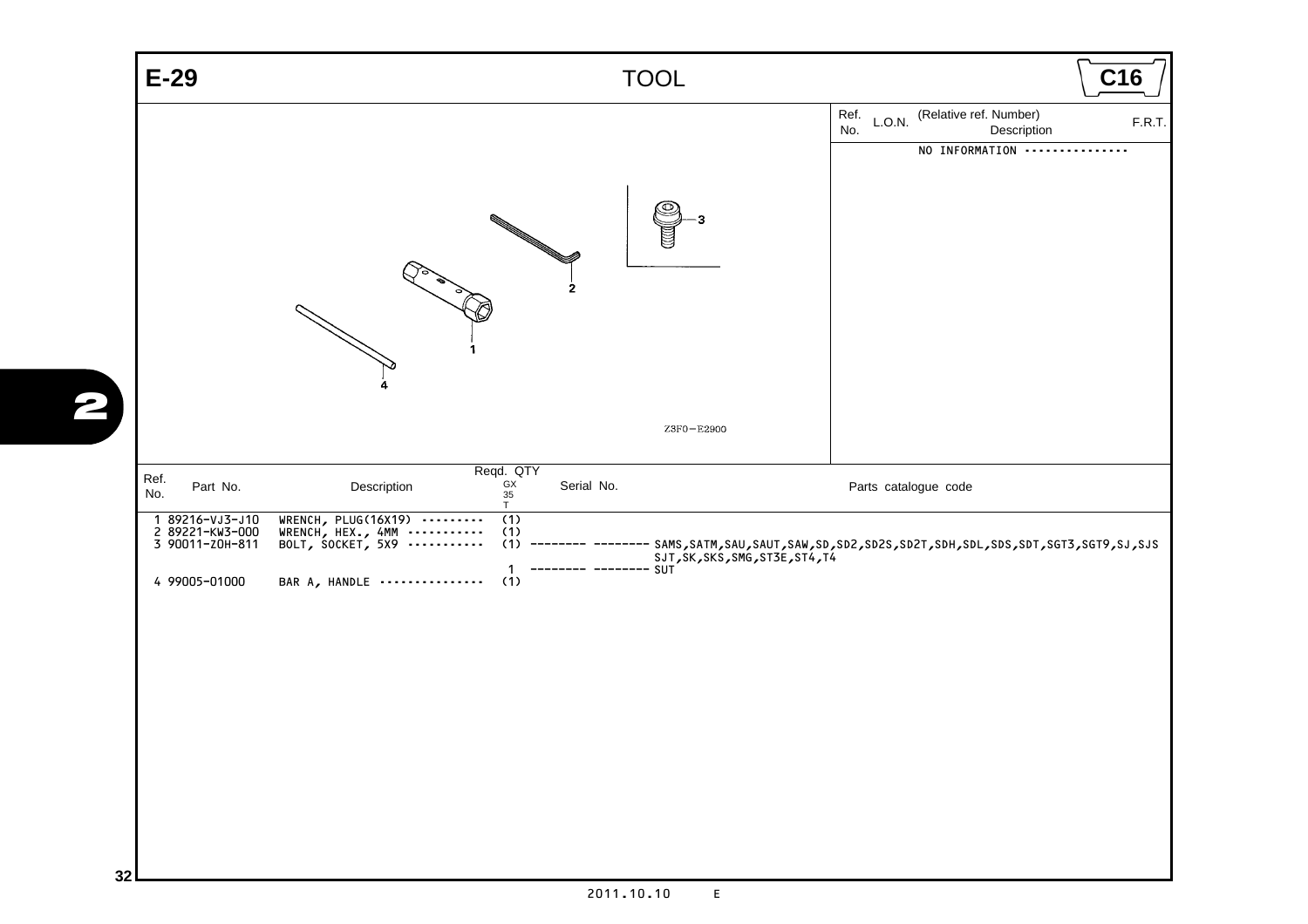<span id="page-35-26"></span><span id="page-35-5"></span><span id="page-35-4"></span><span id="page-35-3"></span><span id="page-35-2"></span><span id="page-35-1"></span>

| (Relative ref. Number)<br>Ref.<br>L.O.N.<br>No.<br>Description<br>1 212100<br>OUTER, CLUTCH<br>2 2121E8<br>HOUSING ASSEMBLY, CLUTCH<br>3 2121B6<br>HOUSING, CLUTCH<br>$9 - \frac{6}{9}$ 11 $-\frac{6}{9}$<br>2<br>BEARING, CLUTCH OUTER<br>15 2121E7<br>15<br>13<br>10<br>OPER<br>-8<br>$\overline{7}$                                                                                                                                                                                                                                                                                                                                                                                                                                                                                                                                                                                                                                                                                                                                | $E-40$ | OTHER PARTS | D                                 |
|---------------------------------------------------------------------------------------------------------------------------------------------------------------------------------------------------------------------------------------------------------------------------------------------------------------------------------------------------------------------------------------------------------------------------------------------------------------------------------------------------------------------------------------------------------------------------------------------------------------------------------------------------------------------------------------------------------------------------------------------------------------------------------------------------------------------------------------------------------------------------------------------------------------------------------------------------------------------------------------------------------------------------------------|--------|-------------|-----------------------------------|
| Z3F0E4000                                                                                                                                                                                                                                                                                                                                                                                                                                                                                                                                                                                                                                                                                                                                                                                                                                                                                                                                                                                                                             |        |             | F.R.T<br>0.2<br>0.1<br>0.3<br>0.3 |
| Reqd. QTY<br>Ref.<br>GX<br>Serial No.<br>Part No.<br>Description<br>Parts catalogue code<br>No.<br>35<br>T<br>1 22100-VK4-M00<br>OUTER COMP., CLUTCH<br>-------- SAMS<br>2 22260-VK4-M01<br>HOUSING ASSY., CLUTCH<br>-- SAMS<br>3 22261-VK4-003<br>HOUSING, CLUTCH<br>---- SAMS<br>4 36100-ZE1-015<br>SWITCH ASSY., ENGINE STOP<br>------ SAMS<br>5 90101-VK4-003<br>BOLT, SOCKET, $6X20$<br>---- SAMS<br>6 90102-VK4-000<br>BOLT, FLANGE SOCKET, 6X20<br>-------- SAMS<br>7 90103-VK4-003<br>BOLT, SOCKET, $5x20$<br>------ SAMS<br>3<br>8 90401-VK4-003<br>WASHER, 5MM<br>$------$ SAMS<br>9 93403-06028-08<br>BOLT-WASHER, 6X28<br>$------$ SAMS<br>10 93892-05010-07<br>SCREW-WASHER, 5X10<br>------ SAMS<br>11 93893-05010-08<br>SCREW-WASHER, 5X10<br>$------$ SAMS<br>12 94510-15000<br>CIRCLIP, EXTERNAL, 15MM<br>------- SAMS<br>13 94510-30000<br>CIRCLIP, EXTERNAL, 30MM<br>$------$ SAMS<br>14 94520-35000<br>CIRCLIP, INTERNAL, 35MM<br>$------$ SAMS<br>15 96130-62020-10<br>BEARING, RADIAL BALL, 6202<br>------- SAMS |        |             |                                   |

<span id="page-35-30"></span><span id="page-35-29"></span><span id="page-35-28"></span><span id="page-35-27"></span><span id="page-35-25"></span><span id="page-35-24"></span><span id="page-35-23"></span><span id="page-35-22"></span><span id="page-35-21"></span><span id="page-35-20"></span><span id="page-35-19"></span><span id="page-35-18"></span><span id="page-35-17"></span><span id="page-35-16"></span><span id="page-35-15"></span><span id="page-35-14"></span><span id="page-35-13"></span><span id="page-35-12"></span><span id="page-35-11"></span><span id="page-35-10"></span><span id="page-35-9"></span><span id="page-35-8"></span><span id="page-35-7"></span><span id="page-35-6"></span><span id="page-35-0"></span>2011.10.10 E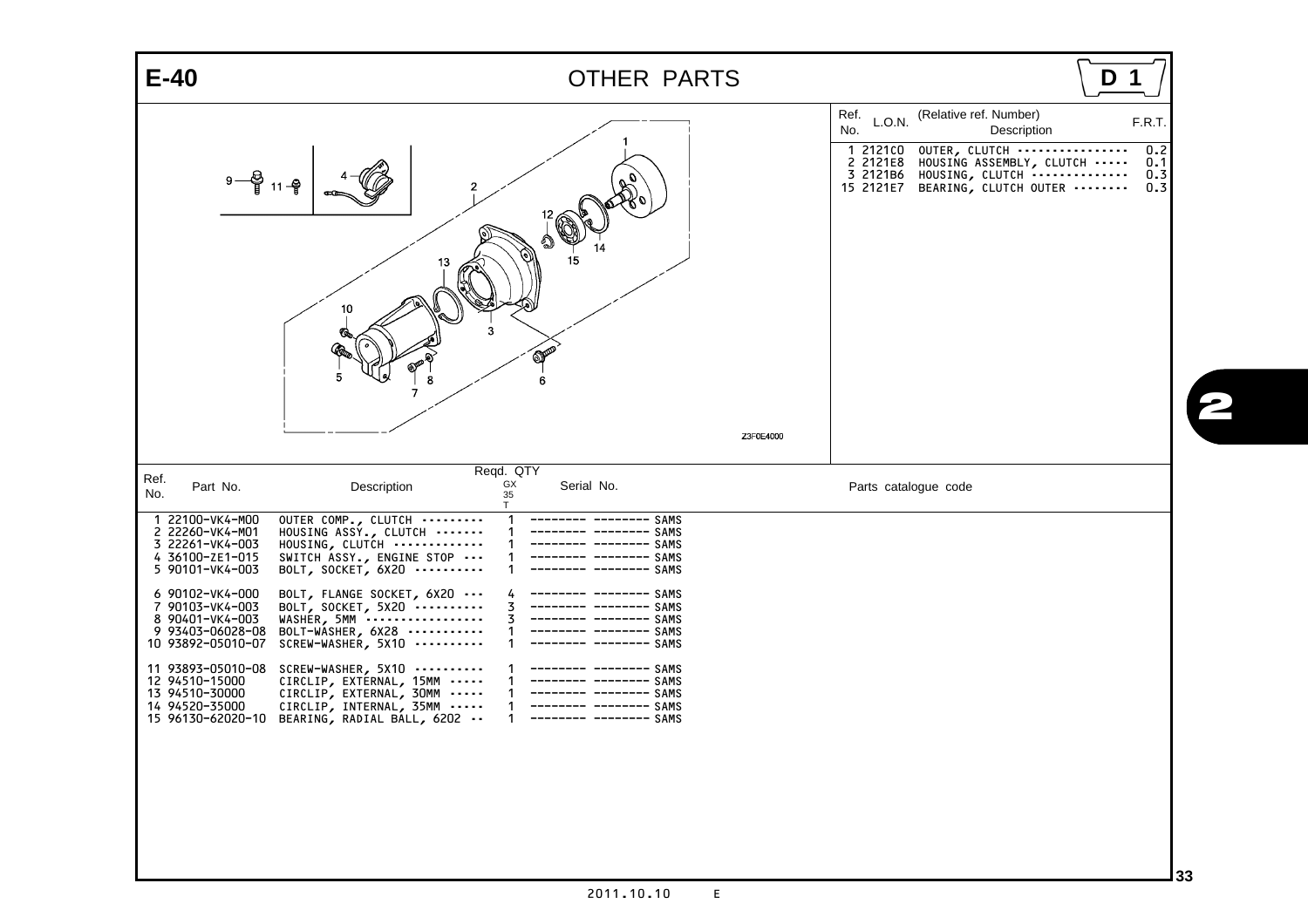<span id="page-36-0"></span>

|    |                                                                                                                     |                                        |                                  |                      |                                                                                                                     |                                                                                                                |                                        |                                           | <b>PART NO. INDEX</b>                                                                              |                                                       |                                        |                                                |                                                                                                                     |                                                                                                                                   |                                        |                                 |                                                                                                                     |                                                                                          | Е<br>1                                                     |                                                               |
|----|---------------------------------------------------------------------------------------------------------------------|----------------------------------------|----------------------------------|----------------------|---------------------------------------------------------------------------------------------------------------------|----------------------------------------------------------------------------------------------------------------|----------------------------------------|-------------------------------------------|----------------------------------------------------------------------------------------------------|-------------------------------------------------------|----------------------------------------|------------------------------------------------|---------------------------------------------------------------------------------------------------------------------|-----------------------------------------------------------------------------------------------------------------------------------|----------------------------------------|---------------------------------|---------------------------------------------------------------------------------------------------------------------|------------------------------------------------------------------------------------------|------------------------------------------------------------|---------------------------------------------------------------|
|    | Part Number Address Page Ref.                                                                                       |                                        |                                  |                      | Part Number                                                                                                         |                                                                                                                | Address Page Ref.                      |                                           | Part Number Address Page Ref.                                                                      |                                                       |                                        |                                                | Part Number                                                                                                         | Address Page Ref.                                                                                                                 |                                        |                                 | Part Number                                                                                                         | Address Page Ref.                                                                        |                                                            |                                                               |
|    | 10000<br>10100-Z3F-405<br>12000                                                                                     | C1                                     | 17                               | 1                    | 16023-ZM3-004<br>16024-Z0H-003<br>16025-ZM3-004<br>16026-ZM3-004<br>16027-ZM3-004<br>16028-ZM3-004                  | c7<br>C7<br>c7<br>c7<br>c7<br>c7                                                                               | 23<br>23<br>23<br>23<br>23<br>23       | 12<br>13<br>14<br>15<br>16<br>17          | 19720-Z0Z-000ZC C13<br>19720-Z0Z-000ZE C13<br>19720-Z0Z-000ZF C13<br>19720-Z3F-800ZA C13<br>22000  |                                                       | 29<br>29<br>29<br>29                   | 1<br>1<br>1<br>1                               | 87522-ZK6-800<br>87531-z0z-000<br>87601-Z0H-800<br>87601-Z0H-810<br>87601-Z0H-870<br>87601-Z0H-880                  | C <sub>15</sub><br>C <sub>14</sub><br>C <sub>14</sub><br>C <sub>14</sub><br>C <sub>14</sub><br>C <sub>14</sub>                    | 31<br>30<br>30<br>30<br>30<br>30       | 7<br>3<br>4<br>4<br>4<br>4      | 90019-Z0H-003<br>90043-Z0H-000<br>90055-ZE1-000<br>90101-VK4-003                                                    | C <sub>10</sub><br>C11<br>C2<br>C5<br>C <sub>10</sub><br>D1                              | 26<br>27<br>18<br>21<br>26<br>33                           | -7<br>10<br>21<br>$\begin{array}{c} 13 \\ 8 \\ 5 \end{array}$ |
|    | 12209-Z3E-000<br>12209-Z3E-003<br>12310-z0z-000<br>12312-z0z-300<br>12314-Z0H-300<br>12367-Z0H-000                  | C4<br>C4<br>C1<br>C1<br>C1<br>C1       | 20<br>20<br>17<br>17<br>17<br>17 | 3                    | 16029-ZM3-004<br>16030-ZM3-004<br>16031-ZM3-004<br>16032-ZM3-004<br>16035-ZM3-802<br>16100-Z0Z-804                  | c7<br>c7<br>c7<br>c7<br>c7<br>C8                                                                               | 23<br>23<br>23<br>23<br>23<br>24       | 18<br>19<br>20<br>21<br>22<br>23          | 22000-z0z-003<br>22100-VK4-M00<br>22253-Z3F-000<br>22254-Z3F-000<br>22255-Z3F-000                  | C6<br>D1<br>C6<br>C6<br>C6                            | 22<br>33<br>22<br>22<br>22             | 2<br>1<br>3<br>4<br>5.                         | 87601-Z0H-890<br>87601-Z0H-900<br>87601-Z0H-940<br>87601-Z0H-950<br>87601-z0z-y20<br>87601-Z3E-800                  | C <sub>14</sub><br>C <sub>14</sub><br>C <sub>14</sub><br>C <sub>15</sub><br>C <sub>14</sub><br>C <sub>14</sub>                    | 30<br>30<br>30<br>31<br>30<br>30       | 4<br>4<br>4<br>4<br>4<br>4      | 90102-VK4-000<br>90103-VK4-003<br>90136-SM4-901<br>90206-ZM3-000<br>90401-VK4-003                                   | D1<br>D1<br>C10<br>C2<br>D1                                                              | 33<br>33<br>$\overline{26}$<br>18<br>33                    | $\begin{bmatrix} 6 \\ 7 \\ 9 \end{bmatrix}$<br>$\frac{22}{8}$ |
|    | 13000<br>13010-ZM5-000<br>13101-z0z-000<br>13101-z0z-010<br>13111-ZM5-000                                           | C3<br>C <sub>3</sub><br>C3<br>C3       | 19<br>19<br>19<br>19             | 3                    | 16100-z0z-805<br>16100-Z0Z-814<br>16100-Z0Z-815<br>16100-z3F-842<br>16100-Z3F-852<br>16100-Z3F-853<br>16100-Z6K-014 | C8<br>c7<br>c7<br>C7<br>C8<br>C8<br>C8                                                                         | 24<br>23<br>23<br>23<br>24<br>24<br>24 | 23<br>23<br>23<br>23<br>23<br>23<br>23    | 22260-VK4-M01<br>22261-VK4-003<br>28000<br>28400-Z0Z-003<br>28414-Z0Z-000                          | D1<br>D1<br>C5<br>C5                                  | 33<br>33<br>21<br>21                   | 2<br>3<br>1 <sup>1</sup><br>$\mathbf{2}$       | 87601-Z3E-840<br>87601-Z3E-870<br>87601-Z3F-800<br>87601-Z3F-810<br>87601-z3F-820<br>87601-Z3F-830<br>87601-Z3F-V50 | C <sub>14</sub><br>C <sub>15</sub><br>C <sub>14</sub><br>C <sub>14</sub><br>C <sub>14</sub><br>C <sub>14</sub><br>C <sub>14</sub> | 30<br>31<br>30<br>30<br>30<br>30<br>30 | 4<br>4<br>4<br>4<br>4<br>4<br>4 | 91000<br>91212-z3E-000<br>91212-z3E-003<br>91214-Z3F-000<br>91214-Z3F-003<br>91301-ZM3-000                          | C3<br>C3<br>C <sub>3</sub><br>C3<br>C8                                                   | 19<br>19<br>19<br>19<br>24                                 | 5.<br>5 <sub>1</sub><br>$\boldsymbol{6}$<br>6<br>28<br>29     |
|    | 13310-z0z-000<br>13310-z0z-010<br>13310-z0z-305<br>14000                                                            | C3<br>C3<br>C <sub>5</sub><br>C4       | 19<br>19<br>19<br>20             | 7                    | 16221-z0z-000<br>17000<br>17211-z0z-000<br>17220-z0z-000<br>17231-z0z-000                                           | C8<br>C9<br>C9<br>C9                                                                                           | 24<br>25<br>25<br>25                   | 24<br>2<br>3                              | 28421-ZM3-003<br>28433-ZM3-003<br>28442-Z0H-003<br>28451-Z0H-003<br>28459-Z0H-003<br>28461-ZM3-003 | C5<br>C5<br>C5<br>C5<br>C5<br>C5<br>C5                | 21<br>21<br>21<br>21<br>21<br>21<br>21 | 3<br>4<br>5.<br>6<br>7<br>8<br>9               | 87601-Z3F-V80<br>87601-Z3F-V90<br>87601-Z4A-820<br>87601-Z4A-850<br>87601-Z4A-860<br>87601-Z4A-880                  | C <sub>14</sub><br>C <sub>14</sub><br>C <sub>14</sub><br>C <sub>14</sub><br>C <sub>15</sub><br>C <sub>15</sub><br>C <sub>14</sub> | 30<br>30<br>30<br>30<br>31<br>31<br>30 | 4<br>4<br>4<br>4<br>4<br>4<br>4 | 91308-Z3E-000<br>91401-ZM3-003<br>91501-Z0H-000<br>91501-Z0Z-000<br>91503-ZM3-000<br>91504-ZM3-003<br>91506-ZM3-000 | C8<br>C <sub>11</sub><br>C <sub>11</sub><br>C9<br>C9<br>C <sub>5</sub><br>C <sub>5</sub> | $\frac{24}{27}$<br>27<br>25<br>$\overline{25}$<br>21<br>21 | 11<br>$\begin{array}{c} 12 \\ 7 \\ 8 \end{array}$<br>14       |
|    | 14126-z0z-003<br>14320-z0z-000<br>14400-z0z-003<br>14400-z3F-003<br>14431-Z0H-003<br>14441-Z0H-003<br>14711-z0z-800 | C4<br>C4<br>C4<br>C1<br>C1<br>C4       | 20<br>20<br>20<br>17<br>17<br>20 | 3.                   | 17231-z0z-010<br>17504-ZM3-003<br>17511-z0z-013<br>17511-Z6K-013<br>17519-ZM5-003<br>17533-Z0H-000                  | C9<br>C <sub>11</sub><br>C <sub>11</sub><br>C <sub>11</sub><br>C <sub>11</sub><br>C <sub>11</sub>              | 25<br>27<br>27<br>27<br>27<br>27       | 3<br>1<br>$\overline{c}$<br>13<br>14<br>3 | 28462-ZM3-003<br>30000<br>30500-z3F-003<br>30500-Z3F-013<br>30522-z3F-000                          | C <sub>12</sub><br>C <sub>12</sub><br>C <sub>12</sub> | 28<br>28<br>28                         | $\mathbf{1}$<br>$\mathbf{1}$<br>$\overline{c}$ | 87601-ZM3-U40<br>87601-ZM5-V60<br>87660-z0z-000<br>87660-Z0Z-J00<br>89000                                           | C <sub>14</sub><br>C <sub>15</sub><br>C <sub>15</sub>                                                                             | 30<br>31<br>31                         | 4<br>6<br>6                     | 93000<br>93403-06028-08 D1                                                                                          | C9<br>C10                                                                                | 25<br>26<br>33                                             | $\begin{array}{c} 15 \\ 9 \end{array}$<br>10                  |
|    | 14721-z0z-800<br>14730-z0z-000<br>14740-z0z-000<br>14751-z0z-000<br>14771-Z0H-000                                   | C4<br>C <sub>1</sub><br>C1<br>C4<br>C4 | 20<br>17<br>17<br>20<br>20       | 8<br>9<br>8          | 17555-Z0Z-000<br>17620-Z0H-J72<br>17620-ZM3-063<br>17672-Z0H-003<br>17701-z0z-000<br>17701-Z6K-003                  | C <sub>11</sub><br>C <sub>11</sub><br>C <sub>11</sub><br>C <sub>11</sub><br>C <sub>11</sub><br>C <sub>11</sub> | 27<br>27<br>27<br>27<br>27<br>27       | 4<br>15<br>5<br>6<br>7                    | 31000<br>31110-Z3F-003<br>31914-Z0H-003<br>16 31914-Z0H-801                                        | C12<br>C1<br>C1                                       | 28<br>17<br>17                         | 3<br>15<br>15                                  | 89216-VJ3-J10<br>89221-KW3-000<br>90000<br>90001-z0z-013                                                            | C <sub>16</sub><br>C16<br>C <sub>10</sub>                                                                                         | 32<br>32<br>26                         | $\overline{c}$<br>6             | 93892-05010-07 D1<br>93893-05010-08 D1<br>94000<br>94050-05000                                                      | C9                                                                                       | 33<br>33<br>25                                             | 10<br>11<br>6                                                 |
|    | 15000<br>15422-z0z-000<br>15510-z3E-000<br>15600-Z3F-000<br>15625-Z0T-800                                           | C1<br>C1<br>C1<br>C1                   | 17<br>17<br>17<br>17             | 10<br>11<br>12<br>13 | 17702-z0z-000<br>17702-z6K-003<br>17703-Z6K-003<br>18000                                                            | C <sub>11</sub><br>C <sub>11</sub><br>C <sub>11</sub>                                                          | 27<br>27<br>27                         | 8<br>17                                   | 31915-Z0H-003<br>31915-Z0H-801<br>18 31916-Z0H-003<br>31916-Z0H-801<br>32000                       | C1<br>C1<br>C1<br>C1                                  | 17<br>17<br>17<br>17                   | 15<br>15<br>15<br>-15                          | 90009-Z0H-003<br>90009-z0z-003<br>90010-Z0H-003<br>90010-z0z-003<br>90011-Z0H-811                                   | C1<br>C6<br>C9<br>C <sub>11</sub><br>C1<br>C <sub>16</sub>                                                                        | 17<br>22<br>25<br>27<br>17<br>32       | 16<br>6<br>4<br>9<br>17<br>3    | 94050-08000<br>94305-40102<br>94510-15000<br>94510-30000<br>94520-35000                                             | C <sub>12</sub><br>C2<br>D1<br>D1<br>D1                                                  | 28<br>18<br>33<br>33<br>33                                 | 6<br>$2\bar{3}$<br>12<br>13<br>14                             |
|    | 15721-Z0Z-000<br>16000<br>16010-ZM3-004                                                                             | C1<br>C7                               | 17<br>23                         | 14                   | 18310-z0z-010<br>18310-z0z-801<br>18310-z3F-820<br>18310-Z3F-830<br>18350-z0z-800                                   | C <sub>10</sub><br>C10<br>C <sub>10</sub><br>C10<br>C <sub>10</sub>                                            | 26<br>26<br>26<br>26<br>26             | 1 I<br>1<br>$\mathbf{1}$<br>2             | 32195-z0z-000<br>36000                                                                             | C <sub>12</sub>                                       | 28                                     | 4                                              | 90012-Z0H-005<br>90012-Z3E-003<br>90012-ZM3-003<br>90013-Z0H-004<br>90013-z0z-003                                   | C <sub>12</sub><br>C12<br>C5<br>C2<br>C <sub>2</sub>                                                                              | 28<br>28<br>21<br>18<br>18             | 5<br>5<br>10<br>18<br>19        | 95000<br>95002-41200-08 C2<br>95002-41300-04 C2                                                                     |                                                                                          | 18<br>18                                                   | 24<br>25                                                      |
|    | 16U11-ZUH-U15<br>16013-Z0H-003<br>16014-ZM3-004<br>16015-Z0H-013<br>16017-ZM3-004                                   | C7<br>C7<br>C7<br>C7<br>C7             | 23<br>23<br>23<br>23<br>23       | cι<br>3<br>4<br>5.   | 18354-Z0Z-800 C10<br>18515-Z0Z-300<br>18518-z0z-020<br>19000                                                        | C10<br>C10                                                                                                     | 26<br>26<br>26                         | 3<br>4<br>5                               | 36100-ZE1-015 D1<br>87000<br>87114-ZH7-000                                                         | C14                                                   | 33<br>30                               | 1 I                                            | 4   90013-Z3E-003<br>90013-Z3F-003<br>90014-Z0H-003<br>90015-Z0H-003                                                | C1<br>C2<br>C2<br>C8<br>C13                                                                                                       | 17<br>18 18<br>18<br>24<br>29          | 18<br>$\frac{26}{2}$            | 96000<br>19 96130-62020-10 D1<br>99000                                                                              |                                                                                          |                                                            | 33 15                                                         |
| 34 | 16018-ZM3-802<br>16019-ZM3-004<br>16020-ZM3-004<br>16021-ZM3-004<br>16022-zm3-014                                   | C7<br>C7<br>C7<br>C7<br>C7             | 23<br>23<br>23<br>23<br>23       | 9<br>10<br>11 I      | 19611-Z0Z-000 C6<br>19631-Z0Z-010 C8<br>19720-Z0Z-000ZA C13<br>19720-Z0Z-000ZB C13                                  |                                                                                                                | 22<br>24<br>29<br>29                   | -1<br>-1<br>1                             | 87114-ZH7-810<br>87114-ZH7-840<br>25 87519-Z6J-000<br>87521-z3F-000<br>87521-z3F-010               | C14<br>C15<br>C15<br>C14<br>C14                       | 30<br>31<br>31<br>30<br>30             | 1 <sup>1</sup><br>9<br>10<br>2<br>2            | 90017-Z0H-000<br>90018-Z0H-003                                                                                      | C2<br>C5<br>C8<br>C9                                                                                                              | 18<br>21<br>24<br>25                   | 20<br>11<br>12<br>27<br>5       | 99005-01000<br>99101-z0z-0360 C8<br>99101-z0z-0370 C8<br>99101-Z0Z-0380 C8                                          | C16                                                                                      | 32<br>24<br>24                                             | 30<br>30<br>24 30                                             |

2011.10.10  $\mathsf{E}$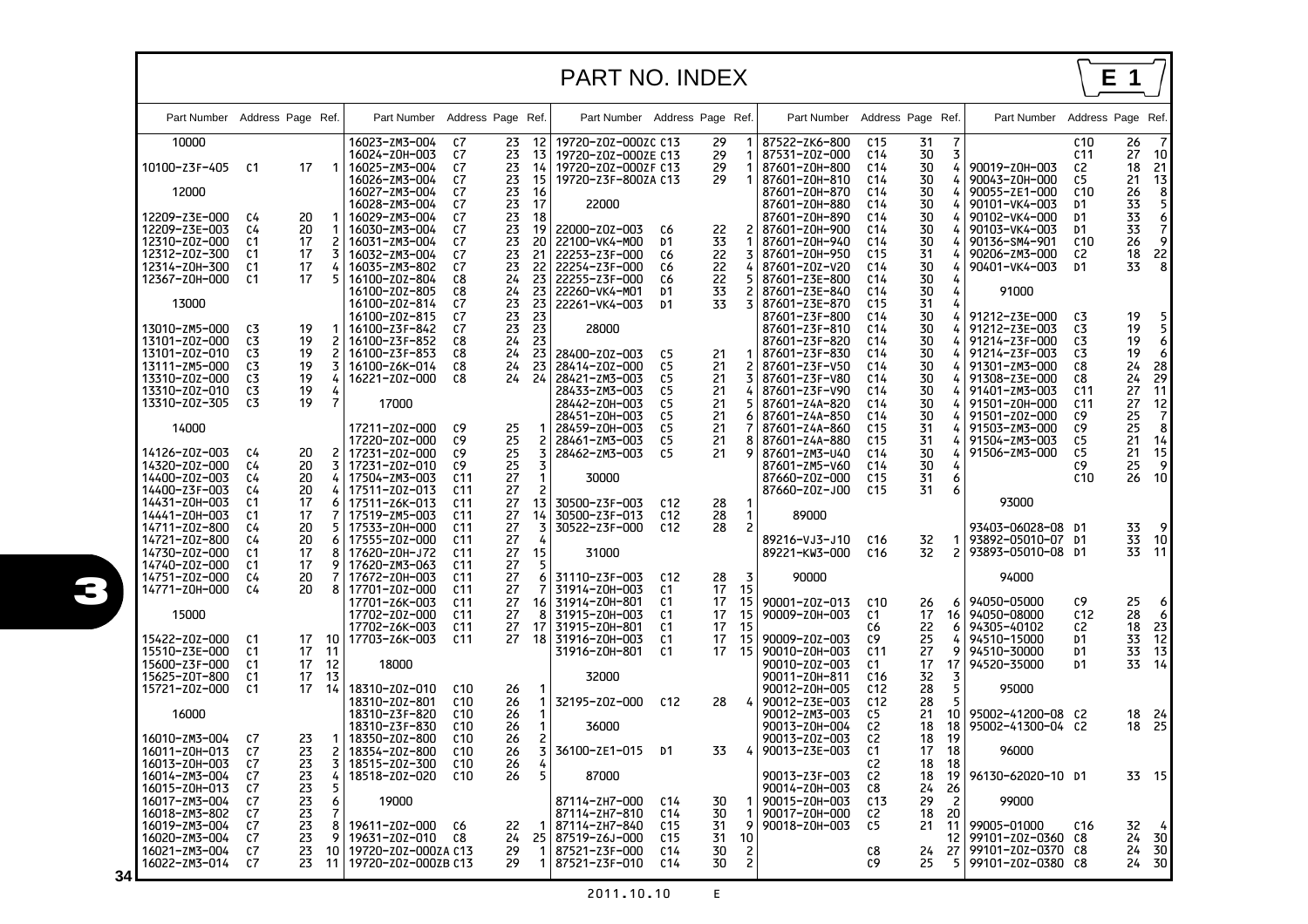|                                                                                                                              |                               | PART NO. INDEX                |                               | E <sub>2</sub>                |
|------------------------------------------------------------------------------------------------------------------------------|-------------------------------|-------------------------------|-------------------------------|-------------------------------|
| Part Number Address Page Ref.                                                                                                | Part Number Address Page Ref. | Part Number Address Page Ref. | Part Number Address Page Ref. | Part Number Address Page Ref. |
| $\begin{bmatrix} 24 & 30 \\ 24 & 30 \\ 24 & 30 \end{bmatrix}$<br>99101-ZM5-0330 C8<br>99101-ZM5-0340 C8<br>99101-ZM5-0350 C8 |                               |                               |                               |                               |
|                                                                                                                              |                               |                               |                               | 3 <sub>5</sub>                |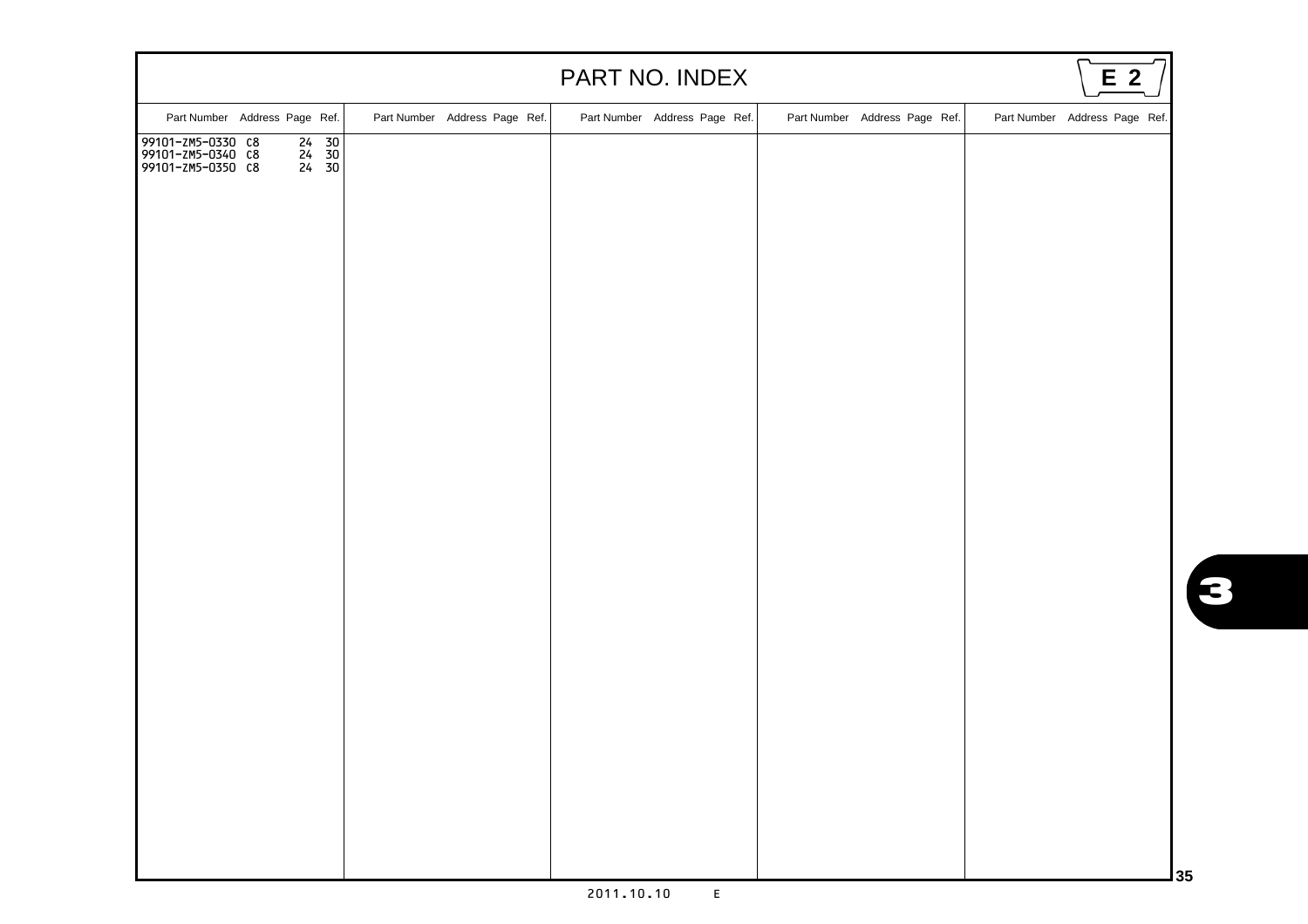## PART NAME INDEX

**F 1**

<span id="page-38-0"></span>

| Part name                                                                                                                                                                                                     | Address                                                                | Page Ref.                                                                                                                              | Part name                                                                                                                                                                                                           | Address | Page Ref.                                                                              | Part name<br>Address                                                                                                                                                                                                                                                   | Page Ref.                                                                                                        |
|---------------------------------------------------------------------------------------------------------------------------------------------------------------------------------------------------------------|------------------------------------------------------------------------|----------------------------------------------------------------------------------------------------------------------------------------|---------------------------------------------------------------------------------------------------------------------------------------------------------------------------------------------------------------------|---------|----------------------------------------------------------------------------------------|------------------------------------------------------------------------------------------------------------------------------------------------------------------------------------------------------------------------------------------------------------------------|------------------------------------------------------------------------------------------------------------------|
| [A]<br>ARM, EX. VALVE ROCKER  C1<br>ARM, IN. VALVE ROCKER  C1<br>ARM, SWING<br>ARRESTER COMP., SPARK  C10                                                                                                     | - C5                                                                   | 17<br>7<br>17<br>6<br>21<br>7<br>$\overline{c}$<br>26                                                                                  | COLLAR A, HEAD COVER  C10<br>COLLAR, AIR CLEANER  C9<br>COLLAR, AIR CLEANER CASE  C9<br>COLLAR, TANK GUARD  C11<br>CORD, STOP SWITCH  C12<br>COVER COMP., TOP  C13<br>COVER, AIR CLEANER  C9                        |         | 10<br>26<br>25<br>8<br>25<br>-7<br>27<br>12<br>28<br>-4<br>29<br>25<br>3               | LABEL, WARNING  C14<br>LEVER, METERING  C7<br>LIFTER COMP., EX. VALVE  C1<br>LIFTER COMP., IN. VALVE C1<br>EM J                                                                                                                                                        | 30<br>31<br>C15<br>23<br>12<br>17<br>9<br>8<br>17                                                                |
| [ B ]<br>BAR A, HANDLE  C16<br>BEARING, RADIAL BALL, 6202  D1<br>BELT, TIMING<br>BODY ASSY., AIR PURGE<br>BODY ASSY., PUMP<br>BOLT-WASHER, $6x28$<br>BOLT, 5X53                                               | C4<br>C7<br>C7<br>D1<br>C8                                             | 32<br>15<br>33<br>20<br>4<br>23<br>6<br>23<br>5<br>33<br>9<br>26                                                                       | COVER, CYLINDER HEAD  C1<br>COVER, FAN  C6<br>COVER, PRIMER PUMP  C7<br>CRANKCASE SET  C1<br>CRANKSHAFT COMP.  C3<br>[ 0 ]                                                                                          |         | 17<br>$\overline{c}$<br>22<br>$\mathbf{1}$<br>23<br>15<br>17<br>$\mathbf 1$<br>19<br>4 | MARK, EMBLEM  C14<br>MARK, HONDA  C14<br>MARK, OPERATOR CAUTION  C15<br>MARK, TYPE  C14<br>MUFFLER COMP.  C10                                                                                                                                                          | 31<br>30<br>30<br>3<br>31<br>10<br>30<br>4<br>31<br>C <sub>15</sub><br>26                                        |
| BOLT, CLUTCH<br>BOLT, FLANGE SOCKET, 6X20<br>BOLT, SOCKET, $4x14$<br>BOLT, SOCKET, 5X12<br>BOLT, SOCKET, 5X16                                                                                                 | C6<br>D1<br>C12<br>C2<br>C5                                            | $\frac{24}{22}$<br>3<br>33<br>6<br>28<br>-5<br>21<br>18<br>21<br>11<br>12                                                              | DIAPHRAGM ASSY., METERING  C7<br>DIAPHRAGM, PUMP  C7<br>$E \nE$ J<br>ELEMENT, AIR CLEANER  C9                                                                                                                       |         | 23<br>-3<br>23<br>4<br>25<br>-1                                                        | EN J<br>NUT, FLANGE, 5MM  C9<br>NUT, FLANGE, 8MM C12<br>NUT, SELF-LOCK, 5MM C10<br>NUT, TAPPET ADJUSTING  C2                                                                                                                                                           | 25<br>28<br>6<br>26<br>22<br>18                                                                                  |
| BOLT, SOCKET, $5X20$<br>BOLT, SOCKET, 5X25<br>BOLT, SOCKET, 5X30  C11                                                                                                                                         | C8<br>C9<br>C <sub>10</sub><br>C <sub>11</sub><br>C1<br>C6<br>D1<br>C9 | 24<br>27<br>25<br>-5<br>$\overline{7}$<br>26<br>10<br>27<br>17<br>16<br>22<br>6<br>33<br>7<br>25<br>4<br>9<br>27<br>17<br>17           | $[$ F $]$<br>FILTER, BREATHER  C1<br>FILTER, EXHAUST  C10<br>FILTER, FUEL  C11<br>FILTER, FUEL INLET  C7<br>FLYWHEEL COMP.  C12                                                                                     |         | 17<br>-5<br>$\overline{3}$<br>26<br>27<br>6<br>22<br>23<br>27<br>14<br>3<br>28         | [0, 1]<br>OIL SEAL, 10X20X5  C3<br>OIL SEAL, 15X25X6  C3<br>0-RING, $12.3x2.4$ $c8$<br>$0 - RING, 14.8X2.4 \cdots \cdots \cdots \cdots$ C8<br>OUTER COMP., CLUTCH  D1                                                                                                  | 19<br>19<br>6<br>23<br>14<br>24<br>29<br>28<br>24<br>33                                                          |
| BOLT, SOCKET, $5x32$<br>BOLT, SOCKET, $5x9$<br>BOLT, SOCKET, $6x20$<br>BOLT, STUD, 5X56.5  C10<br>BOLT, TOP COVER  C13<br>L C J<br>CAP ASSY., FUEL TANK  C11<br>CAP ASSY., OIL FILLER  C1<br>CARBURETOR ASSY. | C 1<br>C16<br>D1<br>C7                                                 | 32<br>3<br>33<br>5.<br>26<br>6<br>13<br>21<br>29<br>$\overline{\phantom{0}}$<br>27<br>-5<br>15<br>17<br>12<br>23<br>23                 | [ G ]<br>GASKET, METERING DIAPHRAGM  C7<br>GASKET, PUMP  C7<br>GROMMET, FUEL TUBE  C11<br>GROMMET, HEAD COVER  C1<br>GUARD, TANK  C11<br>GUIDE COMP., UNDER AIR  C10<br>GUIDE, AIR  C10<br>GUIDE, ROPE  C5<br>L H J |         | 23<br>-1<br>23<br>2<br>27<br>-1<br>17<br>4<br>27<br>4<br>26<br>5<br>26<br>4<br>21<br>4 | [ P ]<br>PACKING, CARBURETOR  C8<br>PACKING, OIL FILLER CAP  C1<br>PIN, METERING LEVER  C7<br>PIN, PISTON  C3<br>PIN, SPRING, 4X10 C2<br>PLATE ASSY., OIL OUTLET VALVE. C1<br>PLUG, SPARK  C1<br>PULLEY COMP., CAMSHAFT - - - - - - - C4<br>PULLEY, RECOIL STARTER  C5 | 24<br>24<br>17<br>13<br>23<br>11<br>19<br>3<br>18<br>23<br>19<br>2<br>11<br>17<br>15<br>17<br>20<br>3<br>6<br>21 |
| CASE COMP., AIR CLEANER<br>CASE, RECOIL STARTER<br>CIRCLIP, EXTERNAL, 15MM<br>CIRCLIP, EXTERNAL, 30MM<br>CIRCLIP, INTERNAL, 35MM<br>CLAMP, TUBE<br>CLIP, HIGH TENSION CORD  C12                               | C8<br>C9<br>C5<br>D1<br>D1<br>D1<br>-c2                                | 23<br>24<br>25<br>$\overline{c}$<br>$\overline{c}$<br>21<br>33<br>12<br>33<br>13<br>33<br>14<br>18<br>24<br>25<br>$\overline{c}$<br>28 | HOUSING ASSY., CLUTCH  D1<br>HOUSING, CLUTCH  D1<br>[J]<br>L K J                                                                                                                                                    |         | 33<br>33<br>3<br>24 30                                                                 | PUMP, PRIMER C7<br>ER J<br>REEL, RECOIL STARTER  C5<br>RETAINER, VALVE SPRING  C4<br>RING SET, PISTON  C3<br>RING, RETAINING  C7<br>ROLLER, 4X31.8 C4                                                                                                                  | 21<br>23<br>21<br>20<br>8<br>19<br>1<br>23<br>13<br>20<br>2                                                      |
| CLIP, TUBE  C11<br>CLUTCH ASSY.  C6<br>COIL ASSY., IGNITION  C12<br>COLLAR<br>COLLAR A, HEAD COVER                                                                                                            | C5<br>C5<br>C9                                                         | 11<br>27<br>22<br>$\overline{c}$<br>28<br>$\mathbf 1$<br>14<br>21<br>21<br>15<br>9<br>25                                               | KNOB, RECOIL STARTER  C5<br>[1, 1]<br>LABEL, CAUTION  C15                                                                                                                                                           |         | 21<br>8<br>31<br>7                                                                     | ROPE, RECOIL STARTER  C5<br>RUBBER, TANK MOUNTING  C11<br>[S]<br>SCREEN, INLET  C7                                                                                                                                                                                     | 21<br>9<br>27<br>23                                                                                              |

4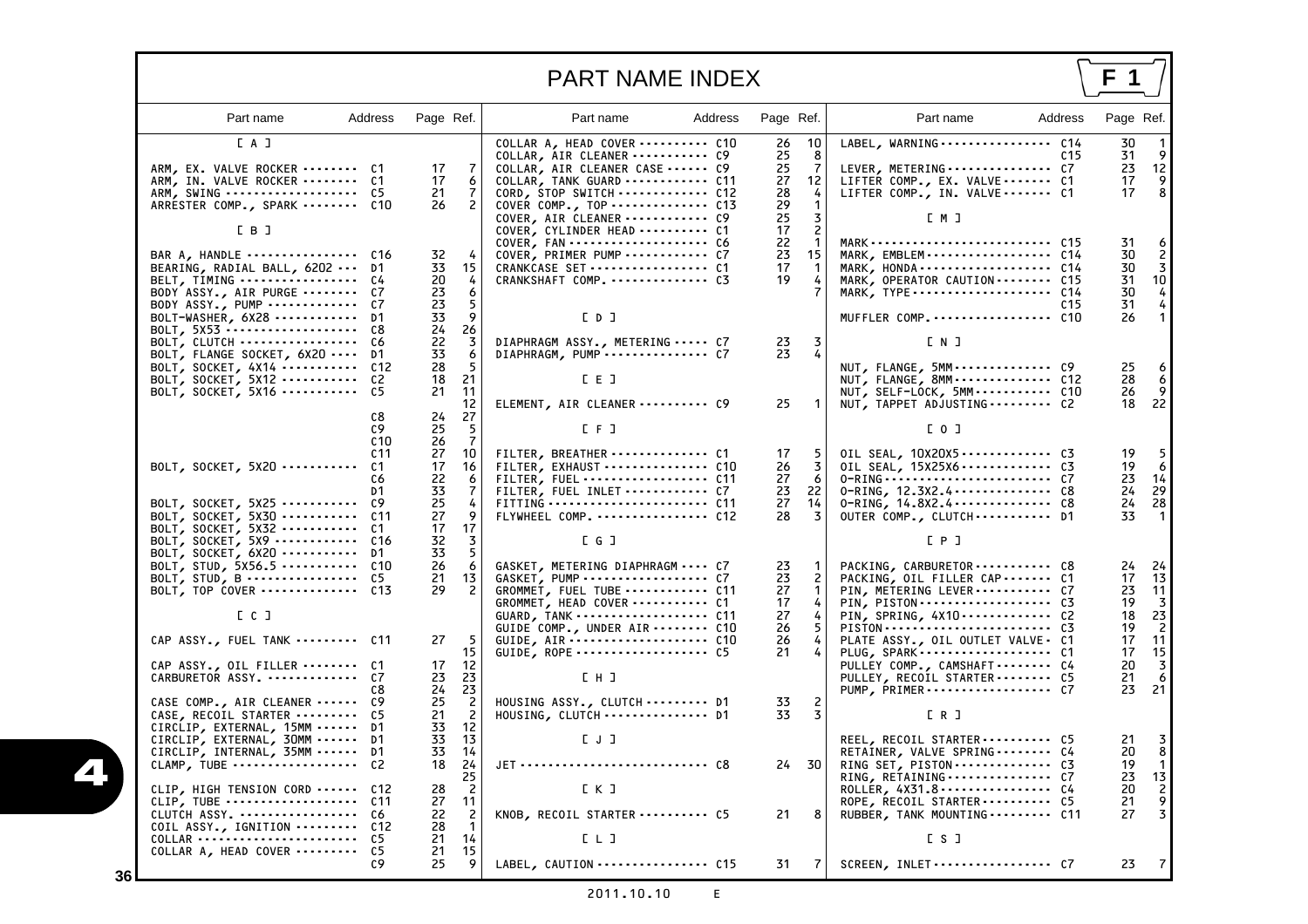|                                                                                                                                                                                                                                                                                                                                                                                                                                   |                                                                                                                                                                                                             | PART NAME INDEX |         |           |           |         | F         |
|-----------------------------------------------------------------------------------------------------------------------------------------------------------------------------------------------------------------------------------------------------------------------------------------------------------------------------------------------------------------------------------------------------------------------------------|-------------------------------------------------------------------------------------------------------------------------------------------------------------------------------------------------------------|-----------------|---------|-----------|-----------|---------|-----------|
| Part name<br>Address                                                                                                                                                                                                                                                                                                                                                                                                              | Page Ref.                                                                                                                                                                                                   | Part name       | Address | Page Ref. | Part name | Address | Page Ref. |
| SCREW-WASHER, 5X10<br>D1                                                                                                                                                                                                                                                                                                                                                                                                          | 10<br>33<br>11                                                                                                                                                                                              |                 |         |           |           |         |           |
| C7<br>SCREW, METERING LEVER PIN<br>$SCREW, PAN, 4X8$<br>C1<br>C2                                                                                                                                                                                                                                                                                                                                                                  | 10<br>23<br>17<br>18<br>18<br>18<br>19                                                                                                                                                                      |                 |         |           |           |         |           |
| SCREW, PUMP COVER<br>C7<br>SCREW, SETTING<br>C5<br>SCREW, TAPPET ADJUSTING<br>C2<br>$SCREW, TAPPING, 4X6 \cdots \cdots$<br>C10<br>SCREW, THROTTLE COLLAR<br>C7<br>SEAL, HEAD COVER<br>C1<br>SEAL, VALVE STEM<br>C4<br>SHROUD<br>C8<br>SPRING, METERING LEVER<br>C7<br>SPRING, PUMP<br>C7<br>SPRING, RECOIL STARTER<br>C5<br>SPRING, VALVE<br>C4<br>STARTER ASSY., RECOIL<br>C5<br>SWITCH ASSY., ENGINE STOP<br>D1<br>SWIVEL<br>C7 | 23<br>18<br>21<br>10<br>20<br>18<br>8<br>26<br>17<br>23<br>3<br>17<br>20<br>$\mathbf{1}$<br>25<br>24<br>9<br>23<br>23<br>19<br>21<br>5<br>$\overline{7}$<br>20<br>21<br>$\mathbf{1}$<br>33<br>4<br>23<br>16 |                 |         |           |           |         |           |
| E T I                                                                                                                                                                                                                                                                                                                                                                                                                             |                                                                                                                                                                                                             |                 |         |           |           |         |           |
| TANK, FUEL  C11                                                                                                                                                                                                                                                                                                                                                                                                                   | 27<br>2<br>13                                                                                                                                                                                               |                 |         |           |           |         |           |
| TUBE A, FUEL<br>C11<br>TUBE, BREATHER<br>C1<br>TUBE, FUEL<br>C11<br>TUBE, FUEL RETURN  C11                                                                                                                                                                                                                                                                                                                                        | 18<br>27<br>17<br>14<br>16<br>27<br>8<br>27                                                                                                                                                                 |                 |         |           |           |         |           |
| TUBE, FUEL TANK  C11<br>TUBE, OIL  C1                                                                                                                                                                                                                                                                                                                                                                                             | 17<br>27<br>7<br>10<br>17                                                                                                                                                                                   |                 |         |           |           |         |           |
| L V J                                                                                                                                                                                                                                                                                                                                                                                                                             |                                                                                                                                                                                                             |                 |         |           |           |         |           |
| VALVE, EX.  C4<br>VALVE, INLET NEEDLE  C7<br>VALVE, IN.  C4                                                                                                                                                                                                                                                                                                                                                                       | 20<br>6<br>8<br>23<br>5<br>20                                                                                                                                                                               |                 |         |           |           |         |           |
| L W J                                                                                                                                                                                                                                                                                                                                                                                                                             |                                                                                                                                                                                                             |                 |         |           |           |         |           |
| WASHER<br>C7<br>WASHER, 5MM<br>D1<br>WASHER, CLUTCH<br>C6<br>WASHER, WAVE<br>C6<br>WRENCH, HEX., 4MM  C16<br>WRENCH, PLUG  C16                                                                                                                                                                                                                                                                                                    | 23<br>20<br>8<br>33<br>22<br>4<br>22<br>5<br>32<br>$\overline{c}$<br>32<br>$\mathbf 1$                                                                                                                      |                 |         |           |           |         |           |
|                                                                                                                                                                                                                                                                                                                                                                                                                                   |                                                                                                                                                                                                             |                 |         |           |           |         |           |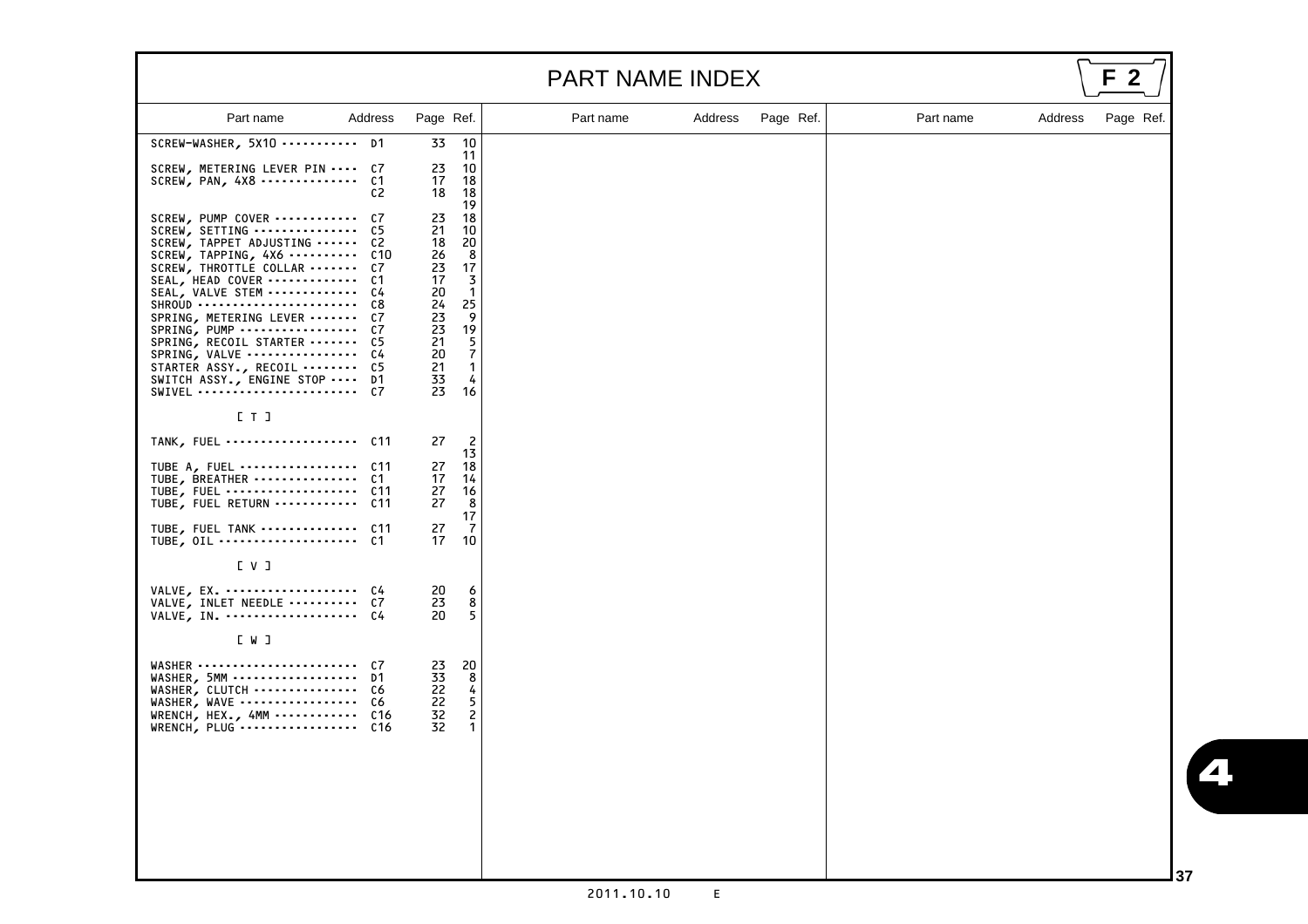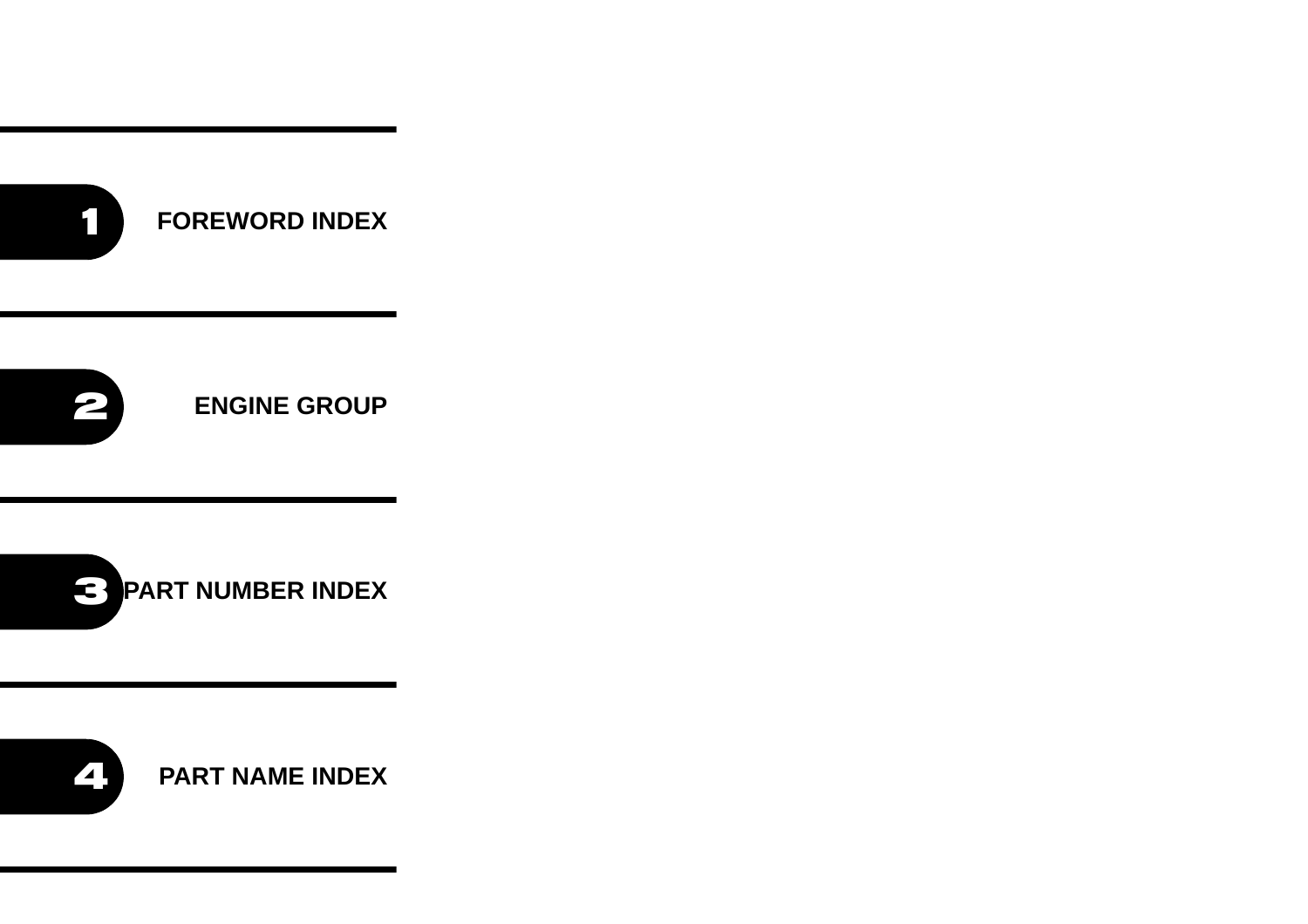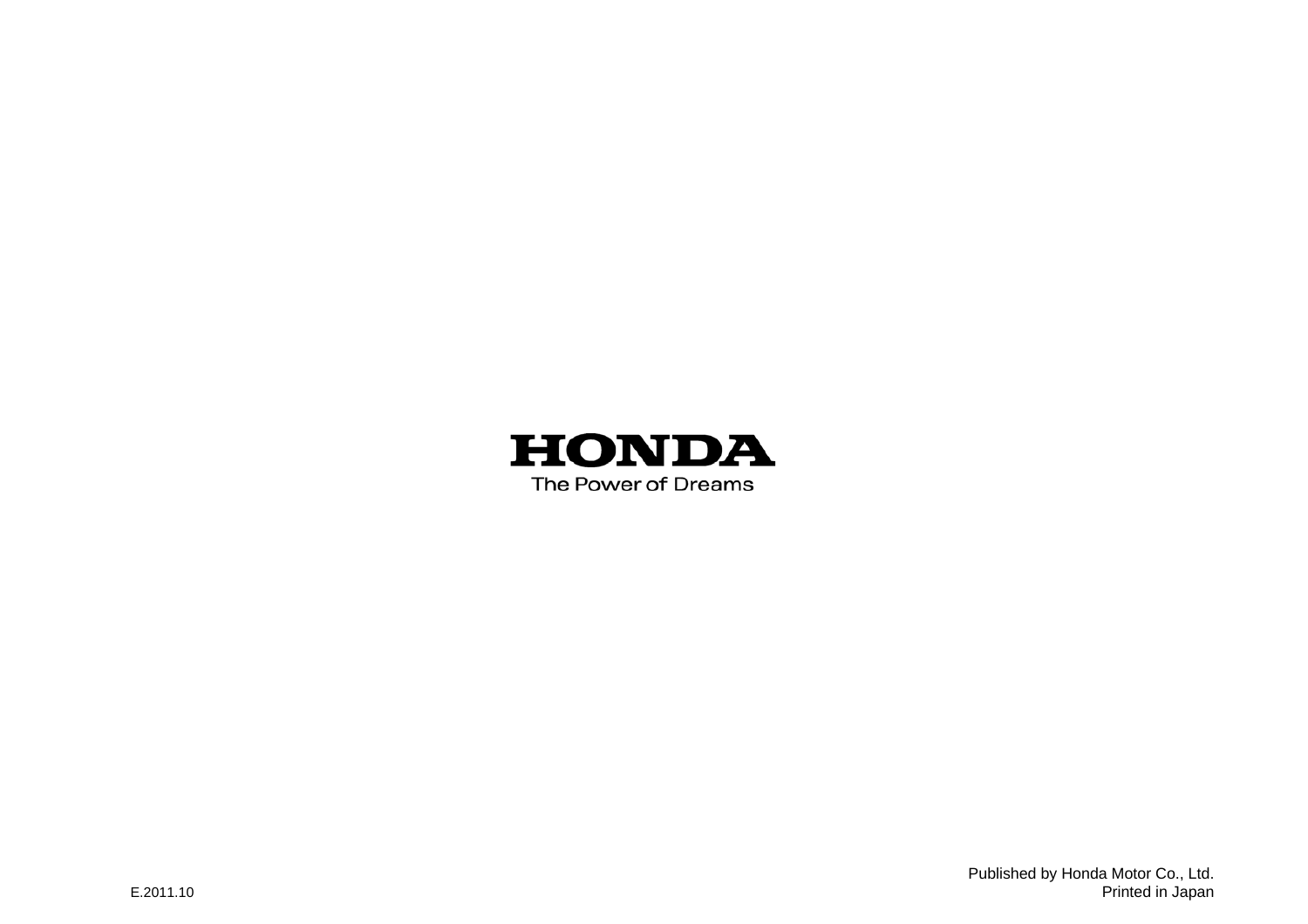December 18,2011

| <b>HONDA</b><br><b>PARTS CATALOGUE NEWS</b><br><b>POWER PRODUCTS</b>             | CODE NO.                                        | 13Z3F602 |
|----------------------------------------------------------------------------------|-------------------------------------------------|----------|
| Honda Motor Co., Ltd.<br><b>Customer Service Technology Development Division</b> | <b>PARTS</b><br><b>CATALOGUE</b><br><b>NEWS</b> | GX35T    |
| Printed in Japan                                                                 | NEWS NO.                                        | 001      |
|                                                                                  |                                                 |          |

## **GX35T-SDC,SDSC,SDTC and SUTC types sales information**

NOTE: This Parts Catalogue News explains only the parts of the different model that are produced to conform to addition of the GX35T-SDC,SDSC,SDTC and SUTC types.

As for the parts not listed on this Parts Catalogue News, use the parts of the GX35T-SD,SDS,SDT and SUT types.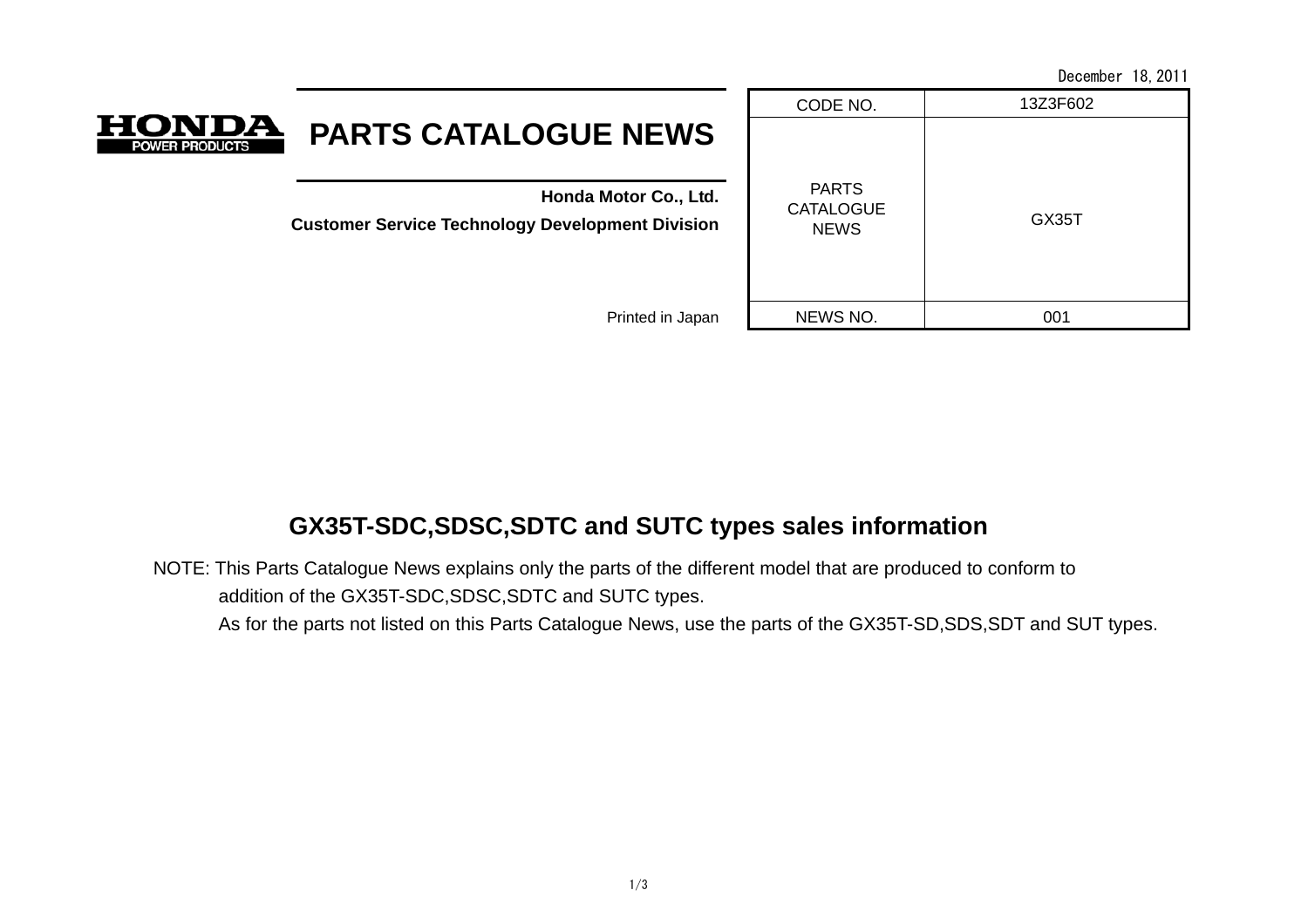#### BOOKNo.:13Z3F602

#### ・**Models, parts catalogue codes and applicable serial numbers**

| Model | <b>Type</b> |                 | Parts<br>catalogue<br>type | Applicable<br>engine<br>serial No. | Applicable<br>carburetor<br>identification No. |
|-------|-------------|-----------------|----------------------------|------------------------------------|------------------------------------------------|
|       | <b>SD</b>   | Base type       | <b>SD</b>                  |                                    | <b>WYB 14B</b>                                 |
|       | <b>SDC</b>  | Additional type | <b>SDC</b>                 |                                    | <b>WYB 14D</b>                                 |
|       | <b>SDS</b>  | Base type       | <b>SDS</b>                 |                                    | WYB 14B                                        |
|       | <b>SDSC</b> | Additional type | <b>SDSC</b>                | GCAMT-1000001 $\sim$               | <b>WYB 14D</b>                                 |
| GX35T | <b>SDT</b>  | Base type       | <b>SDT</b>                 |                                    | <b>WYB 14B</b>                                 |
|       | <b>SDTC</b> | Additional type | <b>SDTC</b>                |                                    | <b>WYB 14D</b>                                 |
|       | <b>SUT</b>  | Base type       | <b>SUT</b>                 |                                    | <b>WYB 15B/D</b>                               |
|       | <b>SUTC</b> | Additional type | <b>SUTC</b>                |                                    | <b>WYB 15D</b>                                 |

| - Features of each type       | Base type | Additional type | Base type  | Additional type | Base type  | Additional type | Base type  | Additional type |
|-------------------------------|-----------|-----------------|------------|-----------------|------------|-----------------|------------|-----------------|
| Model                         |           |                 |            | GX35T           |            |                 |            |                 |
| $\tau$ ypel<br>Specifications | <b>SD</b> | <b>SDC</b>      | <b>SDS</b> | <b>SDSC</b>     | <b>SDT</b> | <b>SDTC</b>     | <b>SUT</b> | <b>SUTC</b>     |
| Tank guard                    |           |                 |            |                 |            |                 |            |                 |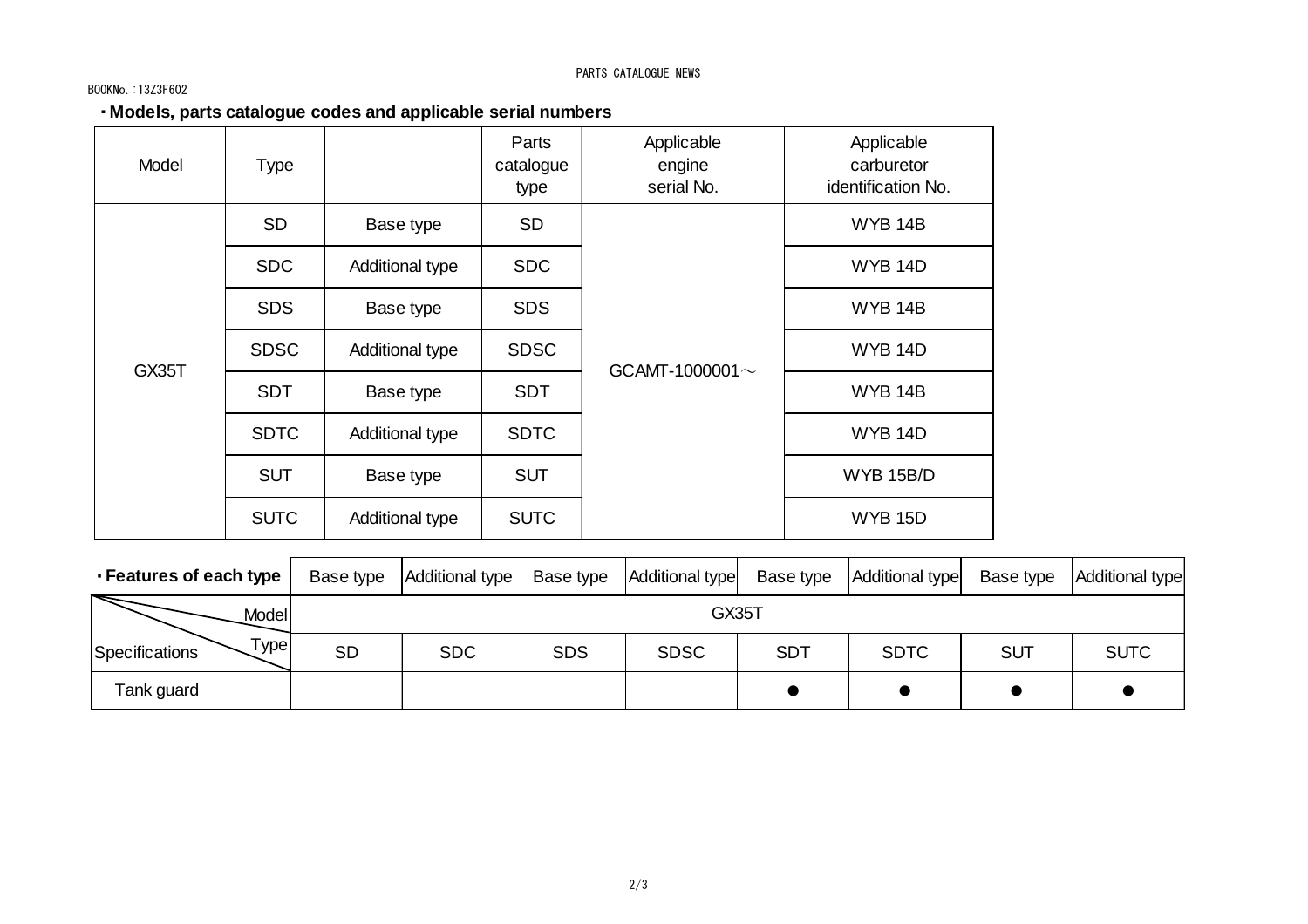#### BOOKNo.:13Z3F602

#### PARTS CATALOGUE NEWS

|                     |             |               |                                               | Regd. QTY            |               |                       |
|---------------------|-------------|---------------|-----------------------------------------------|----------------------|---------------|-----------------------|
| <b>Block</b><br>No. | Ref.<br>No. | Part No.      | Description                                   | $^{\rm GX}_{\rm 35}$ | Base Part No. | Parts catalogue code  |
| $E-7$               |             | 13101-Z0Z-010 | PISTON                                        |                      | 13101-Z0Z-000 | SDC, SDSC, SDTC, SUTC |
|                     | 4           | 13310-Z0Z-010 | CRANKSHAFT COMP                               |                      | 13310-Z0Z-000 | SDC, SDSC, SDTC, SUTC |
| $E-10$              |             | 14400-Z3F-013 | BELT, TIMING (76ZU6 G-310)                    |                      | 14400-Z3F-003 | SDC, SDSC, SDTC, SUTC |
| $E-14$              | 23          | 16100-Z0Z-815 | CARBURETOR ASSY (WYB 14D)                     |                      | 16100-Z0Z-814 | SDC, SDSC, SDTC       |
| $E - 15$            |             | 17231-Z0Z-010 | COVER, AIR CLEANER                            |                      | 17231-Z0Z-000 | SDC, SDSC, SDTC, SUTC |
| $E-19$              |             | 30500-Z3F-013 | COIL ASSY., IGNITION                          |                      | 30500-Z3F-003 | SDC, SDSC, SDTC, SUTC |
| $E-28$              |             | 87114-ZH7-810 | WARNING<br>LABEL.<br>(NOT CERTIFIED FOR SALE) |                      |               | SUTC                  |
|                     | 3           |               | MARK, HONDA                                   | $\mathbf 0$          | 87531-Z0Z-000 | SDC. SDTC. SUTC       |
|                     | 10          | 87519-Z6J-000 | MARK, OPERATOR CAUTION<br>(PICTOGRAPH)        |                      |               | SDC, SDSC, SDTC, SUTC |